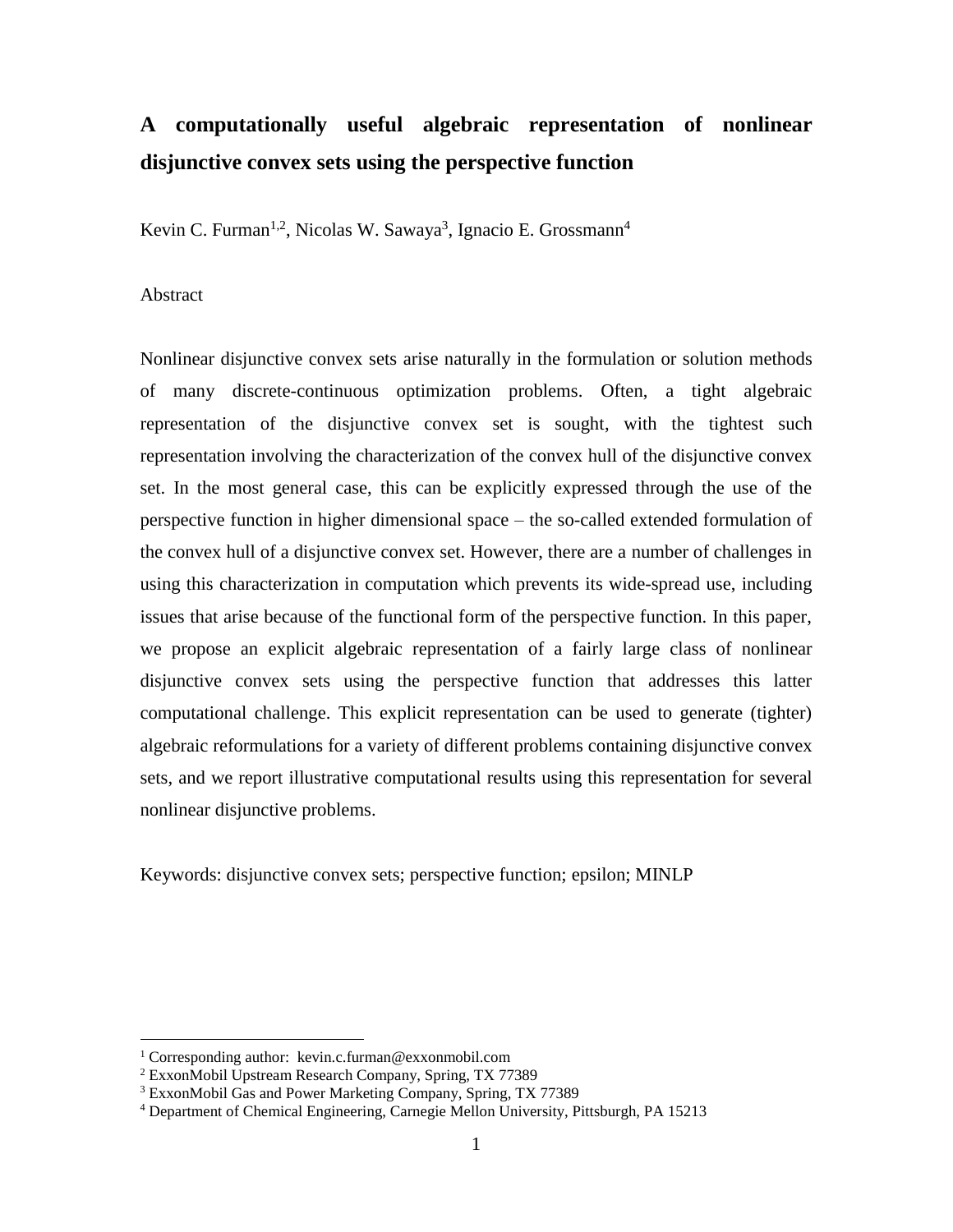# **1. Introduction**

Disjunctive convex sets arise naturally in the formulation or solution methods of many discrete-continuous optimization problems, in areas such as process synthesis (heat exchanger networks and reactor networks) [13,24,37,48], engineering design (truss structures and feed location in distillation columns) [34], retrofit planning [23,33,44], optimal positioning of products [13], scheduling of batch and continuous multiproduct batch plants [11,37,40,43,50], facility location problems [26], network design [5,9], machine scheduling [1], unit commitment for power generation [51] and stochastic service system design [14].

Often, a tight algebraic representation of the disjunctive convex set is sought in order to improve the computational performance of the solution method used to solve these aforementioned problems. The tightest such representation involves the characterization of the convex hull of the disjunctive convex set, which in the most general case, can be explicitly expressed through the use of the perspective function in higher dimensional space – the so-called extended formulation of the convex hull of a disjunctive convex set. However, there are a number of challenges in using this characterization in computation for nonlinear problems which prevents its wide-spread use, including issues that arise because of the functional form of the perspective function. In this paper, we propose an explicit algebraic representation of a fairly large class of disjunctive convex sets using the perspective function that addresses this latter computational challenge. This explicit representation can be used to generate (tighter) algebraic reformulations for a variety of different problems containing disjunctive convex sets, and we report illustrative computational results using this representation for the Synthesis, Retrofit-Synthesis and Constrained Layout problems (see Appendix for problem descriptions).

We also note that this explicit representation of nonlinear disjunctive convex sets can be used in the generation of cutting planes for problems that contain disjunctive convex sets as part of their formulation (see [44] and [47] for some preliminary work in that direction) or from disjunctions that are generated from a Mixed-Integer Non-Linear Programming (MINLP) formulation (e.g. split disjunctions) in a manner similar to that in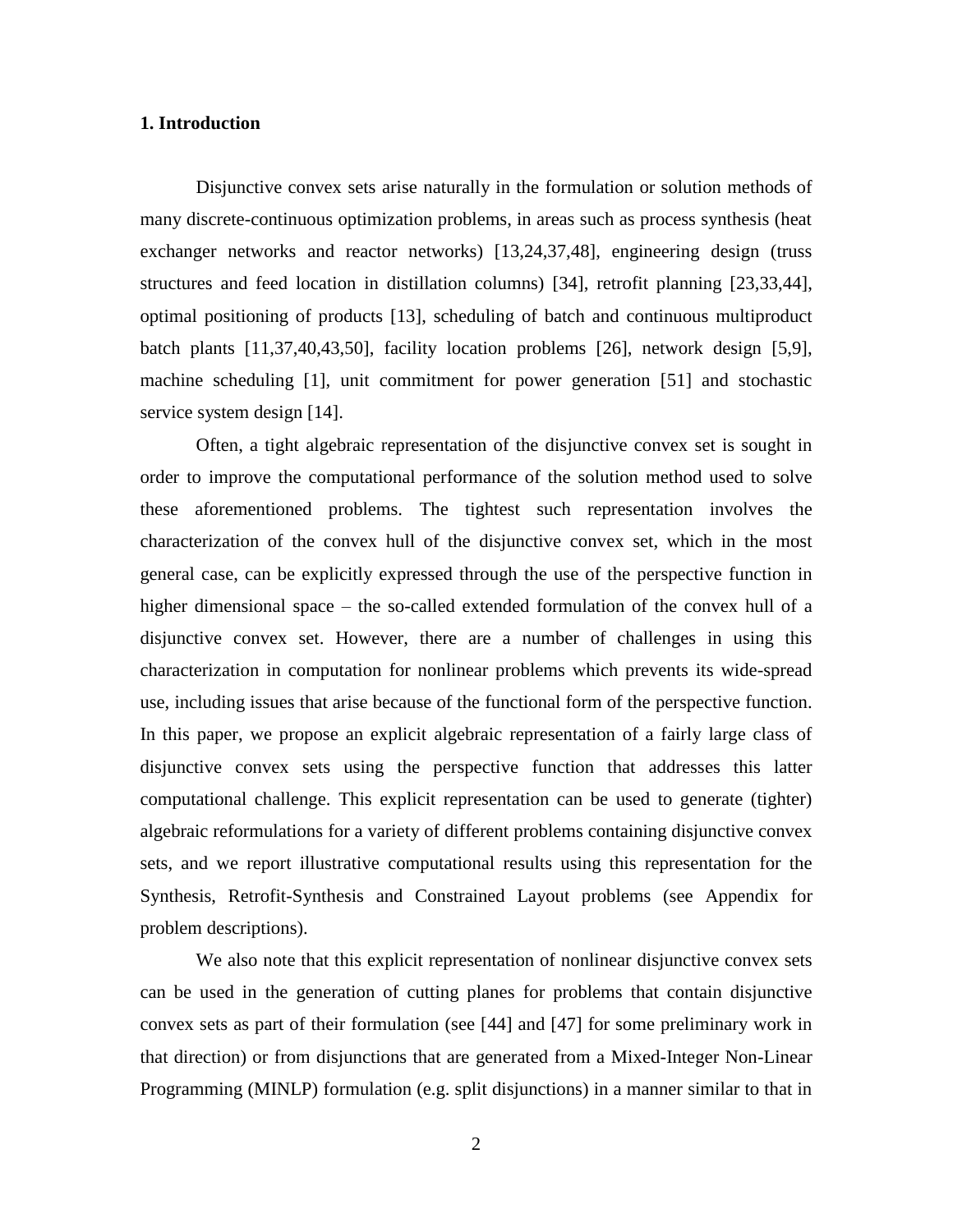[46]; however, the details of cutting plane approaches that exploit our formulation are beyond the scope of this paper.

In order to appreciate the computational challenge alluded to above, let us examine the perspective of a given function. For a proper closed convex function  $g(v): \mathbb{R}^n \to \mathbb{R} \cup \{\infty\}$ , the perspective function  $\tilde{g}(\lambda, v): \mathbb{R}^{n+1} \to \mathbb{R} \cup \{\infty\}$  is defined as [32, Section B 2.2]:

$$
\tilde{g}(\lambda, \nu) = \begin{cases} \lambda g\left(\frac{\nu}{\lambda}\right) & \text{if } \lambda > 0 \\ +\infty & \text{if } \lambda \leq 0. \end{cases}
$$

It is well known that the perspective function of a closed convex function is convex [32, Section B 2.2.1], although it need not be closed. As such, it is typical to discuss the

closure of the perspective function 
$$
(cl \tilde{g}) (\lambda, \nu)
$$
, which is defined as:  
\n
$$
(cl \tilde{g}) (\lambda, \nu) =\begin{cases}\n\lambda g \left(\frac{\nu}{\lambda}\right) & \text{if } \lambda > 0 \\
g'_{\infty}(\nu) & \text{if } \lambda = 0 \\
+\infty & \text{if } \lambda < 0,\n\end{cases}
$$
\n(1)

and where  $g'_{\infty}(v)$  is the recession function of  $g(v)$  [32, Section B Proposition 2.2.2 and Example 3.2.3]. We note that in general,  $g'_{\infty}(\nu)$  does not have a closed-form expression.

Let us now examine the following disjunctive set

$$
F = \bigcup_{j \in J} C_j,\tag{2}
$$

where *J* is finite,  $C_j = \left\{ x \in \mathbb{R}^n \middle| G_j(x) \le 0 \right\}$  and  $G_j : \mathbb{R}^n \to \left( \mathbb{R} \cup \{ \infty \} \right)^{m_j}$  are vector mappings whose components  $g_{ij}$ ,  $i = 1...m_j$  are proper closed convex functions.

Ceria and Soares [12] characterize the closure of the convex hull of *F* , denoted as  $cl \text{ conv}(F)$ , using the closure of the perspective function. Their main result is as follows:

**Theorem 1 [12].** Let  $J' = \{ j \in J | C_j \neq \emptyset \}$ . Then  $x \in cl \text{ conv}(F)$  if and only if the following system is feasible: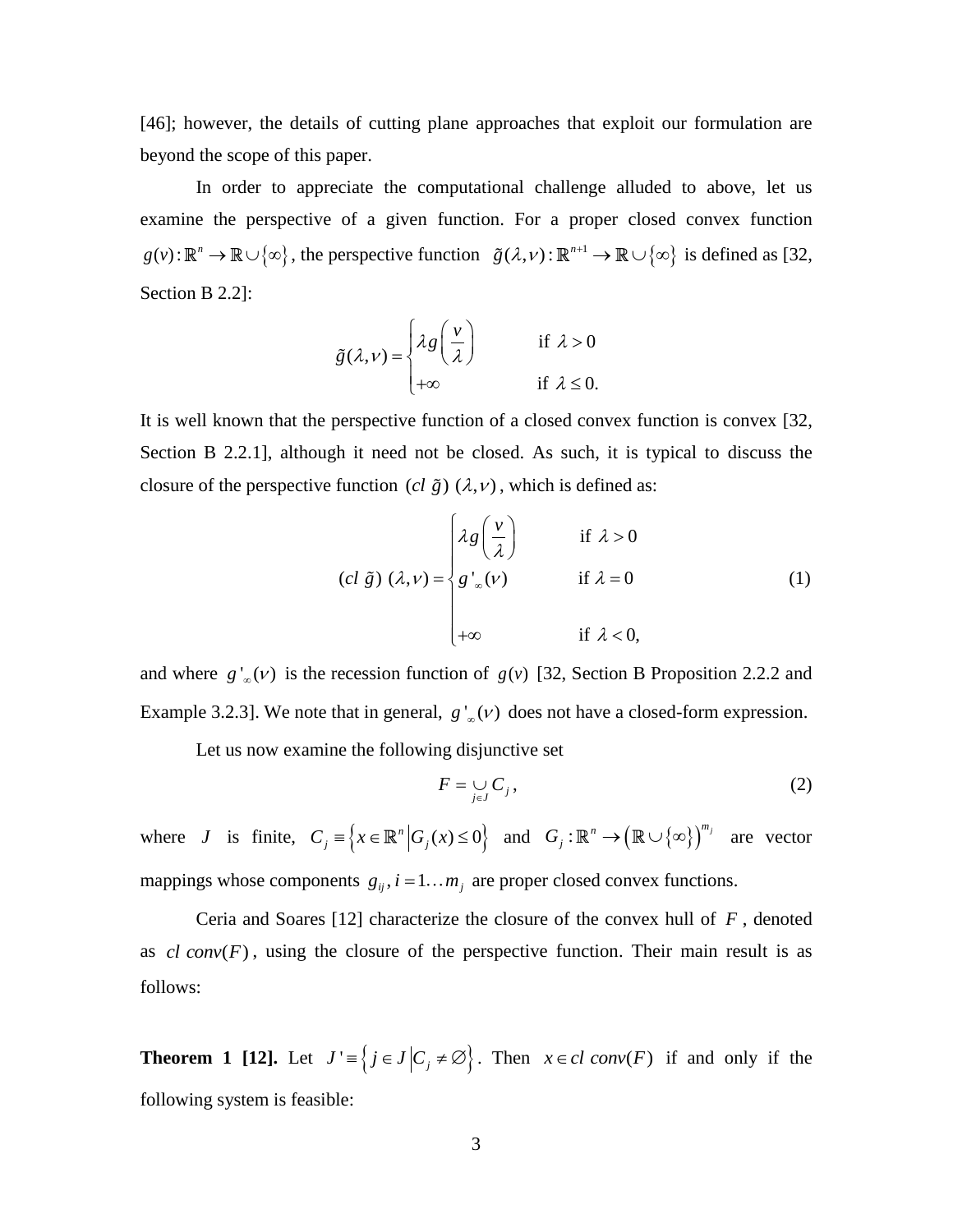$$
x = \sum_{j \in J'} v_j
$$
  
\n
$$
(cl \tilde{G}_j) (\lambda_j, v_j) \le 0, \quad j \in J'
$$
  
\n
$$
\sum_{j \in J'} \lambda_j = 1
$$
  
\n
$$
\lambda_j \ge 0, \quad j \in J'.
$$
  
\n(3)

We note that if the set  $C_j$  is compact, then  $\lambda_j = 0$  implies  $v_j = 0$  in (3) since  $(cl\tilde{G}_j)$   $(0, v_j) \le 0$  if and only if  $G'_{\infty j}(v) \le 0$  from (1), and the recession cone of the set  $C_j$ , denoted as  $C_{\infty j}$ , is  $C_{\infty j} = \left\{ v \in \mathbb{R}^n \middle| G'_{\infty j}(v) \le 0 \right\}$  [32, Section B, Proposition 3.2.4], with  $C_{\infty j} = \{0\}$  when  $C_j$  is compact [32, Section A Proposition 2.2.3].

The above formulation in higher dimensional space extends the result of Balas [2,3,4] where sets  $C_j$ ,  $\forall j \in J$  are polyhedral. Stubbs and Mehrotra [46] also derive a similar extended formulation for convex programming problems within the context of generating disjunctive cutting planes. See also Jeroslow [35, Example 4.1], who describes a mixed-integer convex set that is equivalent to the set F when sets  $C_j$ ,  $\forall j \in J$  contain bounds on x by setting  $\lambda_j \in \{0,1\}$ ,  $j \in J$  in the formulation above.

One of the major computational challenges that arises when using the extended formulation in (3) is the algebraic representation of the perspective function  $\tilde{g}$  when  $\lambda = 0$ . Indeed,  $g'_{\infty}(\nu)$  does not have a closed-form expression in general, and  $\lambda g\left(\frac{\nu}{\lambda}\right)$  is not defined, and therefore not differentiable, at  $\lambda = 0$ . Ceria and Soares comment on this problem and propose a log-barrier approach to address this issue. However, their method requires the solution of many convex programs, and the termination criteria to guarantee equivalence with the original problem is not straight-forward. Moreover, no readily implemented version of the algorithm is available for the general case. Stubbs and Mehrotra report numerical convergence issues when trying to solve a program based on the set described in (3) using an algorithm for continuously differentiable optimization within the context of generating disjunctive cutting planes. Finally, Jeroslow does not discuss the implementation of his formulation in practice.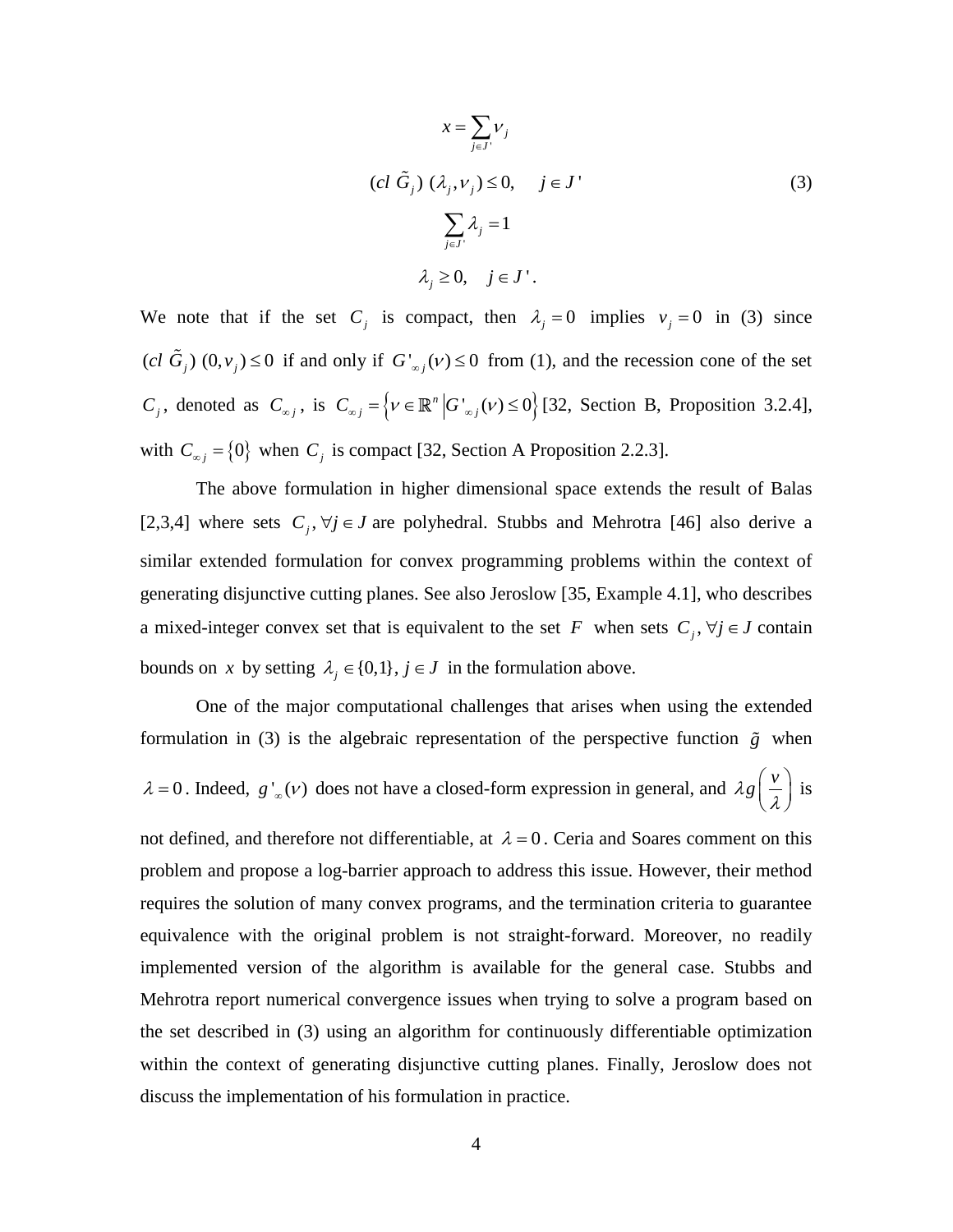In order to address the aforementioned computational challenge, different classes of approaches have been devised. In section 2, we identify and compare these different methods, and highlight some of the drawbacks of each of them. In section 3, we present our proposed method. In section 4, we describe some applications where disjunctive convex sets arise, and present illustrative computational results using our method. Finally, we conclude this paper in section 5 and discuss future work and next steps.

#### **2. Literature Review**

Several approaches in the literature address the computational issue in different ways. The first approach involves generating the explicit representation of  $conv(F)$ , either exactly or approximately, in a way that avoids the problem at  $\lambda = 0$ . If the sets  $C_j$ have a particular special structure, one may be able to generate an exact algebraic representation of the convex hull that does just that. Gunluk and Linderoth succeed in doing so within the context of indicator-induced {0,1}-MINLPs for a disjunctive set *F* representing the union of a fixed point or a ray and a convex set (with bounds on *x* ), and provide the convex hull in the original space of variables when the functions  $g_{ij}$  are polynomial [26,27,28,29]; see also the closely related work of Akturk, Atamturk and Gurel [1]. Furthermore, when the functions  $g_{ij}$  are "SOCP-representable", Gunluk and Linderoth show that efficient computational methods exist to solve these reformulated (and perspective-strengthened) problems. However, for more general structures of the sets  $C_j$ , although one can theoretically generate an explicit algebraic representation of the convex hull, in practice, a small value  $\varepsilon$  must be added to the appropriate constraints in order to avoid division by 0. We note that in this case, the " $\varepsilon$ -approximate" algebraic representation can be used directly in the derivation of tighter reformulations in the original space [7,31] or in the extended space [25,37,38,39,45] (depending on the application), or indirectly in the generation of cutting planes that are added to the original formulation [44,47]. Indeed, Hijazi et al [31] examine the case where the disjunctive set *F* represents the union of a box and a convex set (described by one nonlinear constraint and bounds on  $x$ ). They provide the convex hull in the original space of variables under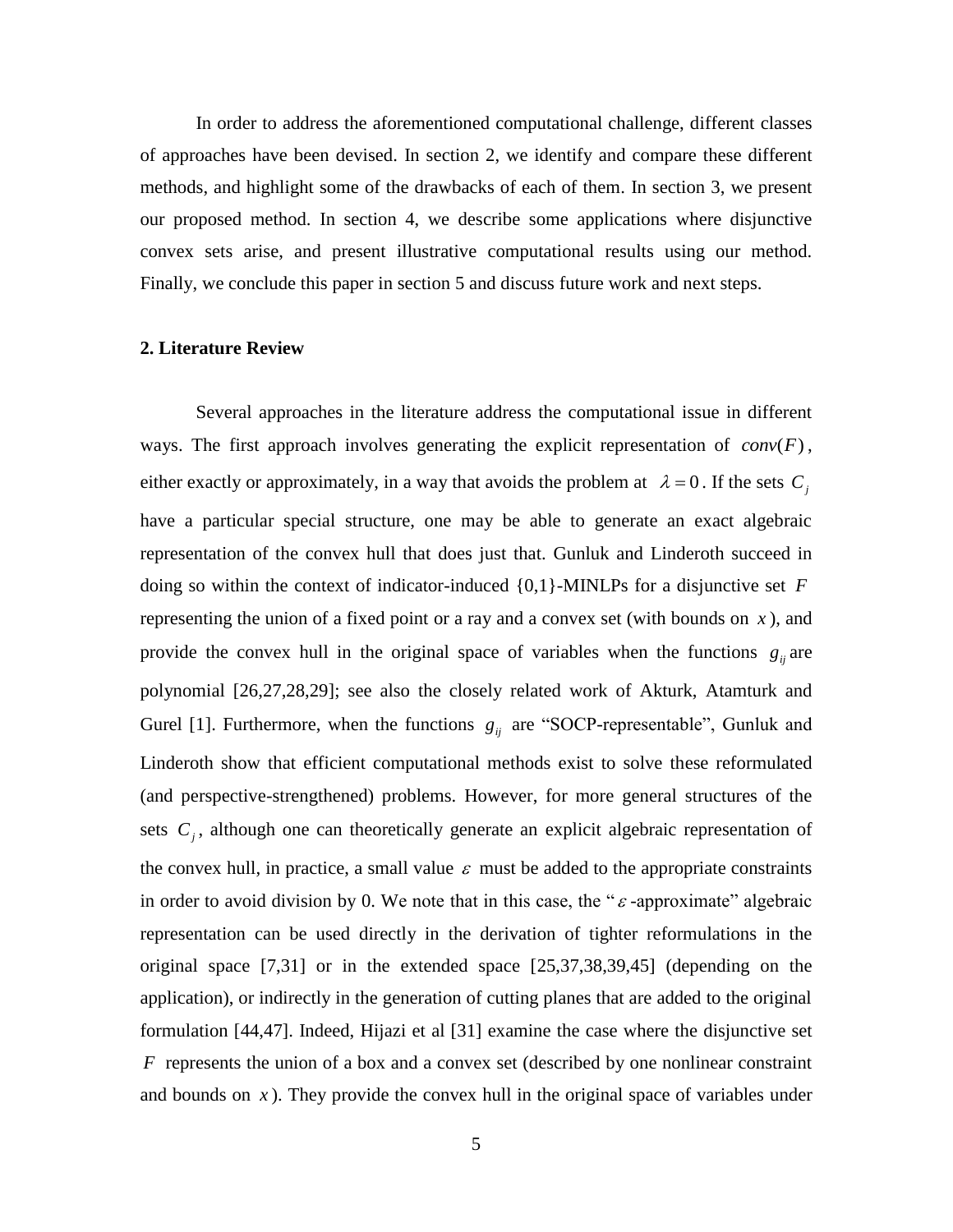the condition that the nonlinear function  $g$  is isotone, though with an exponential number of constraints. In practice, however, they show that, at least for their application of choice (the delay-constrained routing problem), the addition of one particular constraint yields a relaxation nearly as tight as that of the convex hull; they also note that a small value of  $\varepsilon$  is needed in their formulation to avoid division by 0, although their formulation is exact when  $\lambda_j$  belongs to {0,1}. Bonami et al [7] examine the more general case of two complementary disjunctions, with each disjunction as in [31], and where the "activation" of the convex set of the first disjunction via its indicator variable "deactivates" the convex set in the other disjunction. They show that the convex hull of such complementary disjunctions can be described in the original space of variables as long as the functions g are isotone and a certain technical condition holds on the set of indices over which the functions *g* are independently increasing or decreasing. For more general convex sets (but that still contain bounds on  $x$ ), Lee and Grossmann [37, 38, 39] and Grossmann and Lee [25], within the context of Generalized Disjunctive Programming (GDP), propose to replace the perspective constraints in (3) by

$$
(\lambda_j + \varepsilon) G_j \left( \frac{v_j}{\lambda_j + \varepsilon} \right) \le 0 \text{ and } v_j^{LB} \lambda_j \le v_j \le v_j^{UB} \lambda_j \text{, while restricting } \lambda_j \text{ to belong to } \{0, 1\}
$$

in order to represent the disjunctive set  $F$  – see [42] for an introduction on GDP and [7,22] for correspondence between GDP and indicator-induced  $\{0,1\}$ -MINLPs. While this approximation is exact for the limiting case when  $\varepsilon$  tends to zero, given that  $\varepsilon > 0$ in practice, this approximation fails to represent the set F for cases where  $G_j(0) > 0$ 

since 
$$
(\lambda_j + \varepsilon) G_j \left( \frac{v_j}{(\lambda_j + \varepsilon)} \right) > 0
$$
 when  $\lambda_j = 0$ . In order to circumvent this problem, one

could attempt to reduce  $\varepsilon$  to a value small enough to numerically satisfy the constraint within the solver tolerance, but this can lead to numerical difficulties, if not failure of the solver since it is not uncommon to require values of  $\varepsilon$  to be of the order of 10<sup>-15</sup> in order

to maintain feasibility. Sawaya and Grossmann note this in [45], and propose to replace  
the perspective approximation by 
$$
(\lambda_j + \varepsilon)G_j \left(\frac{v_j}{\lambda_j + \varepsilon}\right) - \max_{v_j, \lambda_j} \varepsilon G_j \left(\frac{v_j}{\lambda_j + \varepsilon}\right) \le 0
$$
 or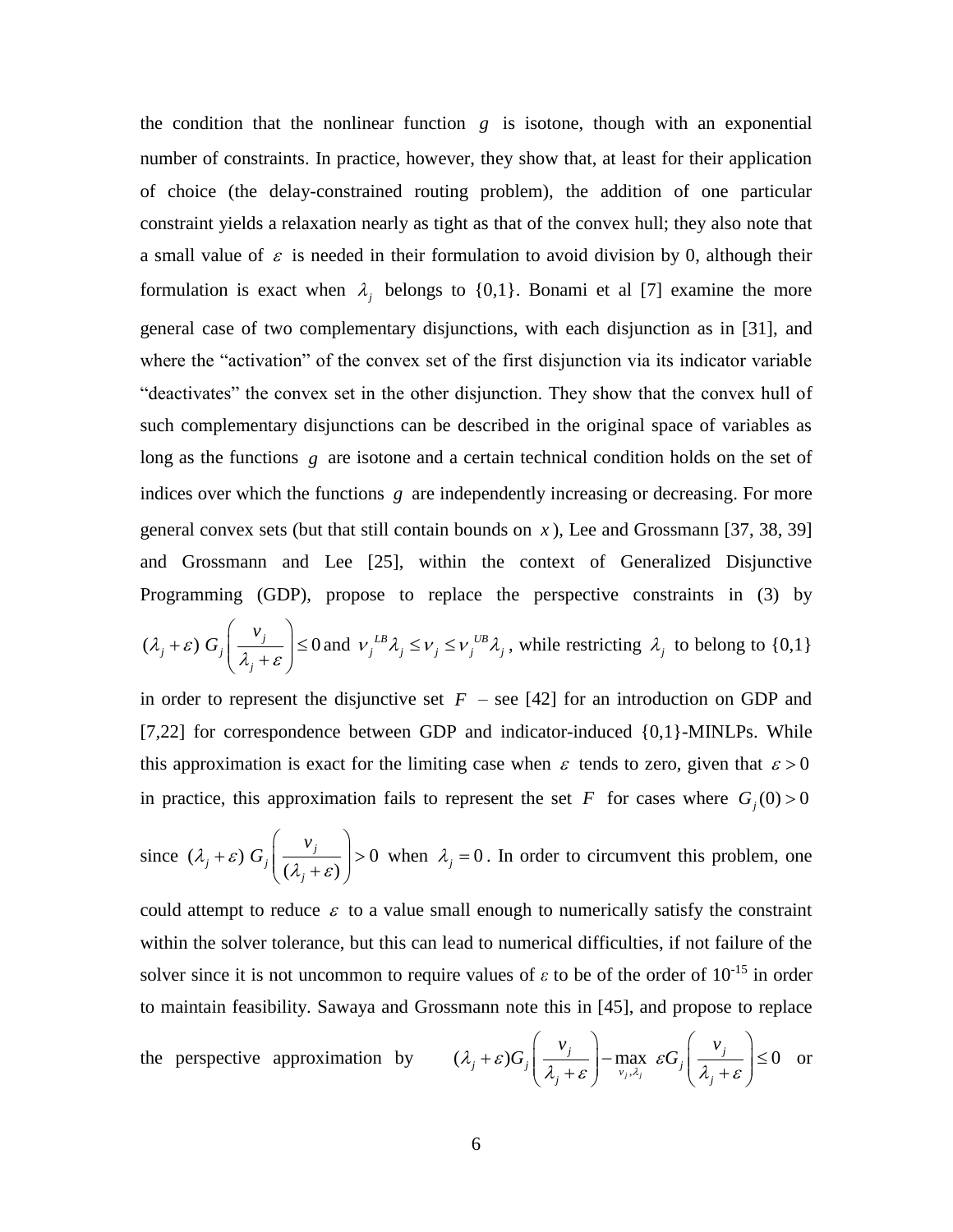$$
(\lambda_j + \varepsilon) \left( G_j \left( \frac{v_j}{\lambda_j + \varepsilon} \right) + G_j \left( 0 \right) (\lambda_j - 1) \right) \le 0.
$$
 Although these  $\varepsilon$ -approximations solve the

issue previously highlighted with the Lee and Grossmann formulation when  $\lambda_j = 0$ , the second approximation is convex only when  $G_j(0) \ge 0$ , and both of them remain inexact representations of the perspective function when  $\lambda_j = 1$  if  $\varepsilon > 0$  (as required in practice); as such, their use will result in an optimal solution to the  $\varepsilon$ -approximated problem that does not always correspond to the optimal solution of the original disjunctive problem (and under certain conditions, can be "very different" versus the true optimal solution).

The second approach involves the implicit approximation of  $conv(F)$ , typically through the derivation of valid cutting planes that are added to the original formulation of the problem, and which circumvents the issue at  $\lambda = 0$  since the explicit convex hull is never described. This is the approach taken by Frangioni and Gentile [16,17,18,19] in their development of perspective cuts, which Gunluk and Linderoth [27] show to be equivalent to outer-approximations of the  $conv(F)$  when the disjunctive set F represents the special case of the union of a fixed point (namely the "0" point) and a convex set. For the more general, but still special case of a disjunctive set *F* representing a split disjunction (within the context of generating cutting planes that are added to the original MINLP problem), Zhu and Kuno [53] suggest replacing  $conv(F)$  by a linear approximation taken about the solution of the MINLP relaxation. Their preliminary results suggest that their method is effective on small problems, although their generated cuts may be weak [52]. Kilinc, Linderoth and Luetdke [36] attempt to address this issue by extending Zhu and Kuno's framework within the context of an iterative scheme that updates their polyhedral outer-approximations in an appropriate manner that at the limit, results in a cut that is as strong as that generated from Stubbs and Mehrotra's nonlinear cut-generating program [46]. Finally, Bonami [6] develops a two-phase cutting plane method for split disjunctions where a nonlinear program (NLP) in the original space of variables (but with twice the constraints) is first solved and its solution checked to see whether it belongs to  $conv(F)$ ; if so, an outer-approximation is generated in the second phase such that a cut can be derived using linear programming (although this cut is not guaranteed to be as strong as the Stubbs and Mehrotra cut). We note that recently, a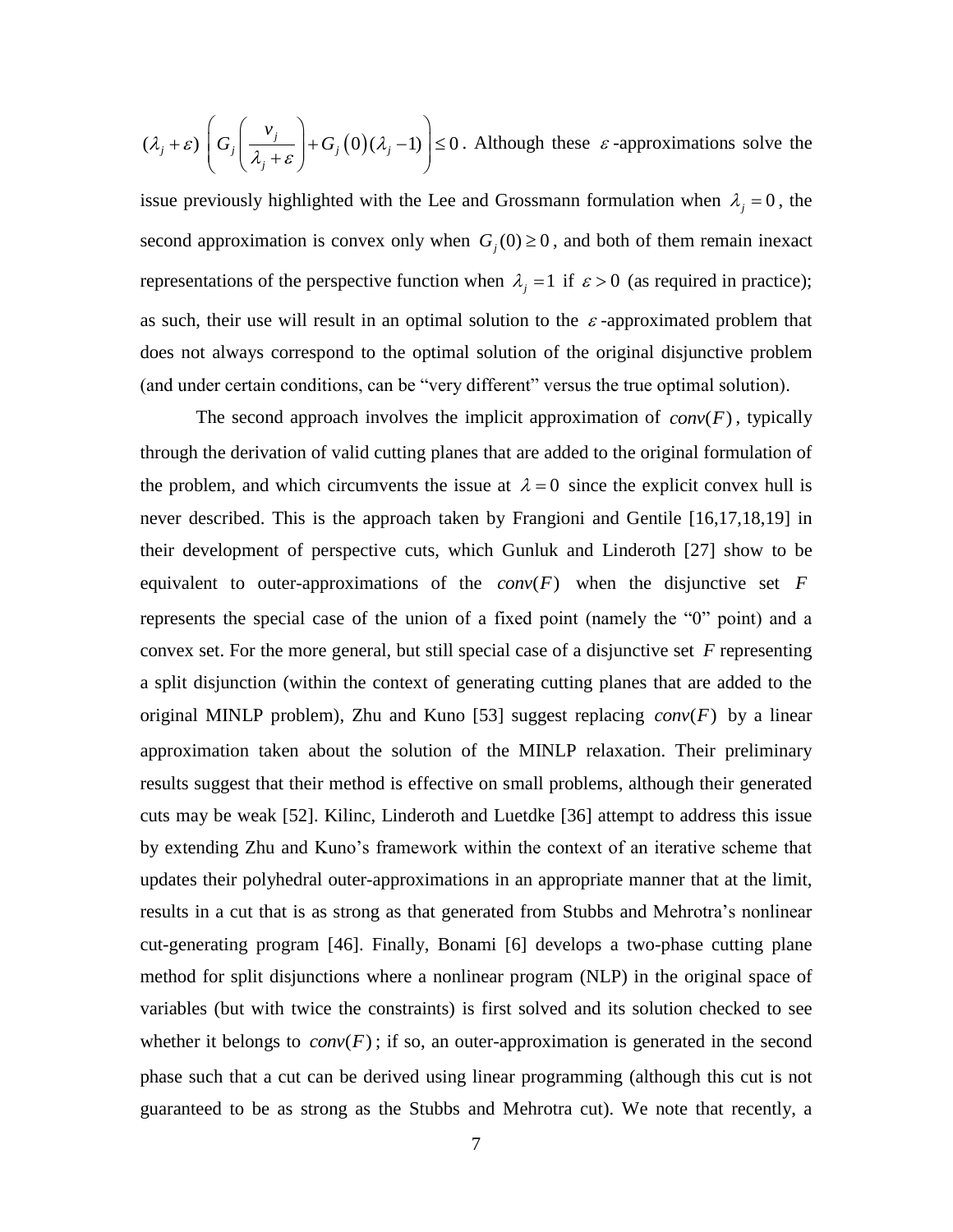hybrid approach of the Kilinc et al and Bonami methods has been implemented in CPLEX 12.6.2 [8].

All of these approaches, however, suffer from certain drawbacks from the perspective of failing to meet at least one of the following useful criteria: (1) ability to guarantee that the approach used will result in an optimal solution that is *equivalent* to that of the original problem; (2) applicability of the approach to a very *general* class of nonlinear disjunctive convex sets; (3) *robustness* of the approach in the sense of avoiding numerical difficulties related to precision; (4) *ease of implementation* of the approach in the sense of requiring only algebraic modeling software that directly calls modern offthe-shelf solvers (this is particularly important for practitioners); (5) and *tight* relaxations resulting from the approach. In contrast, our proposed method, as described in section 3, meets all of these useful criteria. We should mention, however, that our convex hull formulation is given in extended space such that additional variables are needed (adding at most  $(n+1) \times |J|$  variables), which could potentially increase the computational burden of the approach relative to other alternatives. Although the larger size of the problem could be more than mitigated by the other applicable criteria (e.g. tightness of the relaxation), and this trade-off could be well-worth it for certain classes of problems, typically, a problem with additional variables is more computationally expensive to solve than one without (all else being equal). As such, an additional criterion reflecting whether the approach stays in the (6) *original space* of variables should be added to our list.

We now qualitatively compare the various methods in Table 1 according to the six aforementioned criteria. We also include in the table the traditional Big-M approach used to convert disjunctions into algebraic form as a point of reference for comparison.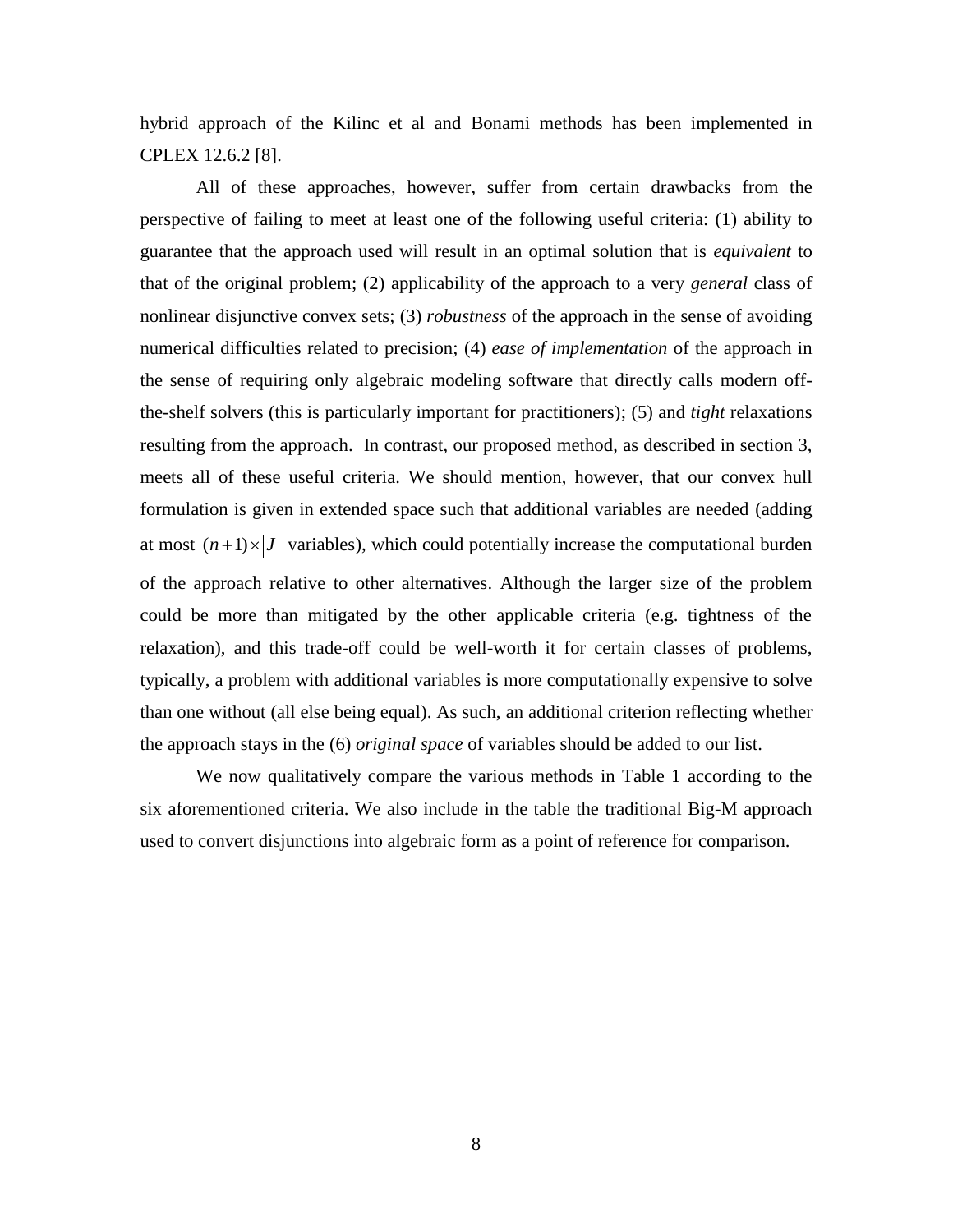|                                                                                                            | Equivalent  | <b>General</b> | <b>Robust</b> | Easy to<br>Implement      | <b>Tight</b>              | Original<br><b>Space</b> |
|------------------------------------------------------------------------------------------------------------|-------------|----------------|---------------|---------------------------|---------------------------|--------------------------|
| Ceria and Soares Formulation +<br>Log-Barrier Method [12]                                                  | X           | X              |               |                           | X                         |                          |
| Exact Algebraic Representation of<br>Union of Point and Convex Set +<br>SOCP Solver [26,27,28,29]          | X           |                | X             | X                         | X                         | X                        |
| $\overline{\mathcal{E}}$ -Approximate Algebraic<br>Representation of Union of Box<br>and Convex Set [7,31] | X           |                | X             | X                         | $\mathrm{X}^1$            | X                        |
| $\mathcal E$ -Approximate Algebraic<br>Representation of General Convex<br>Sets [25,37,38,39,45]           |             | X              |               | $\boldsymbol{\mathrm{X}}$ | $\boldsymbol{\mathrm{X}}$ |                          |
| MINLP + Cutting Planes from<br>Union of Point and Convex Set<br>(perspective cuts) [16,17,18,19]           | X           |                | X             |                           | X                         | X                        |
| $MINLP + Cutting$ Planes using<br>Zhu and Kuno method [52,53]                                              | X           | X              | X             |                           |                           | X                        |
| $MINLP + Cutting$ Planes using<br>Stubbs and Mehrotra method [46]                                          | X           | X              |               |                           | X                         |                          |
| $MINLP + Cutting$ Planes using<br>Bonami method [6]                                                        | X           | $\overline{c}$ | X             |                           | $X^2$                     | X                        |
| MINLP + Cutting Planes using<br>Kilinc et al method [36]                                                   | X           | X              | X             |                           | X                         | X                        |
| <b>Big-M Method</b>                                                                                        | $\mathbf X$ | $\mathbf X$    | $\mathbf X$   | $\mathbf X$               |                           | X                        |
| Proposed Method <sup>3</sup>                                                                               | $\mathbf X$ | $\mathbf X$    | $\mathbf X$   | $\boldsymbol{\mathrm{X}}$ | $\boldsymbol{\mathrm{X}}$ |                          |

**Table 1: Comparison of Existing Approaches in the Literature** 

<sup>1</sup>Hijazi et al show that an exponential number of constraints are needed to describe the convex hull for the union of a box and a convex set in the original space. Still, at least for the delay-constrained routing problem, they show that the addition of only one specific constraint amongst that exponential number yields a formulation nearly as tight as the convex hull. We also note that all constraints can be added to the cut pool and used only when needed.  $2$  Bonami's method only works for split disjunctions (thus is not "general"). Furthermore, it doesn't generate cuts that are guaranteed (at the limit) to be as strong as the Stubbs and Mehrotra cuts; however, we consider the resulting cuts "strong enough" (based on empirical evidence) to yield "tight" relaxations

<sup>3</sup> Our proposed method could be used either directly as a reformulation of disjunctive convex sets or in the generation of cutting planes that are added to the original formulation of the problem via a (numerically robust) nonlinear cut-generating program in extended space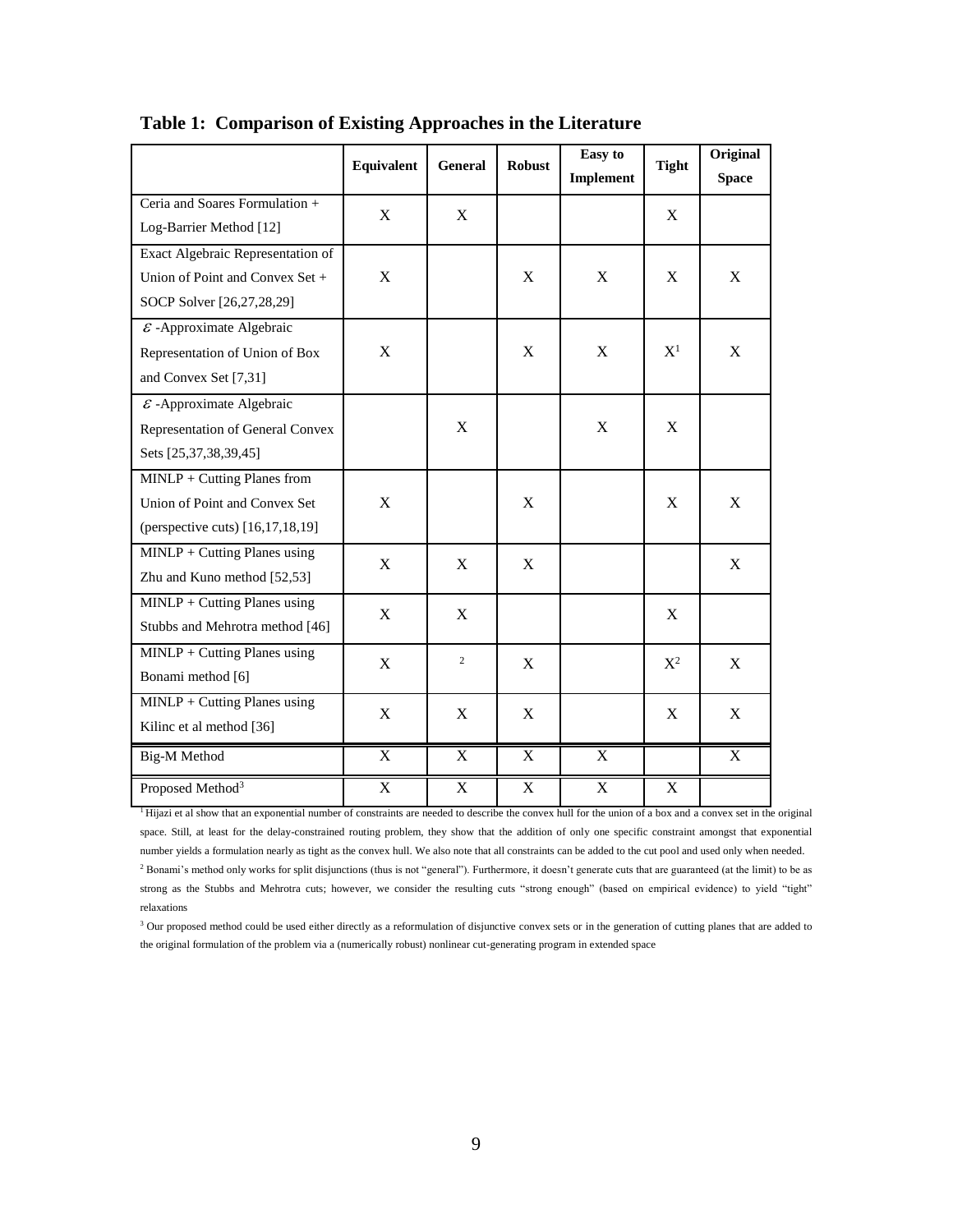#### **3. New -approximate Formulation of the Convex Hull of Disjunctive Convex Sets**

The proposed formulation in this section is based on a personal communication by Furman [20] that was further modified and first appeared in Sawaya's Ph.D. thesis [44]. The formulation has been presented at conferences [21,22], and has been mentioned by Gunluk and Linderoth in their literature review of the perspective function and its applications [29]. It has also been applied by Trespalacios and Grossmann within the context of preliminary work on generating cutting planes for nonlinear GDP [47] and has been implemented in experimental mathematical programming modeling software such as GAMS's Extended Mathematical Programming extension [15] via the LOGMIP solver [49] as well as the new Python-based Optimization platform PYOMO [30]. Although qualitative inspection suggests the reformulation technique to be an exact reformulation of the disjunctive set *F*, to date, the necessary theoretical underpinnings of the formulation have not been clearly established, which is important to ensure that the reformulation is rigorously grounded and correctly used under the right assumptions; as such, the purpose of this section is to remedy the situation. Using this new  $\varepsilon$ approximation to the perspective function allows us to derive an explicit algebraic representation of the convex hull of the disjunctive convex set described in (2) that can be used in the practical solution of mixed integer convex programming problems. This new  $\varepsilon$ -approximation avoids the issue at  $\lambda = 0$  in the original perspective function, is applicable to general disjunctive convex sets, results in a tight convex relaxation that approximates the convex hull closely, is easy to implement in any general purpose algebraic software and importantly, is equivalent to the perspective function at  $\lambda = 0$  and 1 for *any* value of  $\varepsilon$ .

Let us now consider the disjunctive convex set in (2) and assume that the sets  $C_j = \left\{ x \in \mathbb{R}^n \middle| G_j(x) \le 0 \right\} \ \forall j \in J$  are compact, though not necessarily non-empty. Furthermore, we assume that  $C_j$ ,  $\forall j \in J$  are such that  $G_j(0)$  is defined and the following condition holds

$$
\left\{ x \in \mathbb{R}^n \middle| G_j(x) - G_j(0) \le 0 \right\} = \left\{ 0 \right\}, \quad \forall j \in J.
$$
 (4)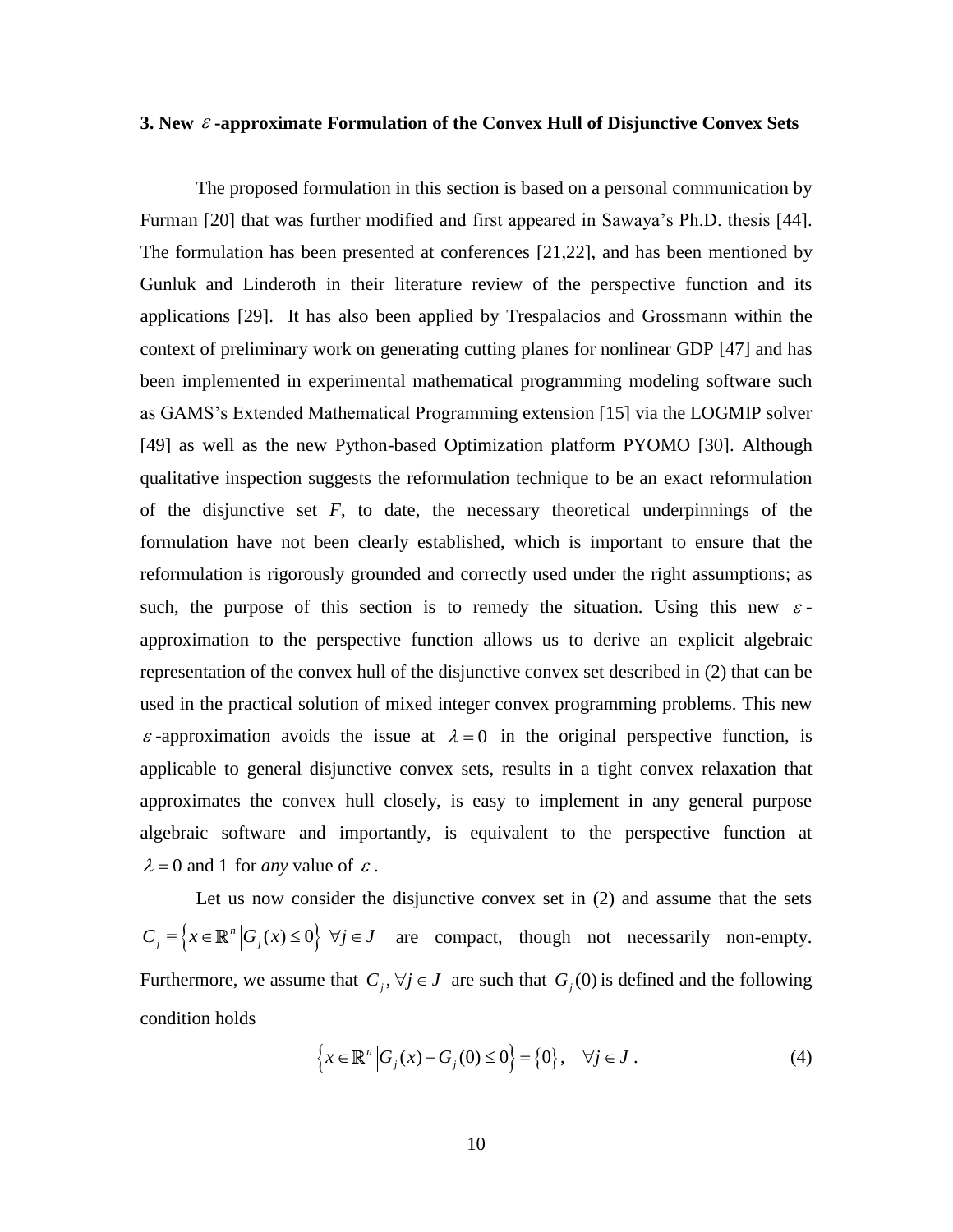It is worth nothing that although not all disjunctions satisfy the condition in (4) (for example, the disjunction  $[(x-1)^2]$  $[(x-1)^2 - 2 \le 0] \cup [3 \le x \le 4]$  does not satisfy it), this condition is not very restrictive. Indeed, simply having a bounded range on  $x \in C_j$ ,  $\forall j \in J$  is sufficient to satisfy this condition (however, this is not necessary; for example, the disjunction  $[x^2 - 1 \le 0] \cup [3 \le x \le 4]$  satisfies (4)).

Let us now define  $eps$  – rel  $F(\varepsilon)$  to be the set of all those  $(x, v, \lambda) \in \mathbb{R}^{n+n|J|+|J|}$  that satisfy the following set of constraints for some  $0 < \varepsilon < 1$ :

$$
x = \sum_{j \in J} V_j \tag{5}
$$

$$
x = \sum_{j \in J} V_j
$$
(5)  

$$
((1 - \varepsilon)\lambda_j + \varepsilon)g_{ij}\left(\frac{V_j}{(1 - \varepsilon)\lambda_j + \varepsilon}\right) - \varepsilon g_{ij}(0)(1 - \lambda_j) \le 0, \quad i = 1...m_j, j \in J
$$
(6)

$$
\sum_{j \in J} \lambda_j = 1 \tag{7}
$$

$$
\lambda_j \ge 0, \quad j \in J \ . \tag{8}
$$

If we define  $eps-MIP F(\varepsilon) = \{(x, v, \lambda) \in eps-rel F(\varepsilon) \mid \lambda_j \in \{0,1\}, j \in J\}$ , then the projection of  $eps-MIP F(\varepsilon)$  onto the  $x$  space is (continuous of  $eps-MIP F(\varepsilon)$  onto the <br>  $\mathcal{L}_{(x)}(eps-MIP F(\varepsilon)) \equiv \{x \in \mathbb{R}^n | (x, v, \lambda) \in eps-MIP F(\varepsilon) \}.$ *n* projection of  $eps-MIP F(\varepsilon)$  onto the *z*<br>  $proj_{(x)}(eps-MIP F(\varepsilon)) \equiv \{x \in \mathbb{R}^n | (x, v, \lambda) \in eps-MIP F(\varepsilon) \}.$ 

In Proposition 1, we show that  $proj_{(x)}(eps-MIP F(\varepsilon))$  is equivalent to F for any  $0 < \varepsilon < 1$  as long as the condition in (4) holds, which is needed in order to ensure that  $v_j = 0$  when  $\lambda_j = 1$  for all  $j' \in J \setminus \{j\}$  in our reformulation. This is a very useful equivalence as it allows us to replace any disjunctive convex set satisfying (4) with  $eps-MIP F(\varepsilon)$ , where  $\varepsilon$  can be *any value* between (0,1), and whose relaxation  $eps$  - rel  $F(\varepsilon)$  is a compact convex set that at the limit is equivalent to the closure of the convex hull of *F* (as we will prove in subsequent propositions).

**Proposition 1** For any  $0 < \varepsilon < 1$ ,  $proj_{(x)}(eps - MIP F(\varepsilon)) = F$ .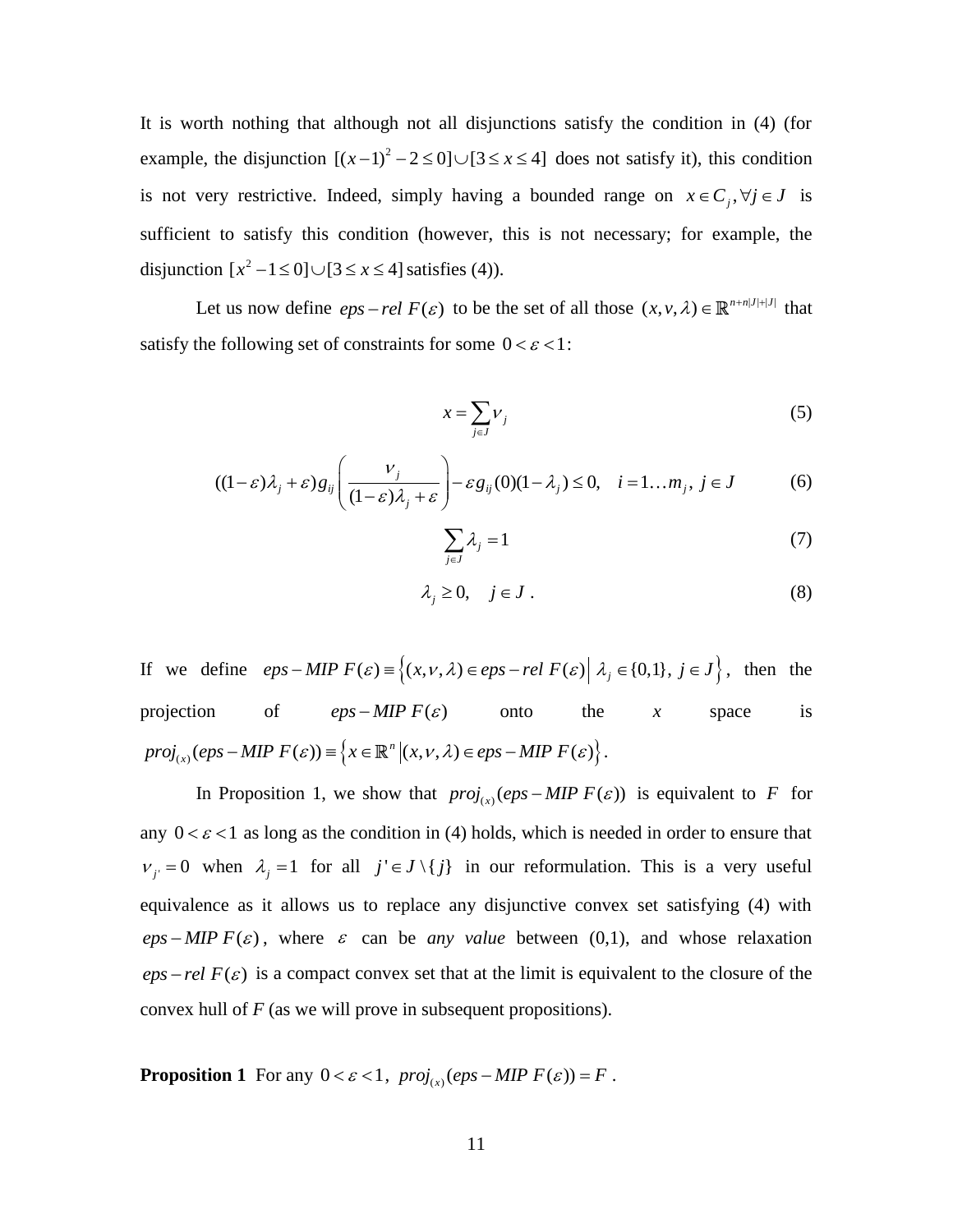**Proof:** Assume that  $F \neq \emptyset$ . We begin by proving  $proj_{(x)}(eps-MIP F(\varepsilon)) \supseteq F$ . Let  $x' \in F$ . There there exists some  $j' \in J$  such that  $g_{ij'}(x') \le 0, i = 1...m_j$ . Now let  $0 < \varepsilon' < 1$ , and  $(v_j, \lambda_j, \lambda_j) = (0, 0, 1), j \in J \setminus \{j'\}$ . Then constraints (5) to (8) reduce to:

$$
g_{ij'}(x) \le 0, \quad i = 1...m_{j'}.
$$
 (9)

Clearly,  $x' \in \left\{ x \mid g_{ij'}(x) \le 0, \quad i = 1...m_{j'} \right\}$ , and therefore,  $x' \in proj_{(x)}(eps-MIPF(\varepsilon'))$ . It remains to be proven that  $proj_{(x)}(eps-MIP F(\varepsilon)) \subseteq F$ .

Let  $\bar{x} \in proj_{(x)}(eps-MIP F(\bar{\varepsilon}))$  for some  $0 < \bar{\varepsilon} < 1$ . Then there exists some vector  $(\overline{v}, \overline{\lambda})$  such that  $(\overline{x}, \overline{v}, \overline{\lambda}) \in eps-MIP F(\overline{\varepsilon})$ . Specifically, for some  $\overline{j} \in J$ ,

$$
\bar{\lambda}_{\bar{j}} = 1,\tag{10}
$$

and from (7),

$$
\bar{\lambda}_j = 0, \ j \in J \setminus \{ \bar{j} \} \,. \tag{11}
$$

From (6), (10) and (11)

$$
g_{\bar{j}}(\bar{V}_{\bar{j}}) \le 0, i = 1...m_{\bar{j}} \tag{12}
$$

$$
s_{ij}(v_j) = 0, \quad \text{1mm}_j
$$
\n
$$
g_{ij}\left(\frac{\overline{v}_j}{\overline{\varepsilon}}\right) - g_j(0) \le 0, \quad i = 1...m_j, \ j \in J \setminus \{\overline{j}\},\tag{13}
$$

From (4),

$$
g_{ij}\left(\frac{\overline{v}_j}{\overline{\varepsilon}}\right) - g_j(0) \le 0 \Longrightarrow \frac{\overline{v}_j}{\overline{\varepsilon}} = 0, \quad i = 1...m_j, \ j \in J \setminus \{\overline{j}\}.
$$
 (14)

Therefore,

$$
\overline{V}_j = 0, \ j \in J \setminus \{ \overline{j} \} \tag{15}
$$

and from (5) and (15),

$$
\overline{x} = \overline{v}_{\overline{j}} \,. \tag{16}
$$

Finally, from  $(12)$ ,  $(15)$  and  $(16)$ , we have

$$
g_{ij}(\overline{x}) \le 0, i = 1...m_{\overline{j}}.
$$
\n(17)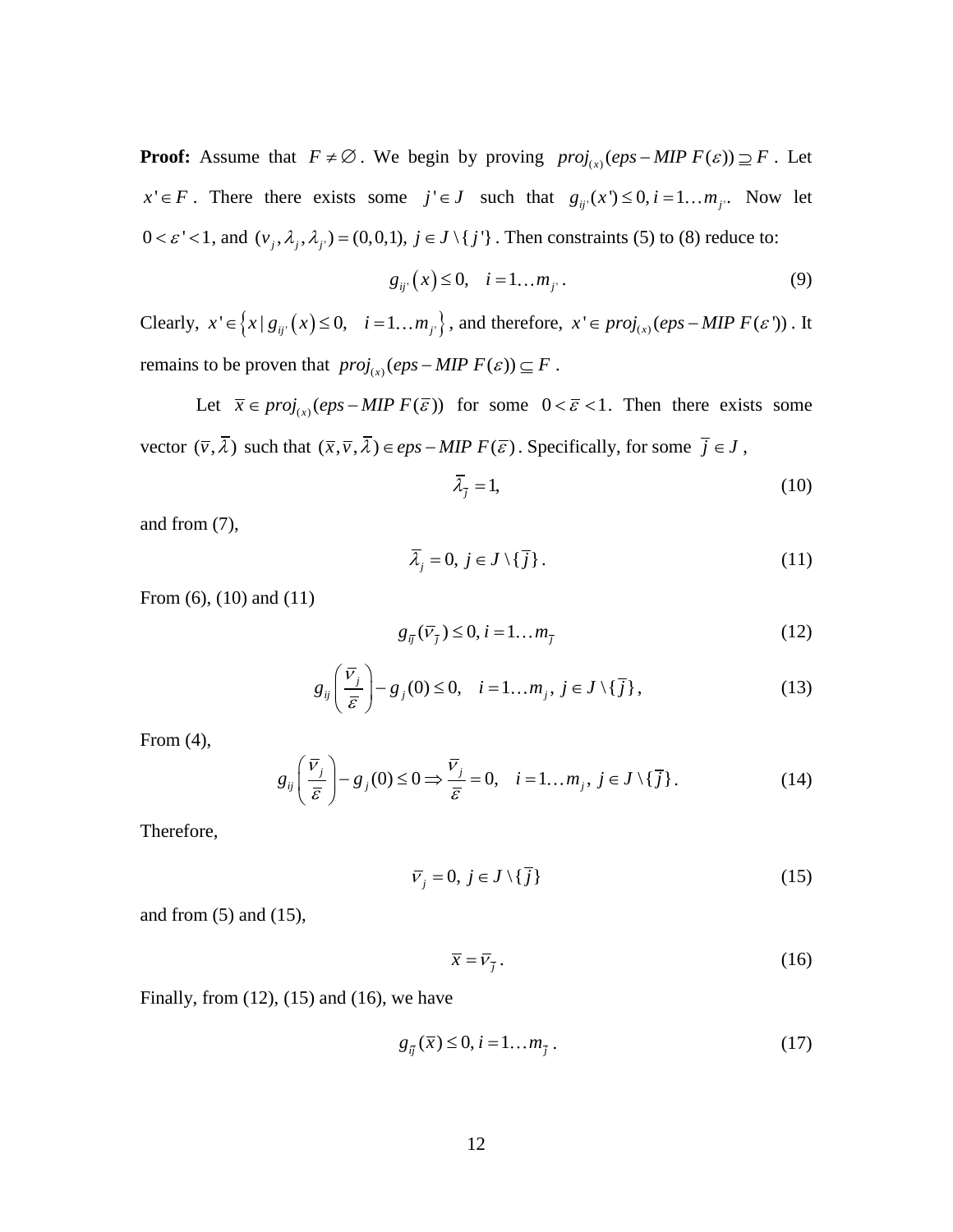Now assume that  $F = \emptyset$ . We claim that  $proj_{(x)}(eps - MIP F(\overline{\varepsilon})) = \emptyset$ . For if we assume this to not be the case, then there exists some  $\bar{x} \in proj_{(x)}(eps-MIPF(\bar{\varepsilon}))$  for some  $0 < \bar{\varepsilon} < 1$ . As was shown above,  $(5) - (8)$  reduces to  $g_{\bar{y}}(\bar{x}) \le 0$ ,  $i = 1...m_{\bar{j}}$  for some  $\overline{j} \in J$ . But since  $F = \emptyset$ , then  $C_j = \emptyset$ ,  $\forall j \in J$ . Therefore,  $\left\{x \middle| g_{\overline{ij}}(\overline{x}) \leq 0, i = 1...m_{\overline{j}} \right\} = \emptyset$ , and thus,  $proj_{(x)}(eps-MIP F(\varepsilon)) = \varnothing$ .

Next, we prove that the new " $\varepsilon$ -approximate" perspective function is convex, and use that to show that  $eps$ *-rel*  $F(\varepsilon)$  is a compact convex set.

**Lemma 1** For any 
$$
0 < \varepsilon < 1
$$
,  $i = 1...m_j$ ,  $j \in J$ , the function  
\n
$$
h_{ij}(\lambda_j, v_j, \varepsilon) \equiv ((1 - \varepsilon)\lambda_j + \varepsilon)g_{ij}\left(\frac{v_j}{(1 - \varepsilon)\lambda_j + \varepsilon}\right) - \varepsilon g_{ij}(0)(1 - \lambda_j)
$$
\n(18)

**■**

is convex over the set  $0 \leq \lambda_j \leq 1$ .

**Proof:** By assumption, the function  $g_{ij}$ ,  $i = 1...m_j$ ,  $j \in J$ , is a proper closed convex function. Therefore, the perspective function of  $g_{ij}$ ,

$$
\tilde{h}_{ij}(u_j, v_j) = \begin{cases} u_j g_{ij} (v_j / u_j) & \text{if } u_j > 0 \\ +\infty & \text{if } u_j \le 0, \end{cases}
$$
\n(19)

is convex. Now let 
$$
u_j = (1 - \varepsilon)\lambda_j + \varepsilon
$$
 for  $0 \le \lambda_j \le 1$  and  $0 < \varepsilon < 1$ . Then, from (19),  
\n
$$
\tilde{h}_{ij}(u_j, v_j) = ((1 - \varepsilon)\lambda_j + \varepsilon)g_{ij}\left(\frac{v_j}{(1 - \varepsilon)\lambda_j + \varepsilon}\right)
$$
since  $0 < u_j \le 1$ , and the resulting function is

convex since the pre-composition of a convex function  $(h_{ij})$  with an affine one  $(u_j)$ retains convexity (Proposition 2.1.4 p.88 in [32]). Finally, since  $\varepsilon g_{ij}(0)(1-\lambda_j)$  is linear, then (18) is convex.

 **■**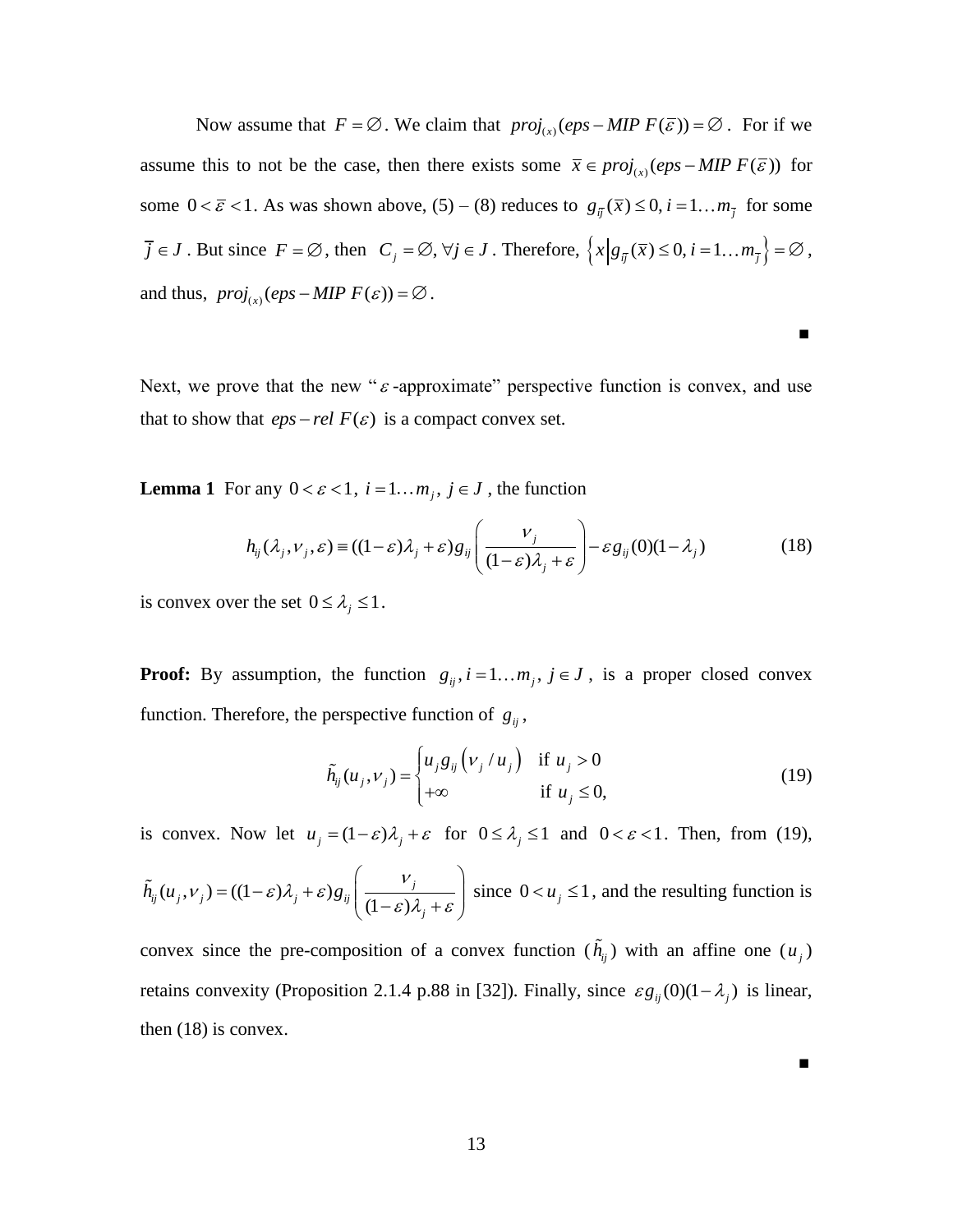**Proposition 2** For any  $0 < \varepsilon < 1$ , *eps - rel F(* $\varepsilon$ *)* is a compact convex set.

**Proof:** If  $eps$ -rel  $F(\varepsilon) = \emptyset$ , then the result trivially follows. Now assume that  $eps$  *rel*  $F(\varepsilon) \neq \emptyset$ . Then,  $eps$  *rel*  $F(\varepsilon)$  is a convex set as constraints (5), (7) and (8) are linear, and from Lemma 1, the LHS of constraint (6) is convex.

It remains to be proven that  $eps$ *-rel*  $F(\varepsilon)$  is a compact set for any  $0 < \varepsilon < 1$ . We first show that  $eps$ *-rel*  $F(\varepsilon)$  is closed for any  $0 < \varepsilon < 1$ . From (7) and (8),  $0 \leq \lambda_j \leq 1$ ,  $j \in J$ , and so belongs to a compact and thus closed set. Now, if  $\lambda_j = 0$  for some  $j' \in J$ , then  $v_{j'} = 0$ . Thus  $v_{j'}$  belongs to a closed set for  $\lambda_{j'} = 0$ . If  $0 < \lambda_{j'} \le 1$  for some  $j' \in J$ , then for some  $0 < \varepsilon' < 1$ , the constraints (6) reduce to

$$
g_{ij}\left(\frac{v_j}{\alpha_{j'}}\right) \le c_{ij'}, \quad i = 1...m_j, \ j' \in J \,, \tag{20}
$$

where  $\varepsilon' < \alpha_j = (1 - \varepsilon')\lambda_j + \varepsilon' \le 1$  and  $c_{ij'} = \frac{\varepsilon' g_{ij'}(0)(1 - \lambda_j)}{((1 - \varepsilon')\lambda_j + \varepsilon')}$  $g_{ii'}(0)(1 - \lambda_{i'})$  $\overline{((1-\varepsilon')\lambda_{i'}+\varepsilon')}$  $_{ij}$  (U)(1 –  $\lambda_j$ *ij j g c*  $\varepsilon' g_{ii'}(0)(1 - \lambda_{i'})$  $\overline{\varepsilon' \overline{\lambda_{i'} + \varepsilon'}}$  $\overline{a}$  $=\frac{\partial^2 s_{ij}(\cos(\epsilon) - \cos(\epsilon))}{((1-\epsilon')\lambda_{ij} + \epsilon')}$  is a scalar. Since

 $g_{ij}$ ,  $i = 1...m_j$  are closed functions by assumption, then their (lower) level sets  $(g_{ij}) \coloneqq \left\{ x \in \mathbb{R}^n \, \Big| \, g_{ij}(x) \leq c \right\}, i = 1...m_j.$ *n*  $L_c(g_{ij}) = \left\{ x \in \mathbb{R}^n \Big| g_{ij}(x) \le c \right\}, i = 1...m_j$  are closed as well for any scalar c. Thus, the set  $\left\lceil \cdot \right\rceil_{\alpha}$   $\left\lceil \frac{\nu_{j}}{\nu_{j}} \right\rceil$  $\left|\frac{V_{j'}}{\alpha}\right| \leq c_{ij'}, \quad i=1...m_{j'}$  $\left[\,\vphantom{\frac{\partial}{\partial u}}\right]^{g_{ij}}\left(\,\overline{\alpha_{j^{\prime}}}\right)$  $\left\| g_{ij} \left( \frac{v_j}{\alpha} \right) \leq c_{ij}$ ,  $i = 1...m_j$ , j'  $\int_{j'}^{\infty}\left|\int_{j'}^{g}g_{ij'}\right|\left(\frac{\partial}{\partial f}\right)$  $g_{ij}$  $\left(\frac{v_j}{\alpha}\right) \leq c_{ij}$ ,  $i = 1...m_j$ ,  $j' \in J$  $\left[\frac{\nu_j}{\nu_j}\right]_q \left[\frac{\nu_j}{\nu_j}\right]_q$  $\left\{\frac{\nu_{j'}}{\alpha_{j'}}\right\}\left|g_{ij'}\left(\frac{\nu_{j'}}{\alpha_{j'}}\right)\right|\leq 0$  $\left\{ \left( \frac{V_j}{\rho} \right) \middle| \rho_m \left( \frac{V_j}{\rho} \right) \right\} \leq C_m, \quad i = 1, \dots, m, \quad i' \in I$  is c  $\left\{\left(\frac{v_j}{\alpha_j}\right) | g_{ij} \left(\frac{v_j}{\alpha_j}\right) \leq c_{ij}, \quad i = 1...m_j, \ j' \in J\right\}$  is c is closed for any  $c_{ij}$ ,  $i = 1...m_j$ , and  $v_j$ 

belongs to a closed set for  $0 < \lambda_j \leq 1$ . Therefore,  $v_j$  belongs to a closed set for  $0 \leq \lambda_j \leq 1$ . Finally, as a finite union of closed sets is closed, then from (5), *x* must belong to a closed set. Therefore,  $eps$ *-rel*  $F(\varepsilon)$  is a closed set.

Next, we prove that  $eps$ *-rel*  $F(\varepsilon)$  for any  $0 < \varepsilon < 1$  is bounded. Since  $eps$ -rel  $F(\varepsilon)$  is closed, it suffices to show that the recession cone of  $eps$ -rel  $F(\varepsilon)$  is the {0} set in order to prove that  $eps$ *-rel F(* $\varepsilon$ *)* is bounded; i.e. that  $eps-rel F(\varepsilon)_{\infty} = \{d \mid (x + \alpha d, v + \alpha d, \lambda + \alpha d) \in eps - rel F(\varepsilon), \forall (x, v, \lambda) \in eps - rel F(\varepsilon), \forall \alpha \geq 0\} = \{0\}.$ We do this by proving (by contradiction) that no recession direction  $d \neq 0$  exists for *eps – rel*  $F(\varepsilon)$  (since  $d = 0$  is always feasible for  $eps$  – rel  $F(\varepsilon)_{\infty}$ ). For assume that there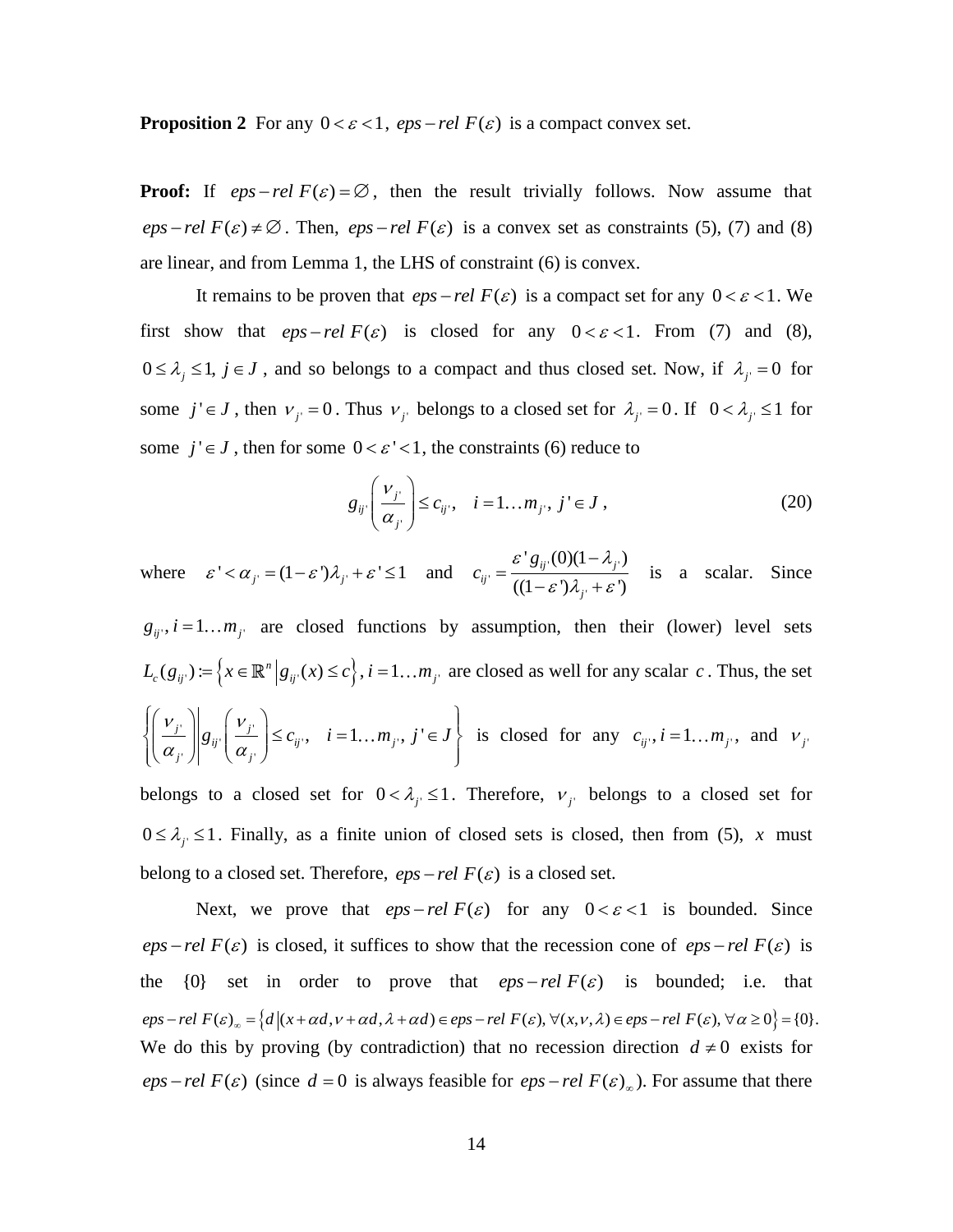is. Then there exists some  $d' \neq 0$  such that for every  $(x, v, \lambda) \in eps$  *rel*  $F(\varepsilon)$  and every is. Then there exists some  $a \neq 0$  such that for every  $(x, v, \lambda) \in eps - rel F(\varepsilon)$  and every  $\alpha \geq 0$ ,  $(x + \alpha d', v + \alpha d', \lambda + \alpha d') \in eps - rel F(\varepsilon)$ . Now let  $0 < \varepsilon' < 1$ . If we choose the  $\alpha \ge 0$ ,  $(x + \alpha a$ ,  $y + \alpha a$ ,  $\lambda + \alpha a$  )  $\in eps - rel F(\varepsilon)$ . Now let  $0 < \varepsilon < 1$ . If we choose the vector  $(x, v, \lambda)$  such that  $(x, v_j, \lambda_j, v_j, \lambda_j) = (x', x', 1, 0, 0), j \in J \setminus \{j'\}$  for some  $j' \in J$ , then clearly it belongs to  $eps$ *-rel*  $F(\varepsilon')$  and constraints (5) – (8) reduce to  $g_{ij}(x') \le 0$ ,  $i = 1...m_j$ . But by assumption, the sets  $C_j$ ,  $j \in J$  are compact. Therefore,  ${x|g_{ij}(x') \le 0, i = 1...m_{j'}\}$  is compact and thus bounded, and there exists some  $(x, v, \lambda) \in eps - rel \ F(\varepsilon')$ , namely  $(x, v_j, \lambda_j, v_j, \lambda_j) = (x', x', 1, 0, 0), j \in J \setminus \{j'\}$ , such that no  $d' \neq 0$  can exist. Therefore  $eps$  - rel  $F(\varepsilon)$  is bounded.

The projection of  $\epsilon$ *eps – rel*  $F(\varepsilon)$ onto the *x* space is projection of  $eps-rel F(\varepsilon)$  onto<br>  $\mathcal{L}_{(x)}(eps-rel F(\varepsilon)) \equiv \{x \in \mathbb{R}^n | (x, v, \lambda) \in eps-rel F(\varepsilon) \}.$ *n* The projection of  $eps-rel F(\varepsilon)$  onto the x space is<br>  $proj_{(x)}(eps-rel F(\varepsilon)) = \{x \in \mathbb{R}^n | (x, v, \lambda) \in eps-rel F(\varepsilon) \}$ . In the next proposition, we show that not only does  $proj_{(x)}(eps-rel F(\varepsilon))$  constitute a valid relaxation of F for any  $0 < \varepsilon < 1$ , but that furthermore, it is the tightest possible relaxation as  $\varepsilon \to 0$ .

 **■**

**Proposition** 3  $0 < \varepsilon < 1$ ,  $proj_{(x)}(eps-rel F(\varepsilon)) \supseteq F$ . Furthermore,  $\lim_{\varepsilon \to 0} proj_{(x)}(eps-rel F(\varepsilon)) = clconv F.$ 

**Proof:** From Proposition 1, for any  $0 < \varepsilon < 1$ ,  $proj_{(x)}(eps - MIP F(\varepsilon)) = F$ . Since  $proj_{(x)}(eps-rel F(\varepsilon))$ represents its continuous relaxation, then clearly  $proj_{(x)}(eps-rel F(\varepsilon)) \supseteq F$ .

We now show  $\lim_{\varepsilon \to 0} \text{proj}_{(x)}(\text{eps}-\text{rel } F(\varepsilon)) = \text{clconv } F$ . Clearly, We now show that  $\lim_{\varepsilon \to 0} proj_{(x)}(eps - rel \ F(\varepsilon)) = clco$ <br>  $\lim_{\varepsilon \to 0} h_{ij}(\lambda_j > 0, v_j, \varepsilon) = \lim_{\varepsilon \to 0} ((1 - \varepsilon)\lambda_j + \varepsilon)g_{ij} \left( \frac{v_j}{(1 - \varepsilon)\lambda_j + \varepsilon} \right) - \varepsilon g_{ij}(0)(1 - \lambda_j)$  $\frac{proj_{(x)}}{(1-\varepsilon)}$ *j*  $-\varepsilon g_{ii}(0)(1-\lambda_i) = \lambda_i g_{ii} \left(\frac{V_i}{V_i}\right)$  $\mathcal{L}_{ij}(\lambda_j > 0, \nu_j, \varepsilon) = \lim_{\varepsilon \to 0} ((1 - \varepsilon)\lambda_j + \varepsilon) g_{ij} \left( \frac{\nu_j}{(1 - \varepsilon)\lambda_j + \varepsilon} \right) - \varepsilon g_{ij}(0)(1 - \lambda_j) = \lambda_j g_{ij}$ We now show that  $\lim_{\varepsilon \to 0} proj_{(x)}(eps - rel \ F(\varepsilon)) = clconv \ F$ . C<br>  $\lim_{\varepsilon \to 0} h_{ij}(\lambda_j > 0, v_j, \varepsilon) = \lim_{\varepsilon \to 0} ((1 - \varepsilon)\lambda_j + \varepsilon) g_{ij} \left( \frac{v_j}{(1 - \varepsilon)\lambda_j + \varepsilon} \right) - \varepsilon g_{ij}(0)(1 - \lambda_j) = \lambda_j g_{ij} \left( \frac{v_j}{\lambda_j + \varepsilon} \right)$  $\mathcal{F}_{(x)}(eps-rel F(\varepsilon)) = clconv F$ . Clearly,<br> $\mathcal{F}_{j}$   $\Big| - \varepsilon g_{ii}(0)(1 - \lambda_{i}) = \lambda_{i} g_{ii} \left( \frac{V_{j}}{2} \right).$ We now show that  $\lim_{\varepsilon \to 0} \text{proj}_{(x)}(\text{eps}-\text{rel } F(\varepsilon)) = \text{clconv } F$ . Clearly<br>  $\lambda_j > 0, v_j, \varepsilon$  =  $\lim_{\varepsilon \to 0} ((1-\varepsilon)\lambda_j + \varepsilon)g_{ij} \left( \frac{v_j}{(1-\varepsilon)\lambda_j + \varepsilon} \right) - \varepsilon g_{ij}(0)(1-\lambda_j) = \lambda_j g_{ij} \left( \frac{v_j}{\lambda_j} \right)$ . We now show that  $\lim_{\varepsilon \to 0} \text{proj}_{(x)}(\text{eps}-\text{rel } F(\varepsilon)) = \text{clconv } F$ . Clearly,<br>  $\lim_{\varepsilon \to 0} h_{ij}(\lambda_j > 0, v_j, \varepsilon) = \lim_{\varepsilon \to 0} ((1-\varepsilon)\lambda_j + \varepsilon) g_{ij} \left( \frac{v_j}{(1-\varepsilon)\lambda_j + \varepsilon} \right) - \varepsilon g_{ij}(0)(1-\lambda_j) = \lambda_j g_{ij} \left( \frac{v_j}{\lambda_j} \right).$ m proj<sub>(x)</sub> (eps – rel  $F(\varepsilon)$ ) = clconv F. Clearly,<br>  $\left(\frac{v_j}{v_{\varepsilon}}\right)$  –  $\varepsilon g_{ii}(0)(1-\lambda_i) = \lambda_i g_{ii} \left(\frac{v_j}{v_{\varepsilon}}\right)$ . e now show that  $\lim_{\varepsilon \to 0} \text{proj}_{(x)}(\text{eps}-\text{rel } F(\varepsilon)) = \text{clconv } F$ . Clearly,<br>  $>0, v_j, \varepsilon) = \lim_{\varepsilon \to 0} ((1-\varepsilon)\lambda_j + \varepsilon)g_{ij}\left(\frac{v_j}{(1-\varepsilon)\lambda_j + \varepsilon}\right) - \varepsilon g_{ij}(0)(1-\lambda_j) = \lambda_j g_{ij}\left(\frac{v_j}{\lambda_j}\right).$ .

Furthermore, as we have already established in Proposition 1,  $\lambda_j = 0 \Rightarrow v_j = 0, \forall j \in J$ . Therefore,  $\lim_{\varepsilon \to 0} h_{ij}(0, v_j, \varepsilon) = \lim_{\varepsilon \to 0} h_{ij}(0, 0, \varepsilon) = \lim_{\varepsilon \to 0} 0 = 0$ . Therefore,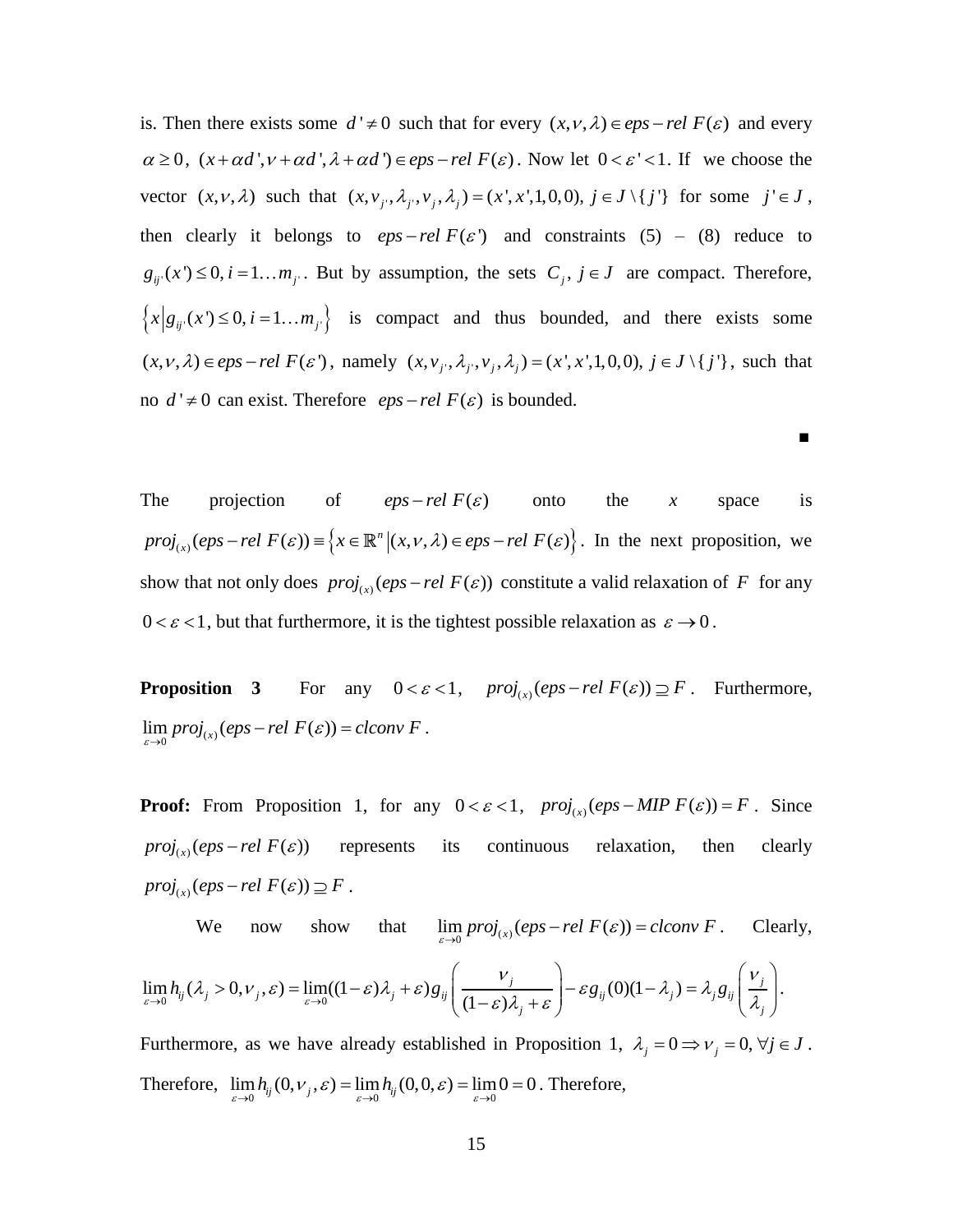$$
\lim_{\varepsilon \to 0} h_{ij}(\lambda_j, \nu_j, \varepsilon) = \begin{cases} \lambda_j g_{ij} (\nu_j / \lambda_j) & \text{if } \lambda_j > 0 \\ 0 & \text{if } \lambda_j = 0 \end{cases}
$$
 (21)

Now when  $C_j$  is compact,  $\lambda_j = 0 \Rightarrow v_j = 0$  in (3) since  $(cl \tilde{G}_j)$   $(0, v_j) \le 0 \Leftrightarrow G'_{\infty j}(v) \le 0$ from (1), and the recession cone of the set  $C_j$ , denoted as  $C_{\infty j}$ , is

 $C_{\infty j} = \left\{ v \in \mathbb{R}^n \middle| G'_{\infty j}(v) \le 0 \right\}$  [32, Section B, Proposition 3.2.4], and  $C_{\infty j} = \left\{ 0 \right\}$  when  $C_j$  is compact [32, Section A Proposition 2.2.3]. Furthermore,  $(cl \tilde{G}_j)$   $(0,0) = 0$  [32, Section B, Remark 2.2.3]. Therefore, when the sets *Cj* are compact:

$$
(cl \tilde{g}) (\lambda, v) = \begin{cases} \lambda g \left( \frac{v}{\lambda} \right) & \text{if } \lambda > 0 \\ 0 & \text{if } \lambda = 0 \end{cases}
$$

But this corresponds precisely to (21), and from Theorem 1, the result follows.

Let us now define  $BM - rel F$  to be the set of all those  $(x, \lambda) \in \mathbb{R}^{n+|J|}$  that satisfy the following set of constraints:

$$
g_{ij}(x) - M_{ij}(1 - \lambda_j) \le 0, \quad i = 1...m_j, \ j \in J
$$
 (22)

$$
\sum_{j \in J} \lambda_j = 1 \tag{23}
$$

.

**■**

$$
\lambda_j \ge 0, \quad j \in J \tag{24}
$$

 $g_{ij}(\nu_j/\lambda_j)$ <br>in (3) since<br> $C_j$ , denoted<br>Propositior<br>Furthermor<br>are compa<br> $\frac{\nu}{\lambda}$ <br>iom Theor<br>set of all t<br>Set of all t<br>Ag = 1.<br>Ag = 1.<br>Prom Theor<br>set of all t<br>exting *M*<br>0,1},  $j \in J$ ,<br>nenough in (<br>setting *M*<br>0,1},  $j \in$ where the parameters  $M_{ij}$  need to be large enough in order for  $BM - rel F$  to be feasible (this can be accomplished, for example, by setting  $M_{ij} = \max_{x \in C_j} g_{ij}(x)$ ). If we now define *BM - MIP F*  $\equiv \{(x, \lambda) \in BM - rel \ F \mid \lambda_j \in \{0,1\}, j \in J\}$ , then the projection of  $BM-MIP \tF$  onto the  $x$  space is - *MIP F* onto the<br>  $L_{(x)}(BM - MIP F) = \{x \in \mathbb{R}^n | (x, \lambda) \in (BM - MIP F) \}$ . *n BM - MIP F* onto the<br>  $proj_{(x)}(BM - MIP F) = \{x \in \mathbb{R}^n | (x, \lambda) \in (BM - MIP F)$ . Clearly,  $proj_{(x)}(BM - MIP F) = F$ , and its continuous relaxation  $proj_{(x)}(BM - rel F) \supseteq F$ .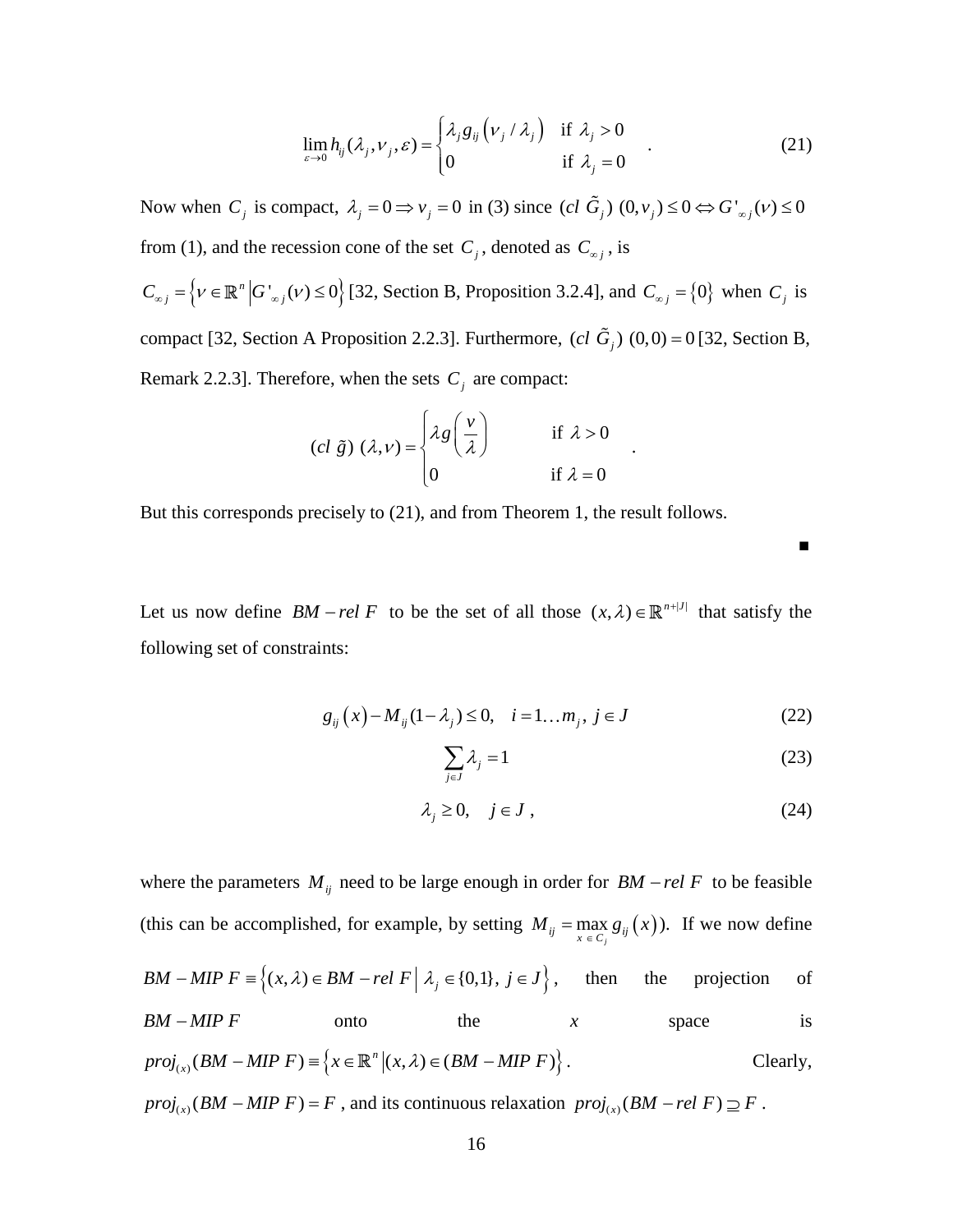In the following proposition, we give a necessary and sufficient condition for In the following proposition, we give a necessary and sufficient condition for  $proj_{(x)}(BM - rel \ F) \supseteq proj_{(x)}(eps - rel \ F(\varepsilon))$  for some  $0 < \varepsilon < 1$ . Although this condition is difficult to ascertain in practice given the computational expense associated with demonstrating that it holds, it is still a useful theoretical result as it shows when we are guaranteed to have a formulation at least as strong as the Big-M formulation (of are guaranteed to have a formulation at least as strong as the Big-M formulation (of course, at the limit, since  $\lim_{\varepsilon \to 0} proj_{(x)}(eps-rel(F(\varepsilon)) = clconv F$  per Proposition 3, the formulation will always be at least as tight as the Big-M formulation; however, that is not necessarily true when  $0 < \varepsilon < 1$ ).

**Proposition 4** Let 
$$
NSC_{ij}(\varepsilon) = \left\{ \max g_{ij}(x) - M_{ij}(1 - \lambda_j) \middle| (x, v, \lambda) \in eps - rel \, F(\varepsilon) \right\}
$$
 for

some  $0 < \varepsilon < 1$ .  $\max g_{ij}(x) - M_{ij}(1 - \lambda_j)|(x, v, \lambda) \in eps - ret \in C$ <br>  $proj_{(x)}(BM - rel \in F) \supseteq proj_{(x)}(eps - rel \in F(\varepsilon))$ iff  $NSC_{ii}(\varepsilon) \leq 0, \forall i = 1...m_i, \forall j \in J$ .

**Proof:** Let  $NSC_{ij}(\varepsilon') \le 0$ ,  $\forall i = 1...m_j$ ,  $\forall j \in J$  for some  $0 < \varepsilon' < 1$ . Then for any (x', v',  $\lambda'$ )  $\in$  *eps - rel F*( $\varepsilon$ ),  $g_{ij}(x') - M_{ij}(1 - \lambda'_{j}) \le 0$ ,  $i = 1...m_{j}$ ,  $j \in J$ ,  $\sum_{j \in J} {\lambda'}_{j} = 1$ λ  $\sum_{j\in J} \lambda^j = 1$  and  $\lambda'_{j} \ge 0$ ,  $j \in J$ . But this corresponds precisely to (22) – (24), and therefore <br>*BM - rel F*  $\supseteq$  {(*x*,  $\lambda$ )  $\in eps$  - *rel F*( $\varepsilon$ )| $\nu \in eps$  - *rel F*( $\varepsilon$ )}. It immediately follows that  $BM - rel \ F \supseteq \{(x, \lambda) \in eps - rel \ F(\varepsilon) \ | \ \nu \in eps - rel \ F(\varepsilon) \}.$  It immediately follows that  $B$ *M*  $-$  *rel*  $F \supseteq \{(x, \lambda) \in eps - rel \ F(\varepsilon) | V \in eps -\n$ <br>  $proj_{(x)}(BM - rel \ F) \supseteq proj_{(x)}(eps - rel \ F(\varepsilon))$ .

 $proj_{(x)}(BM - rel \ r) \supseteq proj_{(x)}(eps - rel \ r(\varepsilon))$ .<br>We now prove the converse. Let  $proj_{(x)}(BM - rel \ F) \supseteq proj_{(x)}(eps - rel \ F(\varepsilon'))$  for some  $0 < \varepsilon' < 1$ . Then every  $(x, \lambda) \in eps - rel F(\varepsilon')$  must also belong to  $BM - rel F$ , and by implication, satisfy the constraints  $g_{ij}(x) - M_{ij}(1 - \lambda_j) \le 0$ ,  $i = 1...m_j$ ,  $j \in J$ . Therefore,  $NSC_{ii}(\varepsilon') \leq 0, \forall i = 1...m_i, \forall j \in J$ .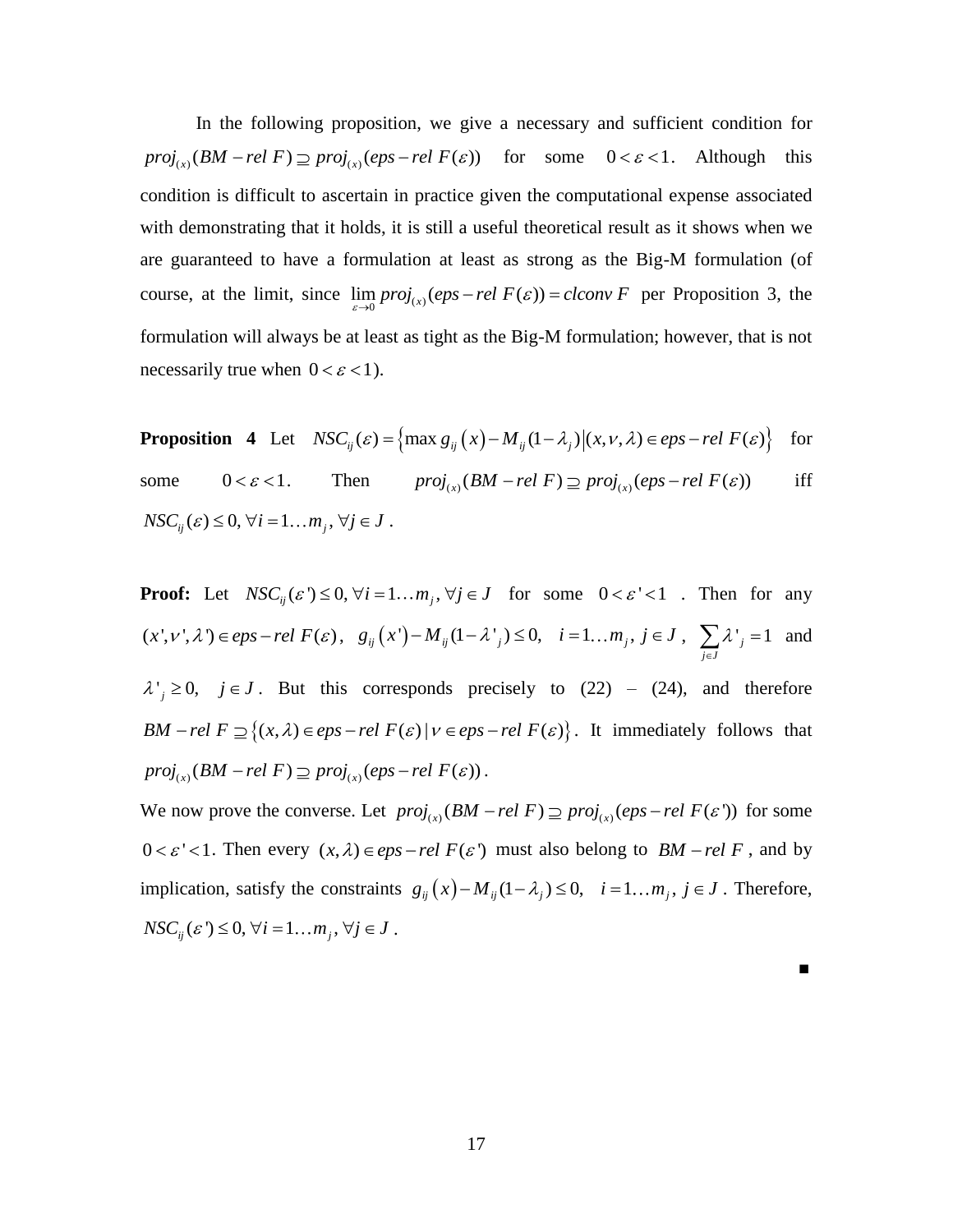#### **4. Illustrative Computational Results**

In this section, we present illustrative computational results using our novel formulation discussed in Section 3 to generate  $\varepsilon$ -approximate representations of the convex hull of several classes of disjunctive convex sets within the context of Generalized Disjunctive Programming (or equivalently, 0-1 indicator-induced MINLPs). We focus on the so-called Synthesis, Retrofit-Synthesis and Constrained Layout problems, although we note that this  $\varepsilon$ -approximate representation can be applied to explicitly describe the convex hull of any nonlinear disjunctive convex set described by (2), assuming the condition in (4) holds. For details about the general disjunctive programming formulations of these problems, we refer the interested reader to the Appendix, as well as to Sawaya's thesis [44].

Our approach here consists of converting the disjunctive convex set  $F$  into the Our approach here consists of converting the disjunctive convex set *F* into the  $\varepsilon$ -approximate set  $eps-MIP F(\varepsilon) = \{(x, v, \lambda) \in eps - rel F(\varepsilon) | \lambda_j \in \{0,1\}, j \in J\}$  as as described in Section 3. We note that if the terms of the disjunctive set in GDP form do not contain bounds, then we add those explicitly to ensure that the condition in (4) is met (this is often the easiest way to ensure that (4) holds and is typically the approach used within the GDP community). If the problem contains more than one disjunction  $k \in K$ , then every disjunctive set  $F$  is converted into its  $\varepsilon$ -approximate form and the resulting algebraic sets are intersected to obtain, following Balas' nomenclature in [3] for linear disjunctive sets, the so-called "hull reformulation"  $eps - MIP<sup>HR</sup>(\varepsilon) = \bigcap_{k \in K}eps - MIP F_k(\varepsilon)$ *eps – MIP<sup>HR</sup>*  $(\varepsilon) = \bigcap_{k \in K} eps - MIP F_k(\varepsilon)$ .

We conduct our computational experiments as a function of the parameter  $\varepsilon$  in order to assess the sensitivity of the reformulation to this parameter. We also compare our reformulation against the Big-M formulation, where every disjunctive convex set  $F$  is reformulation against the Big-M formulation, where every disjunctive convex set *F* is<br>converted into the set  $BM - MIP F \equiv \{(x, \lambda) \in BM - rel \ F \mid \lambda_j \in \{0,1\}, j \in J\}$  to have a point of reference when assessing the strength of our reformulation's relaxation. We note that the approach taken in these computational experiments is one of many approaches that could have been taken using our reformulation. Alternatively, a hybrid approach of converting only some disjunctive sets into their  $\varepsilon$ -approximate form while converting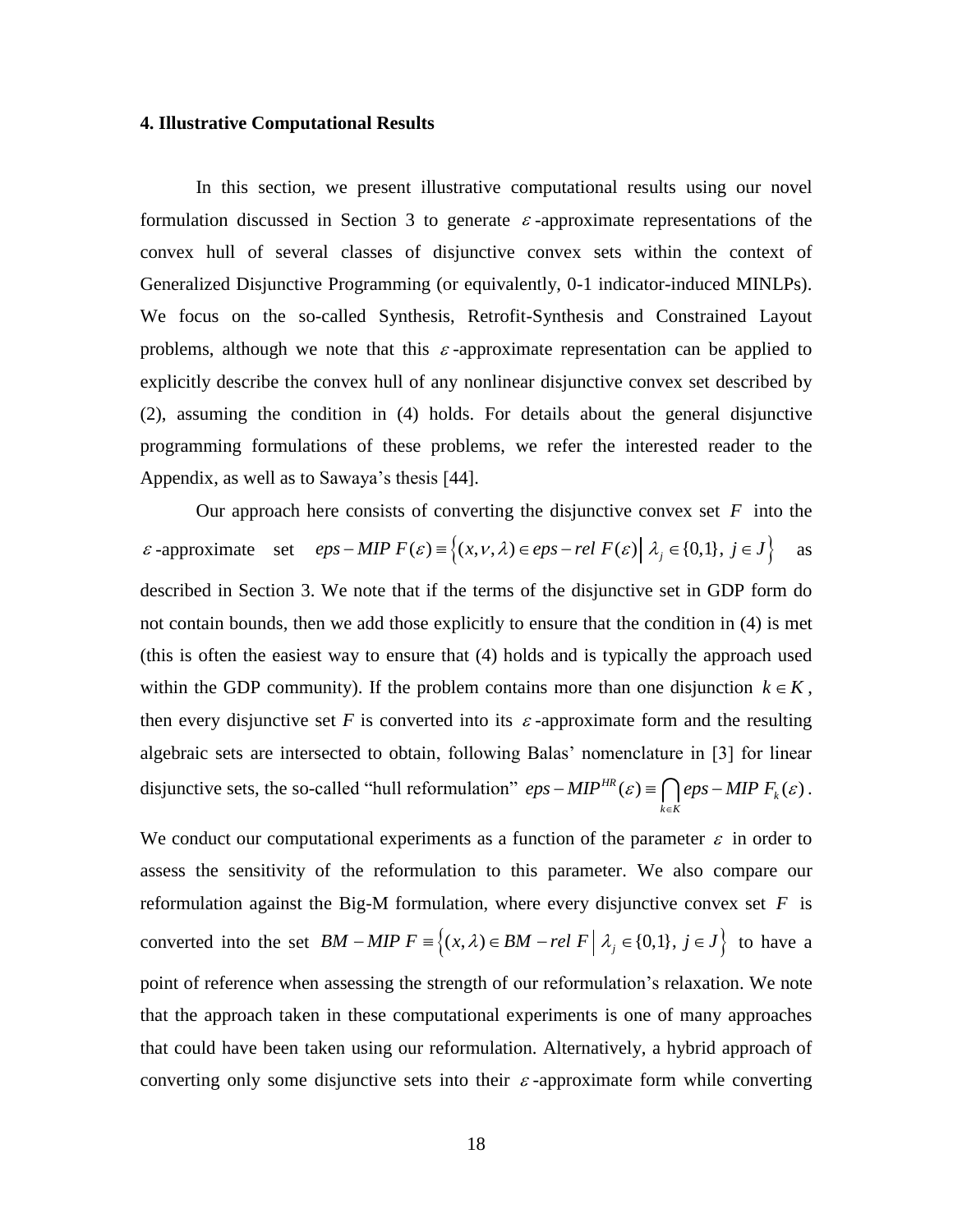others to their Big-M form could have been used; or intersecting certain disjunctive sets first via basic steps (see [3] for details on basic steps) before converting them into their  $\varepsilon$ -approximate forms (to strengthen the resulting relaxation) could have been performed; or even using our new  $\varepsilon$ -approximate formulation within the context of a nonlinear cutgenerating program (whose cutting planes can be added to strengthen the big-M formulation) could have been entertained (see [44, 47] for preliminary efforts in that direction). As such, we emphasize that these computational experiments are merely illustrative and are meant to show that this new reformulation "works" in practice. A comprehensive computational study comparing the various approaches that could be used with our reformulation against other approaches in the literature is out of scope for this paper, but remains interesting future work.

The computations were performed using a nonlinear programming-based branchand-bound method (GAMS/SBB with CONOPT as the NLP solver) [10] with a 5 hour time limit on a 2.4 GHz / 8GB RAM Linux PC. The computational time is reported in seconds for 52 total instances, including 24 Synthesis, 22 Retrofit Synthesis and 6 Constrained Layout problems. In the computations, values for  $\varepsilon$  ranging from  $10^{-10}$  to 0.99 are tested using the new ε-approximation formulation and compared with the classic Big-M formulation (the values of the Big-M parameters were chosen for each nonlinear inequality by solving for  $M_{ijk} = \max_{x \in C_{jk}} g_{ijk}(x)$  for every  $i \in I, j \in J, k \in K$ ). We also note that all instances solved in this section were submitted to MINLPLib [41] and are available online.

Tables 2 through 4 show the number of instances from each class of problems that were solvable, and Table 5 combines all of them into a single solution set. As can be seen, using a value for  $\varepsilon$  of  $10^{-10}$  results in an increased number of numerical failures in the NLP sub-problems due to CONOPT not being able to converge to a feasible solution, most likely due to the ill-conditioning of the Hessian of the approximation function as ε tends to zero. On the other hand, using a value for ε above 0.1 tends to reach the time limit for some of the Retrofit problems, most likely due to having weaker relaxations (similarly for the Big-M formulations). This suggests that choosing a value of ε that is not too small, to avoid potential numerical difficulties, nor too large, to avoid "loose" relaxations that cause problems to "time-out", is best. Indeed, by choosing a value of ε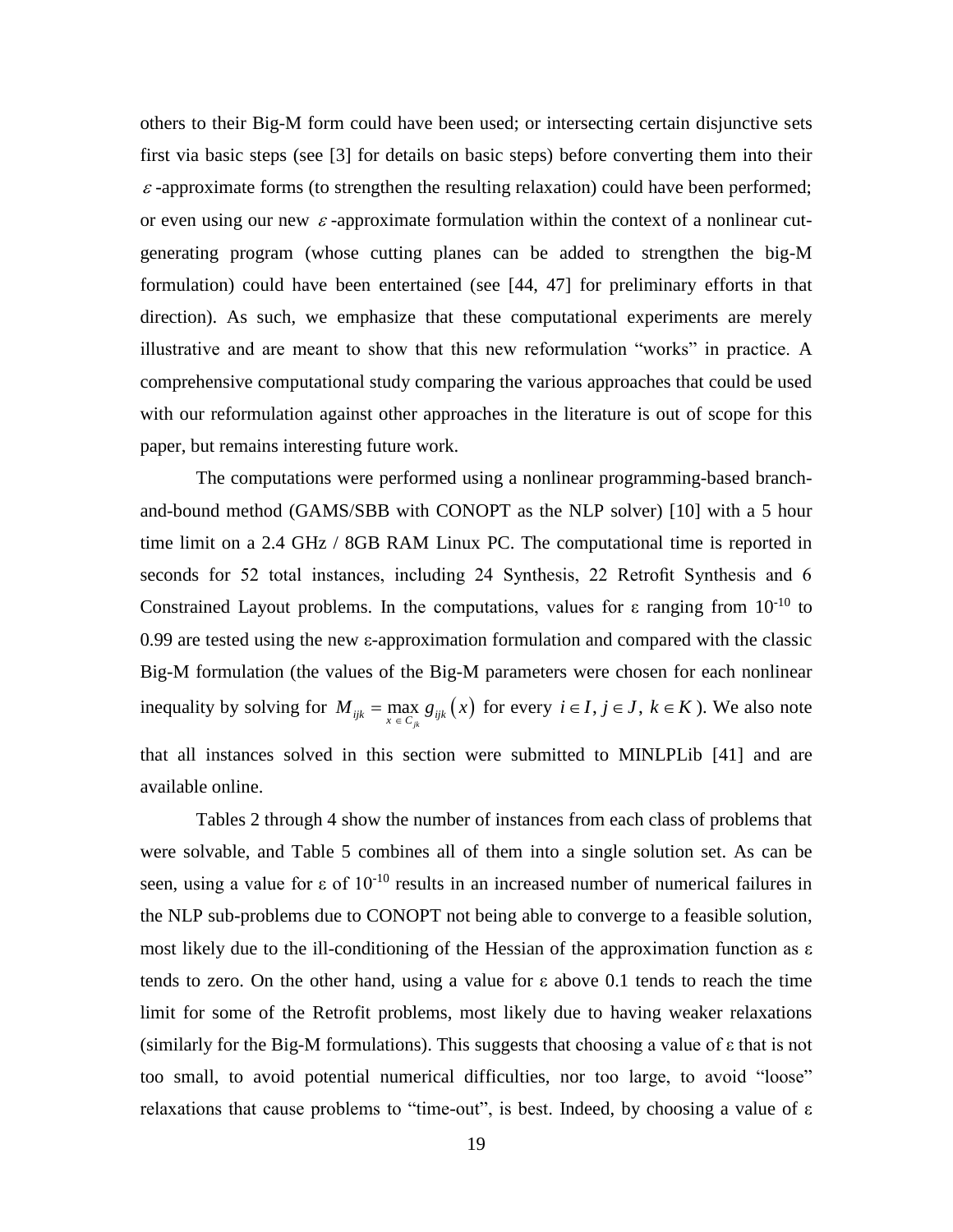between 0.1 and  $10^{-4}$ , we solve all instances of our problems with no numerical difficulties. The more general question of choosing the "best" ε is left as part of a more comprehensive computational study.

|                |                  | <b>Failure</b><br><b>Type</b> | <b>Total</b>       | <b>Percent</b> |               |
|----------------|------------------|-------------------------------|--------------------|----------------|---------------|
| <b>Epsilon</b> | <b>Numerical</b> | <b>NLP</b>                    | <b>Time</b><br>Out | <b>Solved</b>  | <b>Solved</b> |
| $1E-10$        |                  | $\overline{2}$                | 0                  | 3              | 50%           |
| 0.000001       | $\Omega$         | 0                             | 0                  | 6              | 100%          |
| 0.00001        | 0                | 1                             | 0                  | 5              | 83%           |
| 0.0001         | 0                | 0                             | 0                  | 6              | 100%          |
| 0.001          | 0                | 0                             | 0                  | 6              | 100%          |
| 0.01           | $\Omega$         | 0                             | 0                  | 6              | 100%          |
| 0.1            | 0                | 0                             | 0                  | 6              | 100%          |
| 0.5            | 0                | 0                             | 0                  | 6              | 100%          |
| 0.9            | 0                | 0                             | 0                  | 6              | 100%          |
| 0.99           | $\Omega$         | 0                             | 0                  | 6              | 100%          |
| Big-M          | 0                | ი                             | O                  | 6              | 100%          |

**Table 2: Number of Instances Solved for Constrained Layout Problem**

**Table 3: Number of Instances Solved for Synthesis Problem**

|                |                  | <b>Failure</b><br><b>Type</b> |                    | <b>Total</b>  | <b>Percent</b> |
|----------------|------------------|-------------------------------|--------------------|---------------|----------------|
| <b>Epsilon</b> | <b>Numerical</b> | <b>NLP</b>                    | <b>Time</b><br>Out | <b>Solved</b> | <b>Solved</b>  |
| $1E-10$        | 8                | 0                             | 0                  | 16            | 67%            |
| 0.000001       | 0                | 0                             | 0                  | 24            | 100%           |
| 0.00001        | 0                | 0                             | 0                  | 24            | 100%           |
| 0.0001         | 0                | 0                             | 0                  | 24            | 100%           |
| 0.001          | 0                | 0                             | 0                  | 24            | 100%           |
| 0.01           | 0                | 0                             | 0                  | 24            | 100%           |
| 0.1            | 0                | 0                             | 0                  | 24            | 100%           |
| 0.5            | 0                | 0                             | 0                  | 24            | 100%           |
| 0.9            | 0                | 0                             | 0                  | 24            | 100%           |
| 0.99           | 0                | 0                             | 0                  | 24            | 100%           |
| Big-M          | 0                | ი                             | 6                  | 18            | 75%            |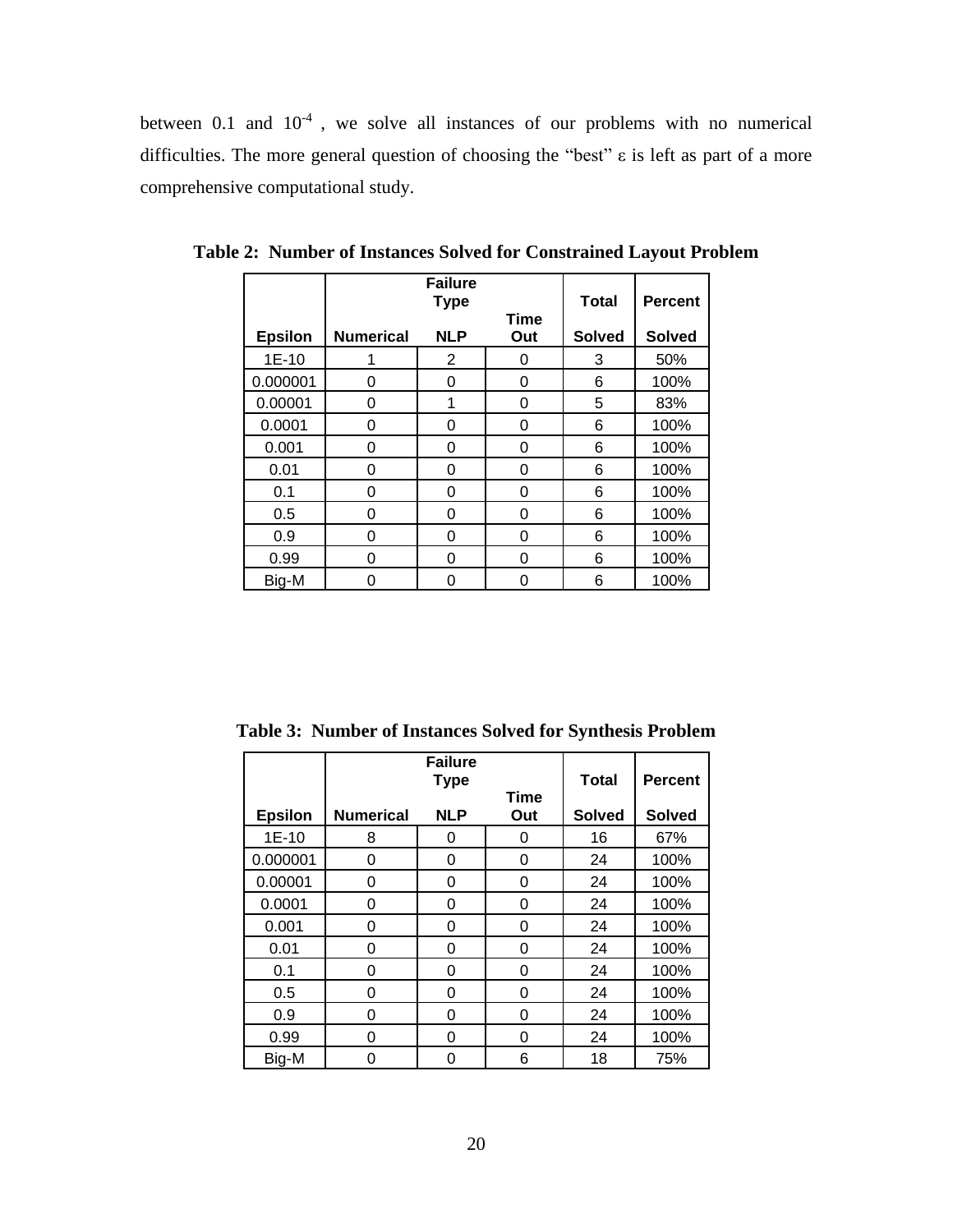|                |                  | <b>Failure</b><br><b>Type</b> | <b>Total</b>       | <b>Percent</b> |               |
|----------------|------------------|-------------------------------|--------------------|----------------|---------------|
| <b>Epsilon</b> | <b>Numerical</b> | <b>NLP</b>                    | <b>Time</b><br>Out | <b>Solved</b>  | <b>Solved</b> |
| $1E-10$        | 18               | 0                             | 0                  | 4              | 18%           |
| 0.000001       | 1                | 0                             | 0                  | 21             | 95%           |
| 0.00001        | 0                | 0                             | 0                  | 22             | 100%          |
| 0.0001         | 0                | 0                             | 0                  | 22             | 100%          |
| 0.001          | 0                | 0                             | 0                  | 22             | 100%          |
| 0.01           | 0                | 0                             | 0                  | 22             | 100%          |
| 0.1            | 0                | 0                             | 0                  | 22             | 100%          |
| 0.5            | 0                | 0                             | 3                  | 19             | 86%           |
| 0.9            | 0                | 0                             | 3                  | 19             | 86%           |
| 0.99           | 0                | 0                             | $\overline{2}$     | 20             | 91%           |
| Big-M          | 0                | ი                             | 18                 | 4              | 18%           |

**Table 4: Number of Instances Solved for Retrofit-Synthesis Problem**

**Table 5: Number of Instances Solved for All Problem Classes**

|                |                  | <b>Failure</b><br><b>Type</b> | <b>Total</b>       | <b>Percent</b> |               |
|----------------|------------------|-------------------------------|--------------------|----------------|---------------|
| <b>Epsilon</b> | <b>Numerical</b> | <b>NLP</b>                    | <b>Time</b><br>Out | <b>Solved</b>  | <b>Solved</b> |
| $1E-10$        | 27               | $\overline{2}$                | 0                  | 23             | 44%           |
| 0.000001       | 1                | 0                             | 0                  | 51             | 98%           |
| 0.00001        | 0                | 1                             | 0                  | 51             | 98%           |
| 0.0001         | 0                | 0                             | $\Omega$           | 52             | 100%          |
| 0.001          | 0                | 0                             | $\Omega$           | 52             | 100%          |
| 0.01           | 0                | 0                             | 0                  | 52             | 100%          |
| 0.1            | 0                | 0                             | 0                  | 52             | 100%          |
| 0.5            | 0                | 0                             | 3                  | 49             | 94%           |
| 0.9            | 0                | 0                             | 3                  | 49             | 94%           |
| 0.99           | 0                | 0                             | 2                  | 50             | 96%           |
| Big-M          | 0                | O                             | 24                 | 28             | 54%           |

Table 6 presents the results of solving the root relaxation of all instances  $eps-MIP<sup>HR</sup>(\varepsilon)$  for various values of  $\varepsilon$  (i.e. we are solving the NLP  $H^R(\varepsilon) \equiv \bigcap_{k \in K} eps - rel \ F_k(\varepsilon)$  $eps-rel^{HR}(\varepsilon) \equiv \bigcap_{k \in K}eps-rel F_k(\varepsilon)$ . The CONOPT solver was used to solve this resulting NLP, and the relaxation gap, which is defined as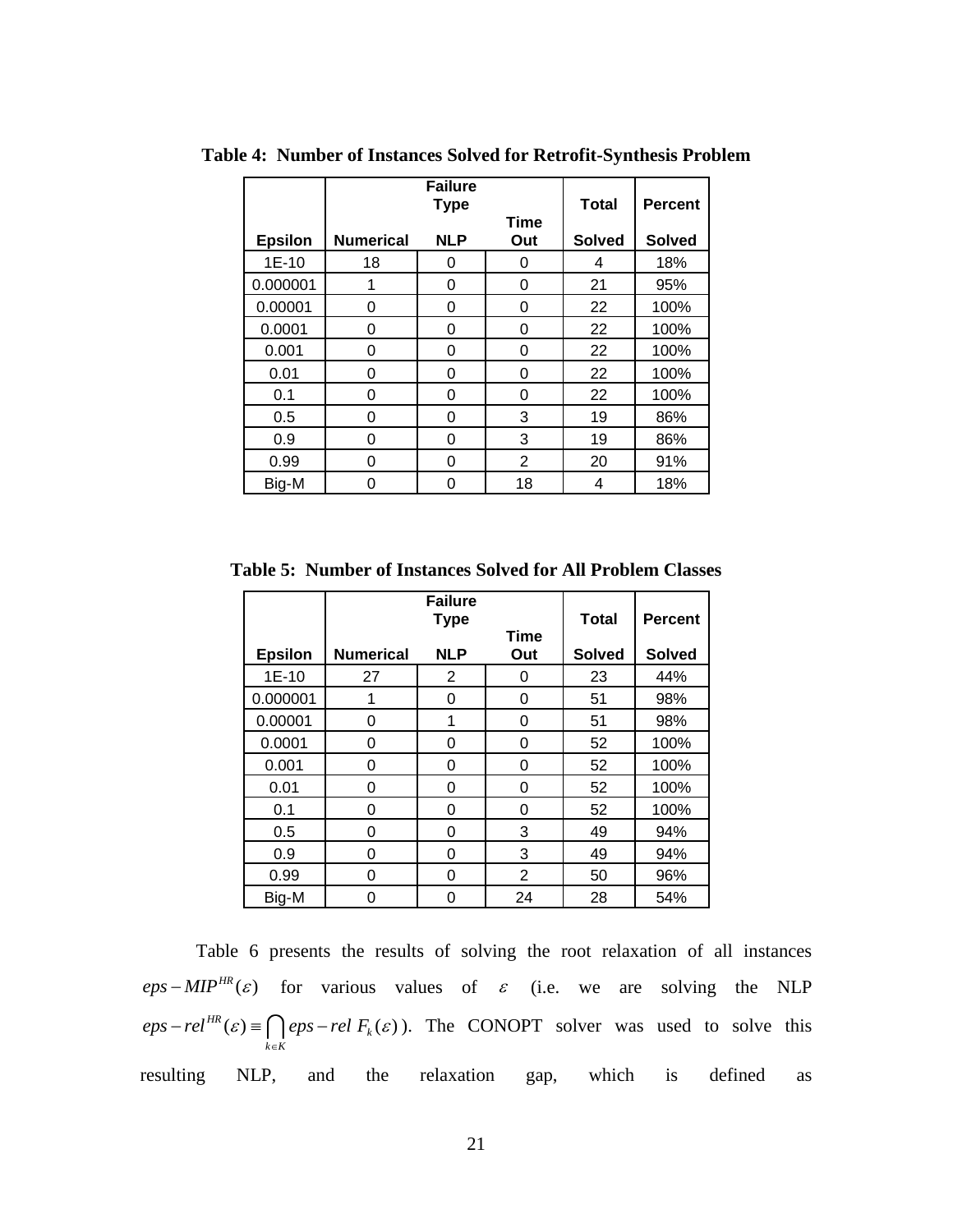$$
GAP(\varepsilon) = \frac{Optimal\ Value\left(eps - MIP^{HR}(\varepsilon)\right) - Optimal\ Value\left(eps - rel^{HR}(\varepsilon)\right)}{Optimal\ Value\left(eps - MIP^{HR}(\varepsilon)\right)}, \text{ is reported.}
$$

|                                                                                                                                                                                                                                                                                                                                                                                                                                                                                                                                                                                                                                                                                                     | <i>Optimal Value</i> ( <i>eps</i> – <i>MIP<sup>HK</sup></i> ( $\varepsilon$ )) – <i>Optimal Value</i> ( <i>eps</i> – <i>rel</i> <sup>HK</sup> ( $\varepsilon$ )), is reported.<br><i>Optimal Value</i> ( <i>eps</i> – <i>MIP<sup>HR</sup></i> ( $\varepsilon$ ))<br>$GAP(\varepsilon) = -$ |                                                                                                      |              |          |                                                 |            |          |                                      |             |  |
|-----------------------------------------------------------------------------------------------------------------------------------------------------------------------------------------------------------------------------------------------------------------------------------------------------------------------------------------------------------------------------------------------------------------------------------------------------------------------------------------------------------------------------------------------------------------------------------------------------------------------------------------------------------------------------------------------------|--------------------------------------------------------------------------------------------------------------------------------------------------------------------------------------------------------------------------------------------------------------------------------------------|------------------------------------------------------------------------------------------------------|--------------|----------|-------------------------------------------------|------------|----------|--------------------------------------|-------------|--|
|                                                                                                                                                                                                                                                                                                                                                                                                                                                                                                                                                                                                                                                                                                     | The GAP is a useful indicator of the strength of the formulation, as a smaller GAP                                                                                                                                                                                                         |                                                                                                      |              |          |                                                 |            |          |                                      |             |  |
|                                                                                                                                                                                                                                                                                                                                                                                                                                                                                                                                                                                                                                                                                                     | typically leads to shorter solution times. As expected, the use of the $\varepsilon$ -approximation                                                                                                                                                                                        |                                                                                                      |              |          |                                                 |            |          |                                      |             |  |
|                                                                                                                                                                                                                                                                                                                                                                                                                                                                                                                                                                                                                                                                                                     |                                                                                                                                                                                                                                                                                            |                                                                                                      |              |          |                                                 |            |          |                                      |             |  |
|                                                                                                                                                                                                                                                                                                                                                                                                                                                                                                                                                                                                                                                                                                     | formulation leads to a relaxation at least as strong as the Big-M formulation for all                                                                                                                                                                                                      |                                                                                                      |              |          |                                                 |            |          |                                      |             |  |
|                                                                                                                                                                                                                                                                                                                                                                                                                                                                                                                                                                                                                                                                                                     |                                                                                                                                                                                                                                                                                            | instances, and one that is significantly stronger for instances of the Synthesis and Retrofit        |              |          |                                                 |            |          |                                      |             |  |
|                                                                                                                                                                                                                                                                                                                                                                                                                                                                                                                                                                                                                                                                                                     |                                                                                                                                                                                                                                                                                            | problems. However, we note that for $\varepsilon$ values of $10^{-10}$ , 12 of 22 retrofit instances |              |          |                                                 |            |          |                                      |             |  |
|                                                                                                                                                                                                                                                                                                                                                                                                                                                                                                                                                                                                                                                                                                     |                                                                                                                                                                                                                                                                                            | experienced numerical errors in solving the root relaxation. Furthermore, a clear increase           |              |          |                                                 |            |          |                                      |             |  |
|                                                                                                                                                                                                                                                                                                                                                                                                                                                                                                                                                                                                                                                                                                     |                                                                                                                                                                                                                                                                                            | in $GAP$ is evident as $\varepsilon$ increases for the synthesis and retrofit instances. Finally,    |              |          |                                                 |            |          |                                      |             |  |
|                                                                                                                                                                                                                                                                                                                                                                                                                                                                                                                                                                                                                                                                                                     |                                                                                                                                                                                                                                                                                            | Constrained Layout instances show no difference in relaxation strength between ε and                 |              |          |                                                 |            |          |                                      |             |  |
|                                                                                                                                                                                                                                                                                                                                                                                                                                                                                                                                                                                                                                                                                                     |                                                                                                                                                                                                                                                                                            | Big-M reformulations.                                                                                |              |          |                                                 |            |          |                                      |             |  |
|                                                                                                                                                                                                                                                                                                                                                                                                                                                                                                                                                                                                                                                                                                     |                                                                                                                                                                                                                                                                                            |                                                                                                      |              |          |                                                 |            |          |                                      |             |  |
|                                                                                                                                                                                                                                                                                                                                                                                                                                                                                                                                                                                                                                                                                                     |                                                                                                                                                                                                                                                                                            |                                                                                                      |              |          |                                                 |            |          |                                      |             |  |
|                                                                                                                                                                                                                                                                                                                                                                                                                                                                                                                                                                                                                                                                                                     |                                                                                                                                                                                                                                                                                            |                                                                                                      |              |          | <b>Table 6: Solution of the Root Relaxation</b> |            |          |                                      |             |  |
|                                                                                                                                                                                                                                                                                                                                                                                                                                                                                                                                                                                                                                                                                                     |                                                                                                                                                                                                                                                                                            | <b>Constrained</b><br>Layout                                                                         |              |          | <b>Synthesis</b>                                |            |          | <b>Retrofit-</b><br><b>Synthesis</b> |             |  |
|                                                                                                                                                                                                                                                                                                                                                                                                                                                                                                                                                                                                                                                                                                     | Avg                                                                                                                                                                                                                                                                                        |                                                                                                      | <b>High</b>  | Avg      |                                                 | High       | Avg      |                                      | <b>High</b> |  |
| <b>Epsilon</b>                                                                                                                                                                                                                                                                                                                                                                                                                                                                                                                                                                                                                                                                                      | Gap                                                                                                                                                                                                                                                                                        | Low Gap                                                                                              | Gap          | Gap      | Low Gap                                         | Gap        | Gap      | Low Gap                              | Gap         |  |
| 1E-10                                                                                                                                                                                                                                                                                                                                                                                                                                                                                                                                                                                                                                                                                               | 100%                                                                                                                                                                                                                                                                                       | 100%                                                                                                 | 100%         | 2%       | 0%                                              | 17%        | 6%       | 1%                                   | 10%         |  |
| 0.000001                                                                                                                                                                                                                                                                                                                                                                                                                                                                                                                                                                                                                                                                                            | 100%                                                                                                                                                                                                                                                                                       | 100%                                                                                                 | 100%         | 2%       | $0\%$                                           | 17%        | 4%       | 0%                                   | 10%         |  |
| 0.00001                                                                                                                                                                                                                                                                                                                                                                                                                                                                                                                                                                                                                                                                                             | 100%                                                                                                                                                                                                                                                                                       | 100%                                                                                                 | 100%         | 2%       | 0%                                              | 17%        | 4%       | 0%                                   | 10%         |  |
| 0.0001                                                                                                                                                                                                                                                                                                                                                                                                                                                                                                                                                                                                                                                                                              | 100%                                                                                                                                                                                                                                                                                       | 100%                                                                                                 | 100%         | 2%       | 0%                                              | 17%        | 4%       | 0%                                   | 10%         |  |
| 0.001<br>0.01                                                                                                                                                                                                                                                                                                                                                                                                                                                                                                                                                                                                                                                                                       | 100%<br>100%                                                                                                                                                                                                                                                                               | 100%<br>100%                                                                                         | 100%         | 2%<br>2% | $0\%$<br>0%                                     | 17%<br>17% | 4%<br>4% | $0\%$<br>1%                          | 10%<br>10%  |  |
| 0.1                                                                                                                                                                                                                                                                                                                                                                                                                                                                                                                                                                                                                                                                                                 | 100%                                                                                                                                                                                                                                                                                       | 100%                                                                                                 | 100%<br>100% | 2%       | 0%                                              | 21%        | 5%       | 2%                                   | 10%         |  |
| 0.5                                                                                                                                                                                                                                                                                                                                                                                                                                                                                                                                                                                                                                                                                                 | 100%                                                                                                                                                                                                                                                                                       | 100%                                                                                                 | 100%         | 5%       | 0%                                              | 44%        | 12%      | 2%                                   | 25%         |  |
| 0.9                                                                                                                                                                                                                                                                                                                                                                                                                                                                                                                                                                                                                                                                                                 | 100%                                                                                                                                                                                                                                                                                       | 100%                                                                                                 | 100%         | 7%       | 0%                                              | 66%        | 17%      | 3%                                   | 38%         |  |
| 0.99                                                                                                                                                                                                                                                                                                                                                                                                                                                                                                                                                                                                                                                                                                | 100%                                                                                                                                                                                                                                                                                       | 100%                                                                                                 | 100%         | 8%       | 0%                                              | 72%        | 19%      | 3%                                   | 40%         |  |
| Big-M                                                                                                                                                                                                                                                                                                                                                                                                                                                                                                                                                                                                                                                                                               | 100%                                                                                                                                                                                                                                                                                       | 100%                                                                                                 | 100%         | 435%     | 19%                                             | 2608%      | 320%     | 57%                                  | 876%        |  |
| Table 7 compares cumulative results for the subset of instances in which the Big-<br>M formulation and the $eps-MIP^{HR}(\varepsilon)$ formulation for all $\varepsilon$ values were solvable within<br>the time limit; these instances are referred to as "shared" instances in the table, for which<br>we report the cumulative number of branch-and-bound nodes and the cumulative run<br>time. For Synthesis and Retrofit instances, the Big-M formulations require substantially<br>longer run-times than those with the $\varepsilon$ -approximation formulation due to much weaker<br>relaxations. Furthermore, values of $\varepsilon$ in the range of 0.1 to 0.001 appear to have the best |                                                                                                                                                                                                                                                                                            |                                                                                                      |              |          |                                                 |            |          |                                      |             |  |
|                                                                                                                                                                                                                                                                                                                                                                                                                                                                                                                                                                                                                                                                                                     |                                                                                                                                                                                                                                                                                            |                                                                                                      |              |          | 22                                              |            |          |                                      |             |  |

 **Table 6: Solution of the Root Relaxation**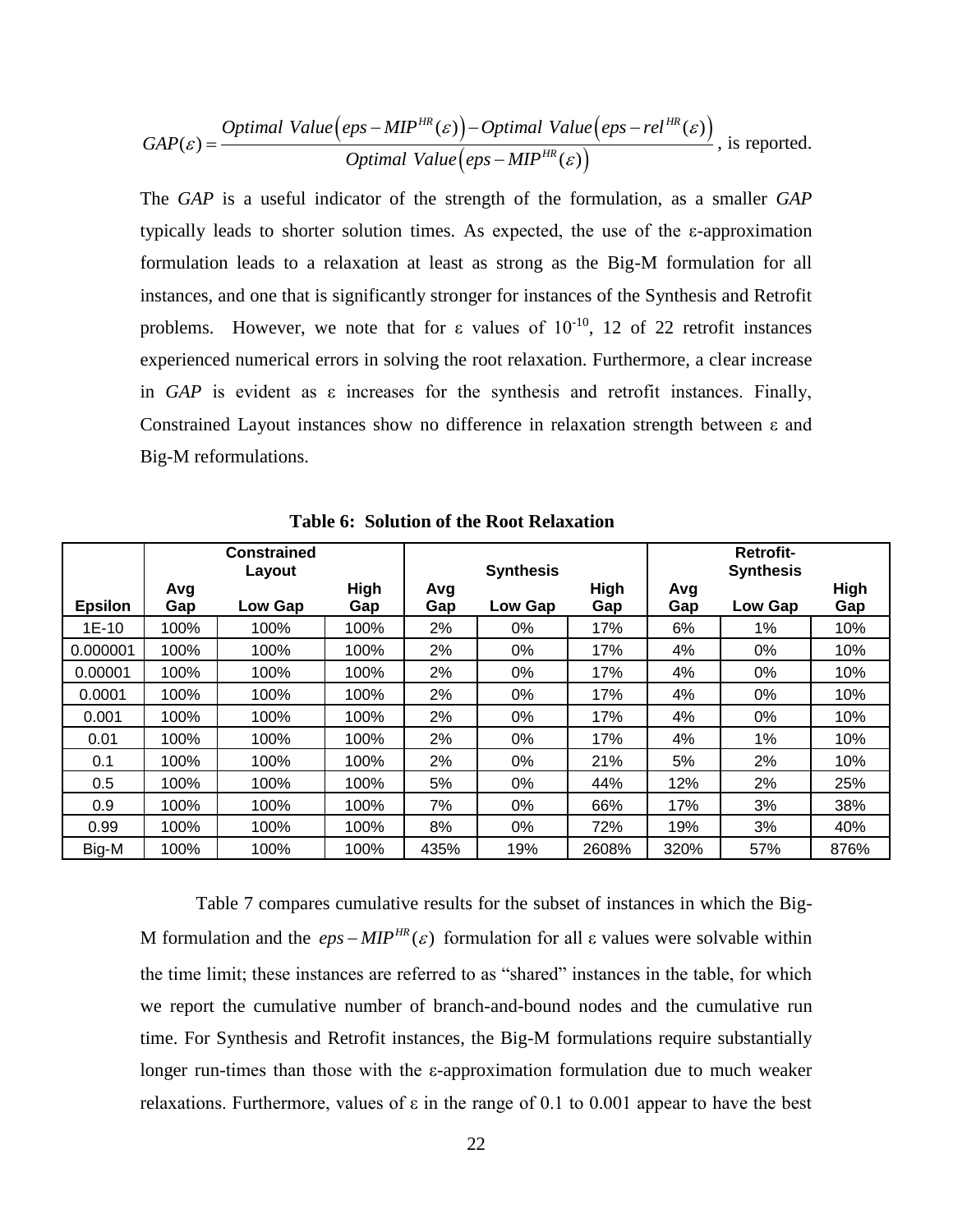range of performance. However, for the Constrained Layout instances, the Big-M formulations outperform the ε-approximation formulations given the fact that we are solving a smaller problem whose relaxation is no worse than the ε-approximation formulations.

|                |               |              | <b>Constrained Layout</b> |           | <b>Synthesis</b> |              |                |           | <b>Retrofit-</b><br><b>Synthesis</b> |              |                |           |
|----------------|---------------|--------------|---------------------------|-----------|------------------|--------------|----------------|-----------|--------------------------------------|--------------|----------------|-----------|
| <b>Epsilon</b> | <b>Shared</b> | <b>Nodes</b> | Time (sec)                | Nodes/sec | Shared           | <b>Nodes</b> | Time (sec)     | Nodes/sec | Shared                               | <b>Nodes</b> | Time (sec)     | Nodes/sec |
| $1E-10$        | 3             | 3882750      | 3797                      | 1023      | 16               | 108          | 8              | 13        | 4                                    | 1328         | 16             | 81        |
| 0.000001       | 3             | 4767347      | 5491                      | 868       | 16               | 113          | 6              | 18        | 4                                    | 1265         | 11             | 117       |
| 0.00001        | 3             | 3018376      | 2760                      | 1094      | 16               | 143          | 6              | 23        | 4                                    | 1362         | 10             | 135       |
| 0.0001         | 3             | 1797986      | 1467                      | 1226      | 16               | 188          | 8              | 25        | 4                                    | 1252         | 9              | 143       |
| 0.001          | 3             | 2204085      | 1861                      | 1184      | 16               | 190          | $\overline{7}$ | 27        | 4                                    | 1267         | $\overline{7}$ | 183       |
| 0.01           | 3             | 2204085      | 1859                      | 1185      | 16               | 190          | $\overline{7}$ | 27        | 4                                    | 1330         | $\overline{7}$ | 186       |
| 0.1            | 3             | 2497305      | 1642                      | 1521      | 16               | 192          | $\overline{7}$ | 27        | 4                                    | 1442         | $\overline{7}$ | 193       |
| 0.5            | 3             | 1424466      | 727                       | 1960      | 16               | 250          | 8              | 30        | 4                                    | 3263         | 19             | 174       |
| 0.9            | 3             | 1799602      | 947                       | 1900      | 16               | 408          | 11             | 37        | 4                                    | 5594         | 36             | 157       |
| 0.99           | 3             | 1579994      | 834                       | 1895      | 16               | 522          | 14             | 38        | 4                                    | 6105         | 43             | 143       |
| Big-M          | 3             | 382858       | 43                        | 9006      | 16               | 1682571      | 17801          | 95        | 4                                    | 990966       | 1566           | 633       |

**Table 7: Cumulative Results for Instances Solvable by all Approaches**

# **5 Conclusion**

In this paper, we have developed an explicit algebraic representation for general disjunctive convex sets using the perspective function that yields tight relaxations, while avoiding the computational challenges resulting from the functional form of the perspective function. We have shown that this new algebraic representation can be used to generate Mixed-Integer Programming reformulations that are exactly equivalent to the original disjunctive convex set. Furthermore, we have shown that this algebraic representation is equivalent to the closure of the convex hull of the disjunctive convex set at its limit. Finally, and importantly, this representation facilitates implementation in general purpose algebraic modeling languages and uses general purpose solvers. We also note that this representation can be used in the generation of cutting planes for problems that contain disjunctive convex sets as part of their formulation or from disjunctions that are generated from an MINLP formulation, although the details of these approaches are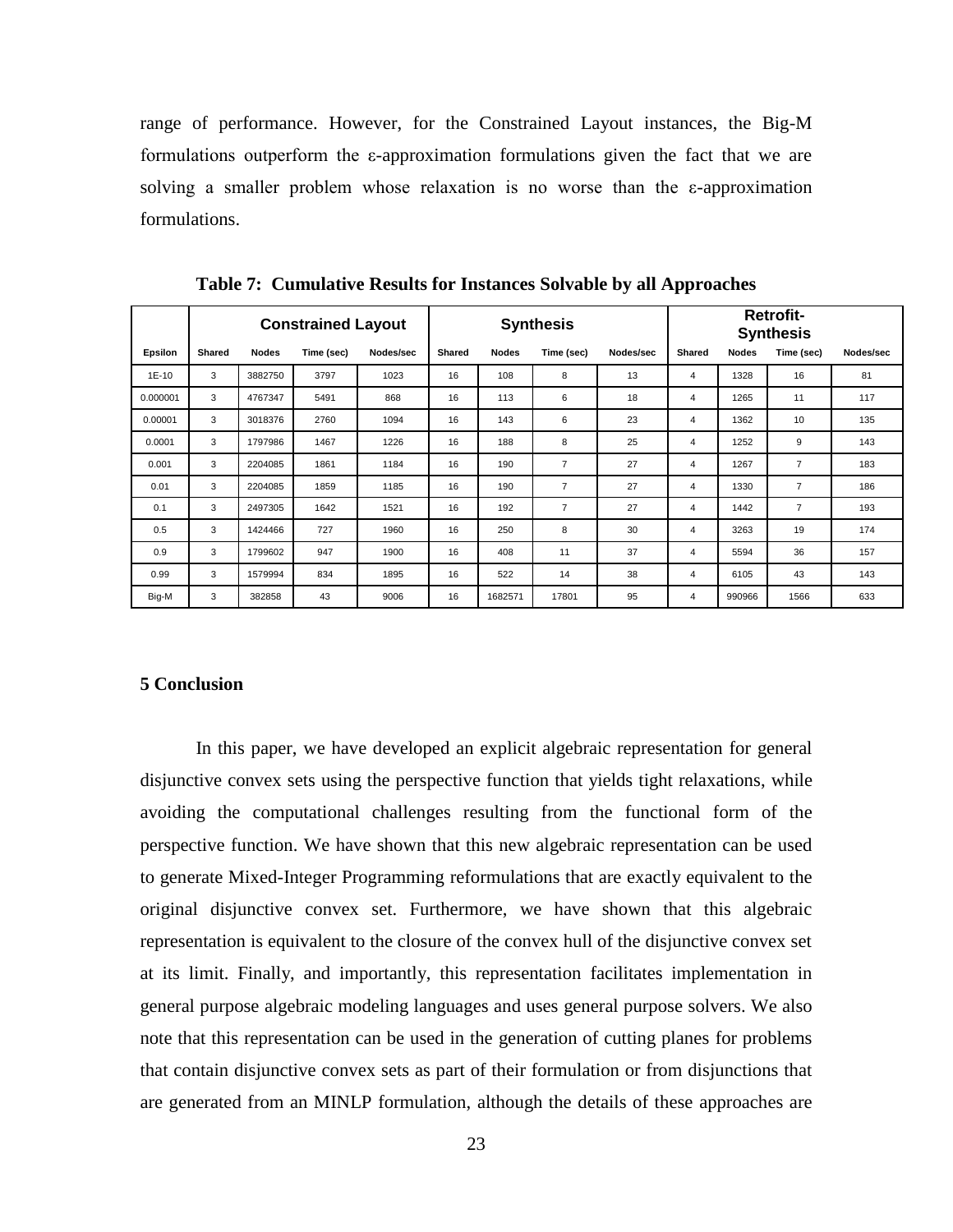not covered in this paper. A logical next step is to compare the use of our reformulation within the context of different algorithmic approaches (e.g. its performance as an explicit algebraic representation of the disjunctive convex set versus its use in a nonlinear cutgenerating program) against the various other approaches in the literature previously discussed in order to assess which methods work best on which classes of problems.

## **Appendix. Description of nonlinear GDP problem classes**

# Synthesis of Process Networks

These problems consist in determining those process units  $Y_k$  to be included in the design of a process network such that the structure and operating conditions of this network will meet certain design specifications, while minimizing the sum of fixed costs  $c_k$  and variable costs  $a^T x$  of the overall network (the variable x represents material flow). The following example represents a GDP model of a 5-process network, and can be found in Sawaya's thesis [44]. This example is a slightly modified version of the original form proposed by Duran and Grossmann [13] (MINLP form), Turkay and Grossmann [48] and Lee and Grossmann [37] (GDP forms).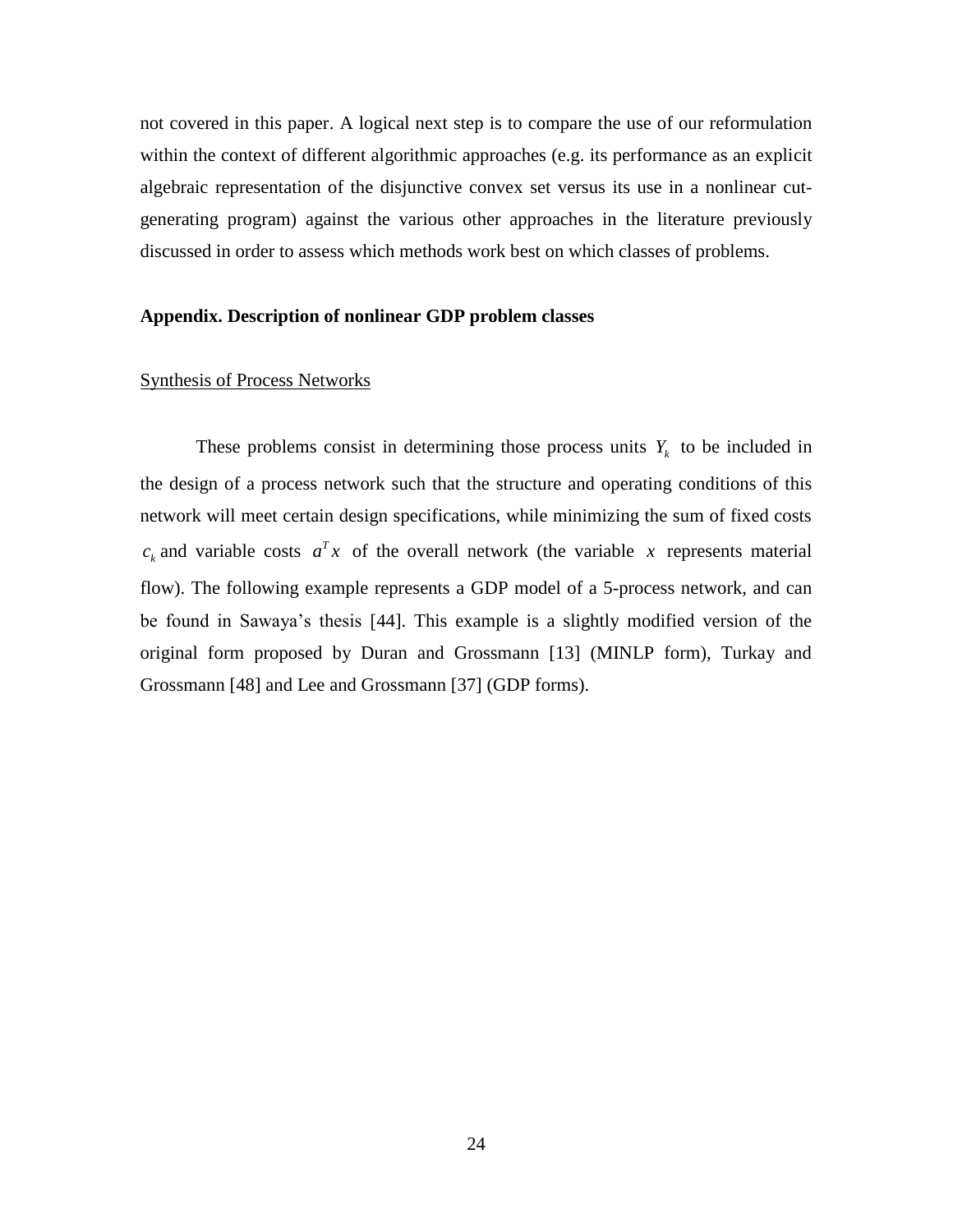$$
\min Z = \sum_{k=1}^{5} c_k + a^T x
$$
  
s.t.  

$$
x_1 - x_2 - x_3 = 0
$$
  

$$
x_1 - x_2 - x_3 = 0
$$
 (25)

$$
\sum_{k=1}^{n+1} c_k + a_n
$$
  
s.t.  
 $x_1 - x_2 - x_3 = 0$   
 $x_6 - x_4 - x_5 = 0$   
 $x_7 - x_8 - x_8 = 0$  (26)

$$
x_6 - x_4 - x_5 = 0 \tag{26}
$$

s.t.  
\n
$$
x_1 - x_2 - x_3 = 0
$$
 (25)  
\n $x_6 - x_4 - x_5 = 0$  (26)  
\n $x_6 - x_7 - x_8 - x_{11} = 0$  (27)  
\n $x_8 - x_9 - x_{10} - x_{11} = 0$  (28)

$$
x_{6} - x_{4} - x_{5} = 0
$$
\n
$$
x_{6} - x_{7} - x_{8} - x_{11} = 0
$$
\n
$$
x_{8} - x_{9} - x_{10} - x_{11} = 0
$$
\n
$$
\begin{bmatrix} Y_{1} \\ \exp(x_{4}) - 1 - x_{2} \le 0 \\ c_{1} = 5 \end{bmatrix} \vee \begin{bmatrix} -Y_{1} \\ x_{4} = x_{2} = 0 \\ c_{1} = 0 \end{bmatrix}
$$
\n
$$
(29)
$$
\n
$$
\begin{bmatrix} Y & 1 \\ 0 & Y \end{bmatrix} \begin{bmatrix} -Y \\ -Y \end{bmatrix}
$$

$$
\begin{bmatrix}\nY_1 & -Y_1 \\
\exp(x_4) - 1 - x_2 \le 0 & \sqrt{x_4 - x_2} = 0 \\
C_1 = 5 & \sqrt{x_4 - x_2} = 0\n\end{bmatrix}
$$
\n(29)  
\n
$$
\begin{bmatrix}\nY_2 & \exp(x_5 / 1.2) - 1 - x_3 \le 0 & \sqrt{x_3 - x_5} = 0 \\
C_2 = 8 & \sqrt{x_3 - x_5} = 0\n\end{bmatrix}
$$
\n(30)  
\n
$$
\begin{bmatrix}\nY_3 & \frac{1}{3} \\
x_{13} - 0.75x_9 = 0 & \sqrt{x_9 - x_{13}} = 0 \\
C_3 = 6 & \sqrt{x_3 - x_{13}} = 0\n\end{bmatrix}
$$
\n(31)

$$
c_2 = 8 \qquad \qquad \downarrow \qquad c_2 = 0 \qquad \downarrow
$$
\n
$$
x_3 \qquad \qquad x_{13} - 0.75x_9 = 0 \qquad \qquad \downarrow
$$
\n
$$
c_3 = 6 \qquad \qquad \downarrow
$$
\n
$$
c_4 = x_{13} = 0 \qquad \qquad \downarrow
$$
\n
$$
c_5 = 0 \qquad \qquad (31)
$$

$$
\begin{bmatrix}\n x_{13} - 0.75x_9 = 0 \\
 c_3 = 6\n\end{bmatrix} \begin{bmatrix}\n x_9 = x_{13} = 0 \\
 c_3 = 0\n\end{bmatrix}
$$
\n
$$
\begin{bmatrix}\n Y_4 \\
 \exp(x_{14}/1.5) - 1 - x_{10} \le 0 \\
 c_4 = 10\n\end{bmatrix} \begin{bmatrix}\n -Y_4 \\
 x_{10} = x_{14} = 0 \\
 c_4 = 0\n\end{bmatrix}
$$
\n(32)\n
$$
\begin{bmatrix}\n Y_5 \\
 x_{15} - x_{11} = 0 \\
 x_{10} = x_{15} = 0\n\end{bmatrix} \begin{bmatrix}\n -Y_5 \\
 x_{11} = x_{12} = x_{15} = 0\n\end{bmatrix}
$$
\n(33)

$$
\begin{bmatrix}\n\exp(x_{14}/1.5) - 1 - x_{10} \le 0 & \sqrt{x_{10}} = x_{14} = 0 \\
c_4 = 10 & c_5 = 0\n\end{bmatrix}\n\begin{bmatrix}\nY_5 \\
x_{15} - x_{11} = 0 \\
x_{15} - 0.5x_{12} = 0 \\
c_5 = 6\n\end{bmatrix}\n\begin{bmatrix}\n\n\end{bmatrix}\n\begin{bmatrix}\n\end{bmatrix}x_{11} = x_{12} = x_{15} = 0 \\
c_5 = 0\n\end{bmatrix}
$$
\n(33)  
\n(34)  
\n(35)  
\n(36)  
\n(37)

$$
\leq 10, x_1 \leq 7 \tag{34}
$$

$$
\vee Y_2 \tag{35}
$$

 $\begin{aligned} \n\begin{aligned}\n &\text{(0, } x_{12} \le 7 \\
 &\text{(0, 0, 0, 0, 0, 0, 5, 0, 0, 0, 0, -2, 200, 250, 300)} \\
 &\ge 0 \quad \text{V} \in \{ \text{True} \text{ False} \} \text{ for } k = 1, 2, 5 \cdot i = \n\end{aligned}\n\end{aligned}$  $x_1 \le 10, x_{12} \le 7$ <br>  $Y_1 \vee Y_2$ <br>  $a^T = [0, 0, 0, 0, 0, 0, 5, 0, 0, 0, 0, -2, 200, 250, 300]$ <br>  $x_j, c_k \ge 0, Y_k \in \{True, False\}$  for  $k=1,2,....5$ ;  $j=1,2,...15$ *T a*  $c_5 = 0$ <br>  $\le 10, x_{12} \le 7$ <br>  $\le Y_2$ <br>
= [0, 0, 0, 0, 0, 0, 5, 0, 0, 0, 0, 0, -2, 200, 250, 300<br>  $\le 20$   $Y_2 = {True \text{False}}$  for  $k = 1, 2, 5, ...$ 

Equations (25)-(28) represent linear mass balances around nodes N1-N4. Disjunctions (29)-(33) embody the discrete dichotomy of process selection, where a unit, along with its in-and-out flows (connected to one another via an exponential relationship) and fixed cost, is selected for inclusion in the final network only if its corresponding Boolean variable  $Y_k = True$ ; otherwise, the unit is not selected, and its flows and fixed cost are set to 0. Equation (34) represents upper bounds on certain flows, and finally,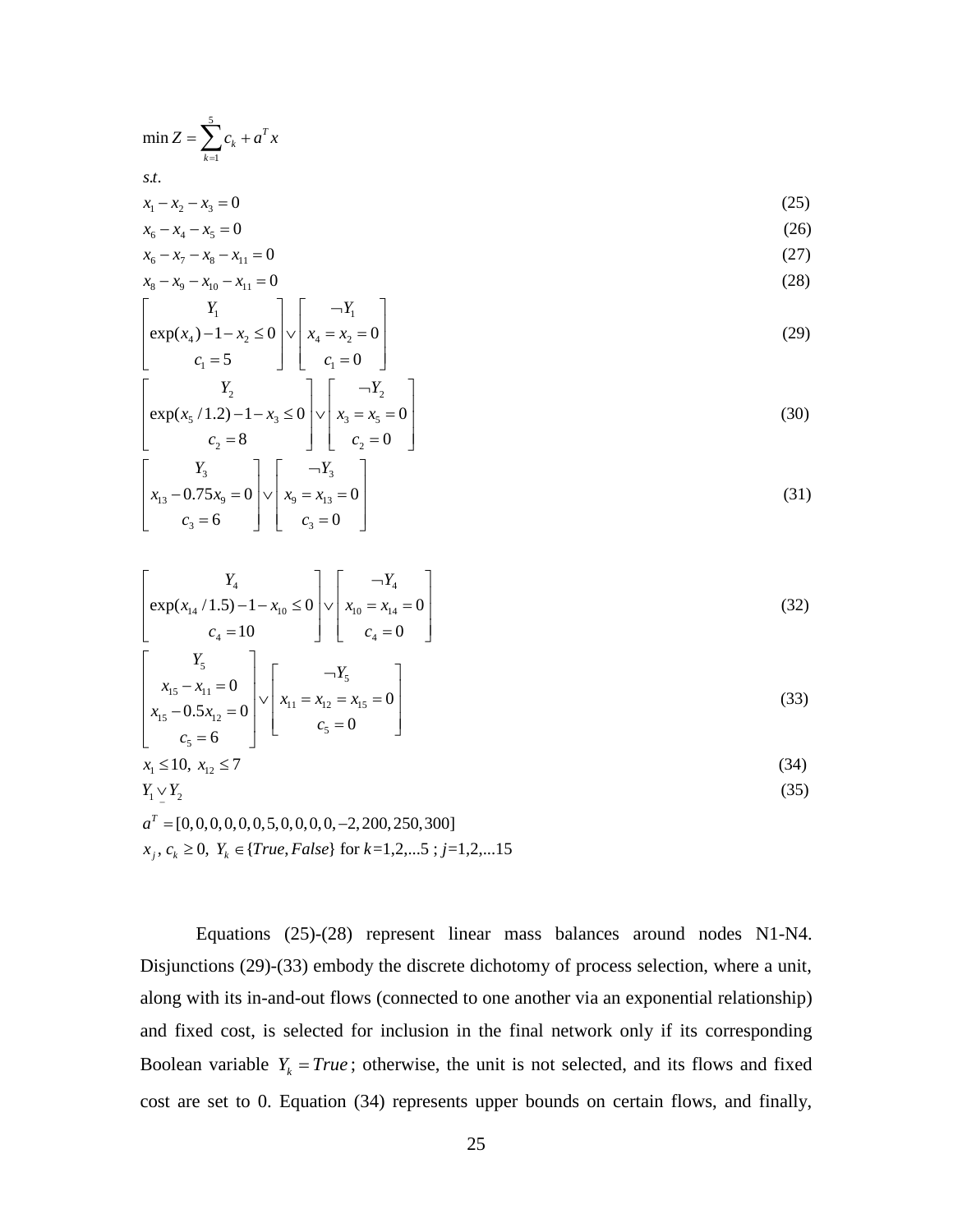logic equation (35) imposes the condition that either process 1 or 2 must be selected (but not both).

## Retrofit-Synthesis of Process Networks

These problems consist in simultaneously redesigning part of an existing plant and synthesizing (from scratch) part of a new one. Specifically, one is interested in determining whether certain units should be included in the design of the new plant, and whether certain modifications such as improvements in yield, capacity and energy reduction should be performed on the existing plant. In addition it is required that economic potential be maximized given a certain time horizon and limited capital investments. The nonlinearities in this set of problems stem from the synthesis portion of the model, and correspond to logarithmic functions. Below, we only show the retrofit portion of the model (since the Synthesis portion was presented above), which is a modification of work by Jackson and Grossmann [33] and which appeared in [44]: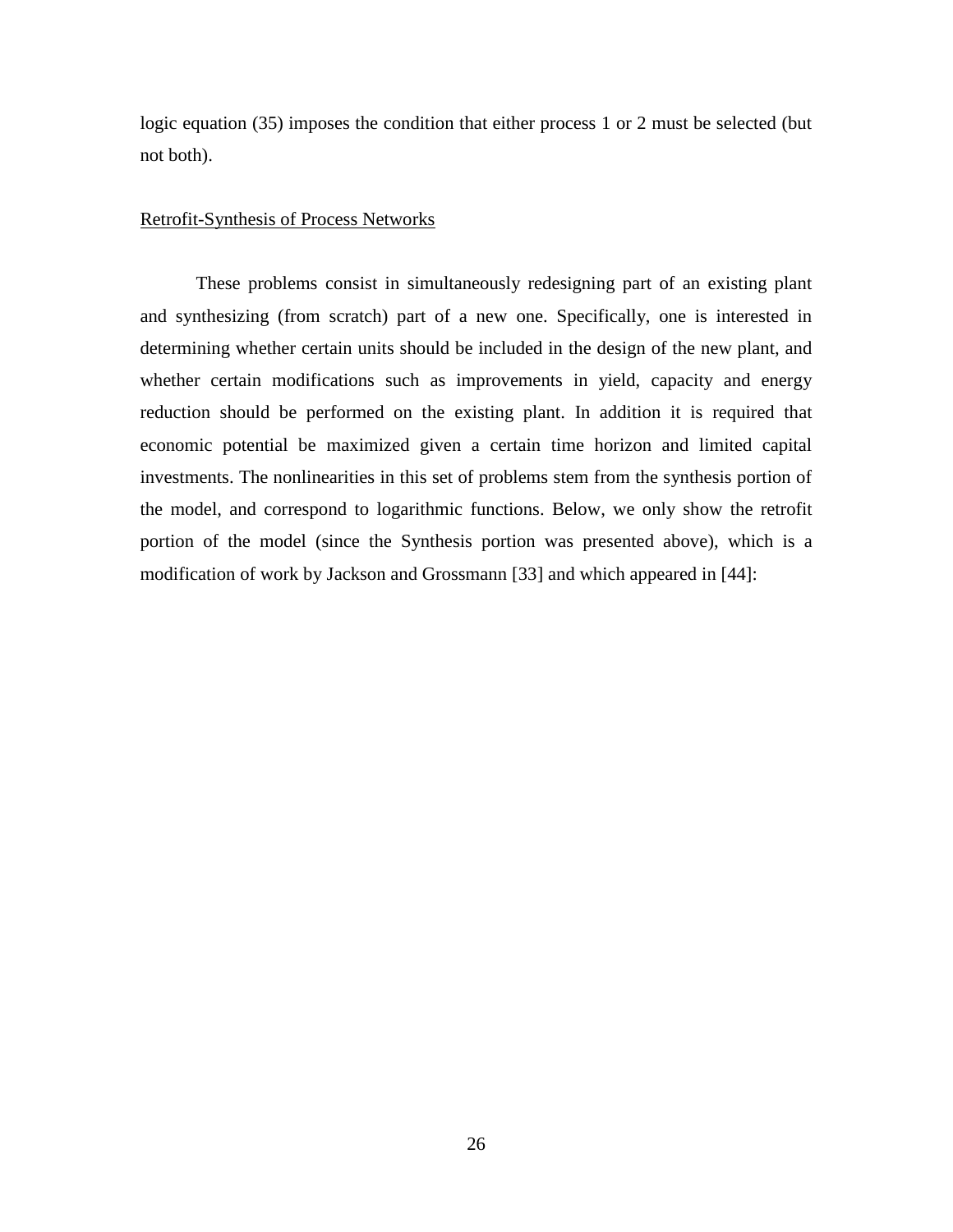$$
Min \sum_{\forall t \in T} \sum_{\forall s \in S_{prod}} PR_s^t m f_s^t - \sum_{\forall t \in T} \sum_{\forall s \in S_{num}} PR_s^t m f_s^t - \sum_{\forall t \in T} PRSTqst^t - \sum_{\forall t \in T} PRWTqwt^t
$$
(36)  
\n
$$
- \sum_{\forall t \in T} \sum_{\forall p \in P} f c_p^t - \sum_{\forall t \in T} ec^t
$$
  
\n
$$
st. \quad mf_s^t = f_s^t MW_s
$$
  
\n
$$
mf_s^t \ge DEM_s^t
$$
  
\n
$$
mf_s^t \ge DEM_s^t
$$
  
\n
$$
mf_s^t \le SUP_s^t
$$
  
\n
$$
mf_s^t \le SUP_s^t
$$
  
\n
$$
f_s \in S_{prod} df_s
$$
  
\n
$$
f_s \in S_{num}, \forall t \in T
$$
(39)  
\n
$$
\forall s \in S_{run}, \forall t \in T
$$
(39)  
\n
$$
\forall s \in N, \forall t \in T
$$
(40)

$$
\sum_{\forall t \in T} \sum_{\forall p \in P} J \cdot c_p \sum_{\forall t \in T} \epsilon c
$$
  
s.t. 
$$
mf_s^t = f_s^t MW_s \qquad \forall s \in S, \forall t \in T
$$
 (37)

$$
\forall t \in T \forall p \in P \qquad \forall t \in T
$$
\n
$$
s.t. \qquad mf_s^t = f_s^t M W_s \qquad \qquad \forall s \in S, \forall t \in T
$$
\n
$$
mf_s^t \ge DEM_s^t \qquad \qquad \forall s \in S_{prod}, \forall t \in T
$$
\n
$$
mf_s^t \le SUP_s^t \qquad \qquad \forall s \in S_{raw}, \forall t \in T
$$
\n
$$
\forall s \in S_{raw}, \forall t \in T
$$
\n
$$
(39)
$$
\n
$$
\forall s \in S_{raw} \forall t \in T
$$
\n
$$
(40)
$$

$$
mf_s^t \leq SUP_s^t \qquad \qquad \forall s \in S_{raw}, \forall t \in T \tag{39}
$$

$$
mf_s^t \ge DEM_s^t
$$
  
\n
$$
mf_s^t \le SUP_s^t
$$
  
\n
$$
mf_s^t \le SUP_s^t
$$
  
\n
$$
mf_s^t \le SUP_s^t
$$
  
\n
$$
\forall s \in S_{raw}, \forall t \in T
$$
  
\n
$$
\forall s \in S_{raw}, \forall t \in T
$$
  
\n
$$
\forall n \in N, \forall t \in T
$$
  
\n(39)  
\n
$$
\forall n \in N, \forall t \in T
$$
  
\n(40)

s.t. 
$$
mf_s^t = f_s^t MW_s
$$
  $\forall s \in S, \forall t \in T$  (37)  
\n $mf_s^t \ge DEM_s^t$   $\forall s \in S, \forall t \in T$  (38)  
\n $mf_s^t \le SUP_s^t$   $\forall s \in S_{prod}, \forall t \in T$  (39)  
\n $\sum_{\forall s \in S_{min}} mf_s^t = \sum_{\forall s \in S_{num}} mf_s^t$   $\forall n \in N, \forall t \in T$  (40)  
\n $\sum_{\forall s \in S_{pin}} mf_s^t = \sum_{\forall s \in S_{round}}$   $mf_s^t + unrot_p^t$   $\forall p \in P, \forall t \in T$  (41)

$$
\bigvee_{\forall m \in M} \left[ f_s^t = f_{p_{lmt}}^t \left( \frac{GMA_s^t}{GMA_{p_{lmt}}} \right) ETA_{pm}^t \right] \qquad \forall s \in S_{p_{out}}, \forall p \in P, \forall t \in T
$$
\n(42)\n
$$
\bigvee_{\forall s \in S_{p_{lm}}} mf_s^t \le CAP_{pm}^t \bigg] \qquad \forall p \in P, \forall t \in T
$$
\n(43)

*pin*

*t*

*pm*

*W*

$$
\left[\sum_{\forall s \in S_{p_{in}}} mf_s^t \le CAP_{pm}^{t}
$$
\n
$$
\sum_{\forall m \in M} \left[ \frac{W_{pm}^{t}}{fc_{p}^{t}} = FC_{pm}^{t} \right] \qquad \forall p \in P, \forall t \in T
$$
\n(43)

$$
\bigvee_{\forall s \in S_{p_{in}}} \left[ \begin{array}{c} W_{p^{m}}^{t} \leq CAP_{p^{m}}^{t} \\ \vdots \\ W_{p^{m}}^{t} \end{array} \right] \qquad \forall p \in P, \forall t \in T
$$
\n
$$
q_{sk}^{t} = m f_{s}^{t} CP_{s} (T_{s_{out}}^{t} - T_{s_{in}}^{t}) \qquad \forall s \in S_{cold}, \forall k \in K, \forall t \in T
$$
\n
$$
q_{sk}^{t} = m f_{s}^{t} CP_{s} (T_{s_{in}}^{t} - T_{s_{out}}^{t}) \qquad \forall s \in S_{hot}, \forall k \in K, \forall t \in T
$$
\n
$$
\bigwedge_{\forall s \in S_{hot}} \forall s \in S_{hot} \forall k \in K, \forall t \in T
$$
\n
$$
\bigwedge_{\forall s \in S_{hot}} \forall s \in S_{tot} \forall s \in K, \forall t \in T
$$
\n
$$
\bigwedge_{\forall s \in S_{hot}} \forall s \in S_{tot} \forall s \in K, \forall t \in T
$$
\n
$$
\bigwedge_{\forall s \in S_{hot}} \forall s \in S_{tot} \forall s \in K, \forall t \in T
$$
\n
$$
\bigwedge_{\forall s \in S_{hot}} \forall s \in S_{tot} \forall s \in K, \forall t \in T
$$
\n
$$
\bigwedge_{\forall s \in S_{hot}} \forall s \in S_{tot} \forall s \in K, \forall t \in T
$$
\n
$$
\bigwedge_{\forall s \in S_{tot}} \forall s \in S_{tot} \forall s \in K, \forall t \in T
$$
\n
$$
\bigwedge_{\forall s \in S_{tot}} \forall s \in S_{tot} \forall s \in K, \forall t \in T
$$
\n
$$
\bigwedge_{\forall s \in S_{tot}} \forall s \in S_{tot} \forall s \in K, \forall t \in T
$$
\n
$$
\bigwedge_{\forall s \in S_{tot}} \forall s \in S_{tot} \forall s \in K, \forall t \in T
$$
\n
$$
\bigwedge_{\forall s \in S_{tot}} \forall s \in S_{tot} \forall s \in K, \forall t \in T
$$
\n
$$
\bigwedge_{\forall s \in S_{tot}} \forall s \in S_{
$$

$$
s_k^{t} = mf_s^{t}CP_s(T_{s_{out_k}}^{t} - T_{s_{in_k}}^{t}) \qquad \forall s \in S_{cold}, \forall k \in K, \forall t \in T
$$
\n
$$
s_k^{t} = mf_s^{t}CP_s(T_{s_{in_k}}^{t} - T_{s_{out_k}}^{t}) \qquad \forall s \in S_{hot}, \forall k \in K, \forall t \in T
$$
\n
$$
\forall s \in S_{hot}, \forall k \in K, \forall t \in T
$$
\n
$$
(45)
$$

$$
q_{sk}^{t} = mf_{s}^{t}CP_{s}(T_{s_{out}}^{t} - T_{s_{in}}^{t}) \qquad \forall s \in S_{cold}, \forall k \in K, \forall t \in T
$$
\n
$$
q_{sk}^{t} = mf_{s}^{t}CP_{s}(T_{s_{out}}^{t} - T_{s_{out}}^{t}) \qquad \forall s \in S_{cold}, \forall k \in K, \forall t \in T
$$
\n
$$
X_{1}^{t}
$$
\n
$$
q_{st}^{t} = \sum_{\forall k \in K} \sum_{\forall s \in S_{cold}} q_{sk}^{t} \qquad \forall s \in T
$$
\n
$$
q_{st}^{t} = \sum_{\forall k \in K} \sum_{\forall s \in S_{cold}} q_{sk}^{t} \qquad \forall s \in T
$$
\n
$$
q_{st}^{t} = \sum_{\forall k \in K} \sum_{\forall s \in S_{cold}} q_{sk}^{t} \qquad \forall s \in T
$$
\n
$$
q_{st}^{t} = \sum_{\forall k \in K} q_{st}^{t}
$$
\n
$$
q_{st}^{t} = \sum_{\forall k \in K} \sum_{\forall s \in S_{hot}} q_{sk}^{t} \qquad \forall w_{k}^{t} = \sum_{\forall k \in K} q_{st}^{t}
$$
\n
$$
q_{st}^{t} = \sum_{\forall k \in K} \sum_{\forall s \in S_{hot}} q_{st}^{t}
$$
\n
$$
q_{st}^{t} = \sum_{\forall k \in K} \sum_{\forall s \in S_{hot}} q_{st}^{t}
$$
\n
$$
q_{st}^{t} = \sum_{\forall k \in K} \sum_{\forall s \in S_{hot}} q_{st}^{t}
$$
\n
$$
q_{st}^{t} = \sum_{\forall k \in K} \sum_{\forall s \in S_{hot}} q_{st}^{t}
$$
\n
$$
q_{st}^{t} = \sum_{\forall k \in K} \sum_{\forall s \in S_{hot}} q_{st}^{t}
$$
\n
$$
q_{st}^{t} = \sum_{\forall k \in K} \sum_{\forall s \in S_{hot}} q_{st}^{t}
$$
\n
$$
q_{st}^{t} = \sum_{\forall k \in K} \sum_{\forall s \in S_{hot}} q_{st}^{t}
$$
\n $$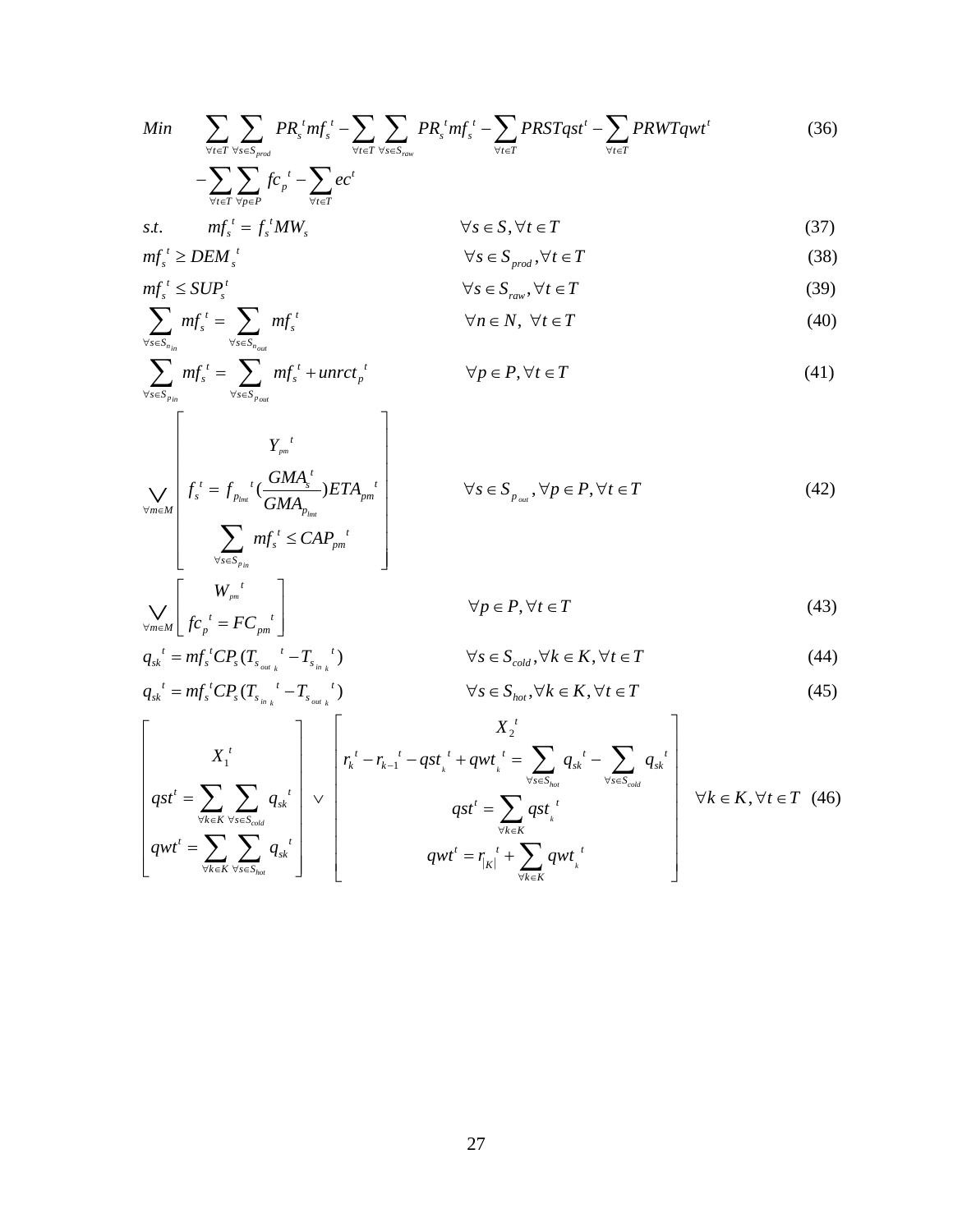$$
\begin{bmatrix}\nV_1^t & & \sqrt{t} \\
ec^t = EFC_1^t\n\end{bmatrix}\n\vee\n\begin{bmatrix}\nV_2^t & & \sqrt{t} \\
ec^t = EFC_2^t\n\end{bmatrix}\n\qquad\n\begin{aligned}\n\forall t \in T \qquad (47) \\
\sum_{\forall p \in P} fc_p^t + ec^t + \sum_{\forall s \in S_{raw}} PR_s^t m f_s^t + PRSTqst^t + PRWTqwt^t \leq INV^t\n\end{aligned}\n\qquad\n\begin{aligned}\n\forall t \in T \qquad (48)\n\end{aligned}
$$

$$
\left[ec^{t} = EFC_{1}^{t} \right] \left[ec^{t} = EFC_{2}^{t} \right]
$$
\n
$$
\sum_{\forall p \in P} fc_{p}^{t} + ec^{t} + \sum_{\forall s \in S_{raw}} PR_{s}^{t} mf_{s}^{t} + PRSTqst^{t} + PRWTqwt^{t} \leq INV^{t}
$$
\n
$$
\forall t \in T \qquad (48)
$$
\n
$$
Y_{pm}^{t} \rightarrow \bigwedge_{r \geq t} Y_{pm}^{r}
$$
\n
$$
\forall p \in P, \forall t \in T, \forall m \in M \setminus m_{1}
$$
\n
$$
W_{pm}^{t} \rightarrow \bigwedge_{r \neq t} W_{p1}^{t}
$$
\n
$$
\forall p \in P, \forall t \in T, \forall m \in M \setminus m_{1}
$$
\n
$$
(50)
$$

$$
\forall p \in P \qquad \forall s \in S_{raw} \qquad \forall p \in P, \forall t \in T, \forall m \in M \setminus m_1 \qquad (49)
$$
\n
$$
W_{pm}^t \to \wedge W_{pm}^t \qquad \forall p \in P, \forall t \in T, \forall m \in M \setminus m_1 \qquad (50)
$$

$$
Y_{pm}^{t} \to \underset{r \to t}{\wedge} Y_{pm}^{r}
$$
\n
$$
W_{pm}^{t} \to \underset{r \neq t}{\wedge} W_{p1}^{t}
$$
\n
$$
W_{pm}^{t} \to \underset{r \neq t}{\wedge} W_{p1}^{t}
$$
\n
$$
Y_{p} \in P, \forall t \in T, \forall m \in M \setminus m_{1}
$$
\n
$$
Y_{p1}^{t} \to W_{p1}^{t}
$$
\n
$$
\forall p \in P, \forall t \in T
$$
\n
$$
\forall p \in P, \forall t \in T
$$
\n(51)

$$
Y_{pm}^{t} \rightarrow \underset{r>t}{\wedge} Y_{pm}^{t} \qquad \forall p \in P, \forall t \in T, \forall m \in M \setminus m_{1} \tag{49}
$$
\n
$$
W_{pm}^{t} \rightarrow \underset{r \neq t}{\wedge} W_{pi}^{t} \qquad \forall p \in P, \forall t \in T, \forall m \in M \setminus m_{1} \tag{50}
$$
\n
$$
Y_{pm}^{t} \rightarrow W_{pi}^{t} \qquad \forall p \in P, \forall t \in T \tag{51}
$$
\n
$$
Y_{pm}^{t} \wedge \underset{r < t}{\rightarrow} Y_{pm}^{t} \rightarrow W_{pm}^{t} \qquad \forall p \in P, \forall t \in T, \forall m \in M \setminus m_{1} \tag{52}
$$

$$
Y_{p1}^{t} \rightarrow W_{p1}^{t} \qquad \forall p \in P, \forall t \in T
$$
\n
$$
Y_{pm}^{t} \land \neg Y_{pm}^{t} \rightarrow W_{pm}^{t}
$$
\n
$$
X_{j}^{t} \rightarrow \land X_{j}^{t}
$$
\n
$$
Y_{j}^{t} \rightarrow \land X_{j}^{t}
$$
\n
$$
Y_{j}^{t} \rightarrow \land Y_{j}^{t}
$$
\n
$$
Y_{j}^{t} \rightarrow \land Y_{j}^{t}
$$
\n
$$
Y_{j}^{t} \rightarrow \land Y_{j}^{t}
$$
\n
$$
Y_{j}^{t} \rightarrow \land Y_{j}^{t}
$$
\n
$$
Y_{j}^{t} \rightarrow \land Y_{j}^{t}
$$
\n
$$
Y_{j}^{t} \rightarrow \land Y_{j}^{t}
$$
\n
$$
Y_{j}^{t} \rightarrow Y_{j}^{t}
$$
\n
$$
Y_{j}^{t} \in T
$$
\n
$$
Y_{j}^{t} \in T
$$
\n
$$
Y_{j}^{t} \in T
$$
\n
$$
(55)
$$
\n
$$
Y_{j}^{t} \rightarrow Y_{j}^{t}
$$
\n
$$
Y_{j}^{t} \in T
$$
\n
$$
(56)
$$

$$
V_i^t \to \underset{\tau \neq t}{\wedge} V_i^t \qquad \qquad \forall t \in T, \forall j \in J \setminus j_1
$$
\n
$$
X_i^t \to V_i^t \qquad \qquad \forall t \in T \qquad (55)
$$

$$
V_{j}^{t} \rightarrow \bigwedge_{\tau \neq t} V_{1}^{t}
$$
\n
$$
X_{1}^{t} \rightarrow V_{1}^{t}
$$
\n
$$
X_{j}^{t} \rightarrow V_{1}^{t}
$$
\n
$$
X_{j}^{t} \rightarrow V_{1}^{t}
$$
\n
$$
Y_{j} \in T
$$
\n
$$
X_{j}^{t} \land \bigwedge_{\tau < t} X_{j}^{T} \rightarrow V_{j}^{t}
$$
\n
$$
Y_{j} \in T, \forall j \in J \setminus j_{1}
$$
\n
$$
Y_{j} \in T, \forall j \in J \setminus j_{1}
$$
\n
$$
Y_{j} \in S, \forall t \in T
$$
\n
$$
f_{lmt,p}^{t}, unrct_{p}^{t}, fc_{p}^{t} \in \mathbb{R}^{1}_{+}
$$
\n
$$
Y_{j} \in P, \forall t \in T
$$
\n
$$
Y_{j} \in T, Y_{j} \in T
$$
\n
$$
Y_{j} \in T, Y_{j} \in T
$$
\n
$$
Y_{j} \in T, Y_{j} \in T
$$
\n
$$
Y_{j} \in T, Y_{j} \in T
$$
\n
$$
Y_{j} \in T, Y_{j} \in T
$$
\n
$$
Y_{j} \in T, Y_{j} \in T
$$
\n
$$
Y_{j} \in T, Y_{j} \in T
$$
\n
$$
Y_{j} \in T, Y_{j} \in T
$$
\n
$$
Y_{j} \in T, Y_{j} \in T
$$
\n
$$
Y_{j} \in T, Y_{j} \in T
$$
\n
$$
Y_{j} \in T, Y_{j} \in T
$$
\n
$$
Y_{j} \in T, Y_{j} \in T
$$
\n
$$
Y_{j} \in T, Y_{j} \in T
$$
\n
$$
Y_{j} \in T, Y_{j} \in T
$$
\n
$$
Y_{j} \in T, Y_{j} \in T
$$
\n
$$
Y_{j} \in T, Y_{j} \in T
$$
\n
$$
Y_{j} \in T, Y_{j} \in T
$$
\n
$$
Y_{j}
$$

$$
mf_s^t, f_s^t \in \mathbb{R}^1_+
$$
  
\n
$$
f_{lmt,p}^t, unrct_p^t, fc_p^t \in \mathbb{R}^1_+
$$
  
\n
$$
q_{sk}^t \in \mathbb{R}^1_+
$$
  
\n
$$
q_{st}^t, qwt^t, ec^t \in \mathbb{R}^1_+
$$
  
\n
$$
q_{st}^t, qwt^t, ec^t \in \mathbb{R}^1_+
$$
  
\n
$$
V_s \in S, \forall k \in K, \forall t \in T
$$
  
\n
$$
q_{st}^t, qwt^t, ec^t \in \mathbb{R}^1_+
$$
  
\n
$$
V_t \in T
$$
  
\n
$$
Y_{pm}^t, W_{pm}^t \in \{True, False\}
$$
  
\n
$$
V_p \in P, \forall t \in T
$$
  
\n
$$
Y_{pm}^t, V_t \in T
$$
  
\n
$$
V_{pm}^t, V_t^t \in \{True, False\}
$$
  
\n
$$
V_p \in P, \forall t \in T, \forall m \in M
$$
  
\n
$$
X_j^t, V_j^t \in \{True, False\}
$$
  
\n
$$
V_j \in J, \forall t \in T
$$

The objective function (36) includes revenues from sales, costs of raw material, utility costs, as well as capital costs  $fc_n^{\ t}$  $fc_p^t$  and energy costs  $ec^t$  over time periods  $t \in T$ . Equation (37) represents an equivalence relation between mass and molar flow rates, equations (38) and (39) ensure that mass flow rates for products and raw materials are respectively bounded by demand and supply parameters, and equations (40) and (41) serve as mass balances around nodes  $n \in N$  and processes  $p \in P$ , respectively. The first set of disjunctions (42) selects one of the operating modes for the retrofit project  $m \in M$ , for every process  $p \in P$ , in every time period  $t \in T$ , where projects *m* include modifying either nothing at all ( $m_1 \in M$ ), process conversion ( $m_2 \in M$ ), capacity ( $m_3 \in M$ ) or both  $(m_4 \in M)$ . The second set of disjunctions (43) enforces the cost of the aforementioned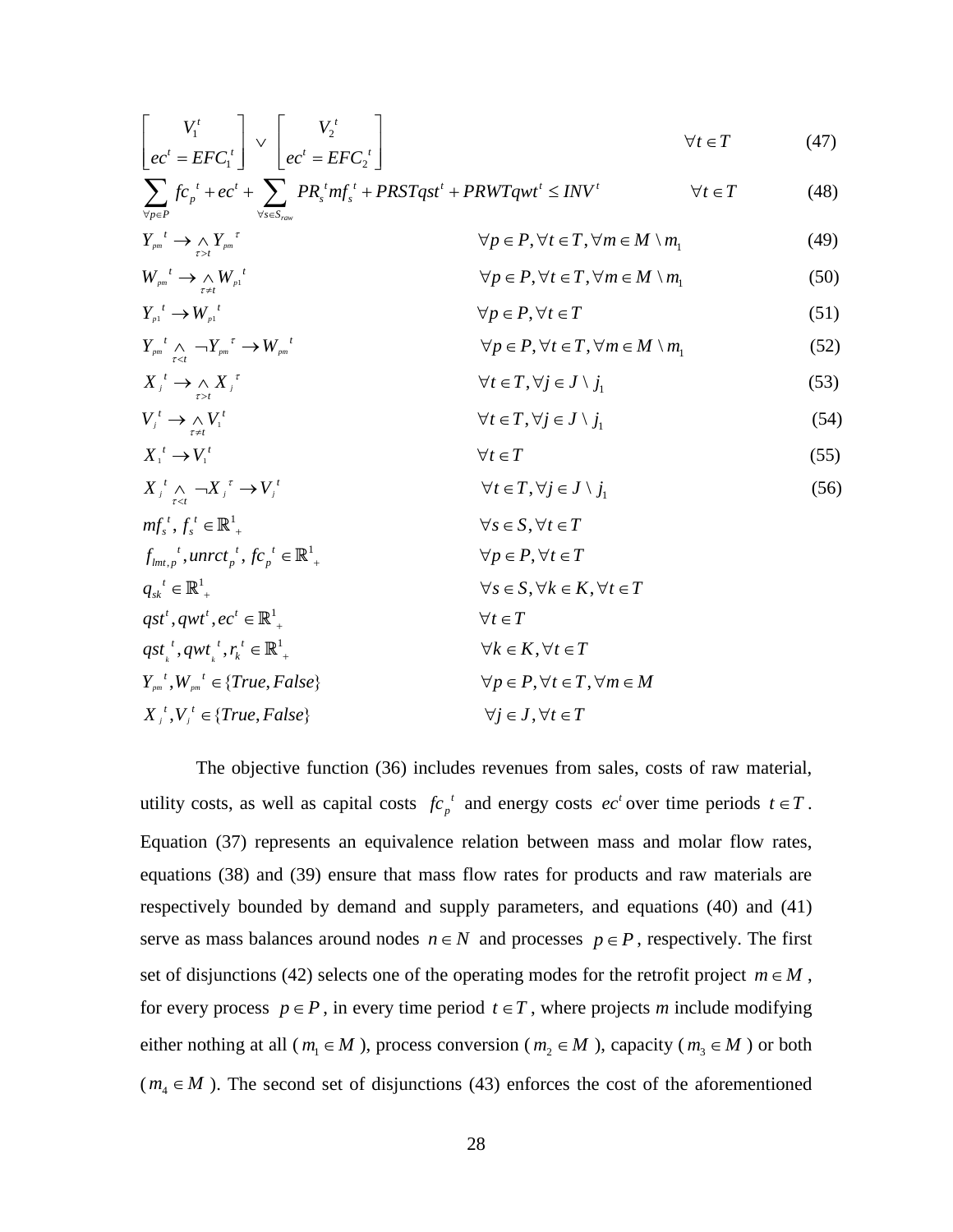modifications, where capital costs are set to zero ( $fc_n^{\ t}$  $fc_p^{\ t} = 0$ ) if nothing is modified. Equations (44) and (45) serve as equivalence relations between energy and mass flow rate variables, while disjunction(s) (46) select the appropriate operating mode  $X_i^t$  $\forall j \in J$  so that  $X_1^t$  corresponds to no energy integration and  $X_2^t$  enforces the transshipment equations. Through Boolean variables  $V_i^t$ , the set of disjunctions (47) enforce the cost associated with energy reduction, where these costs are set to zero ( $ec<sup>t</sup>$  = 0) if nothing is modified ( $V_1^t$  = True). Equation (48) limits the expenses for the retrofit project. Equations (51) and (52), (55) and (56) are logical conditions that connect, respectively, disjunctions (42) to (43) and disjunctions (44) to (45) with each other, and equations (49) and (50), (53) and (54) impose logical conditions between disjuncts in every set of corresponding disjunctions. Essentially, these logical equations constrain the problem such that costs associated with conversion and/or capacity are enforced exactly once for every process  $p \in P$  in every time period  $t \in T$ , and such that costs associated with energy reduction are enforced exactly once per time period  $t \in T$ .

# Constrained Layout

In these problems, which first appeared in [45] (see also [44]), non-overlapping process units represented by rectangles must be placed within the confines of certain designated areas formulated as circular nonlinear constraints, such that the cost of connecting these units is minimized. The nonlinearities in this set of problems are all quadratic and correspond to Euclidean-distance constraints, and the integrality gap for all instances presented is equal to 100%. Note that these problem are intentionally poorly modeled in order to have a large integrality gap and no feasible solution near the optimal solution of the continuous relaxation.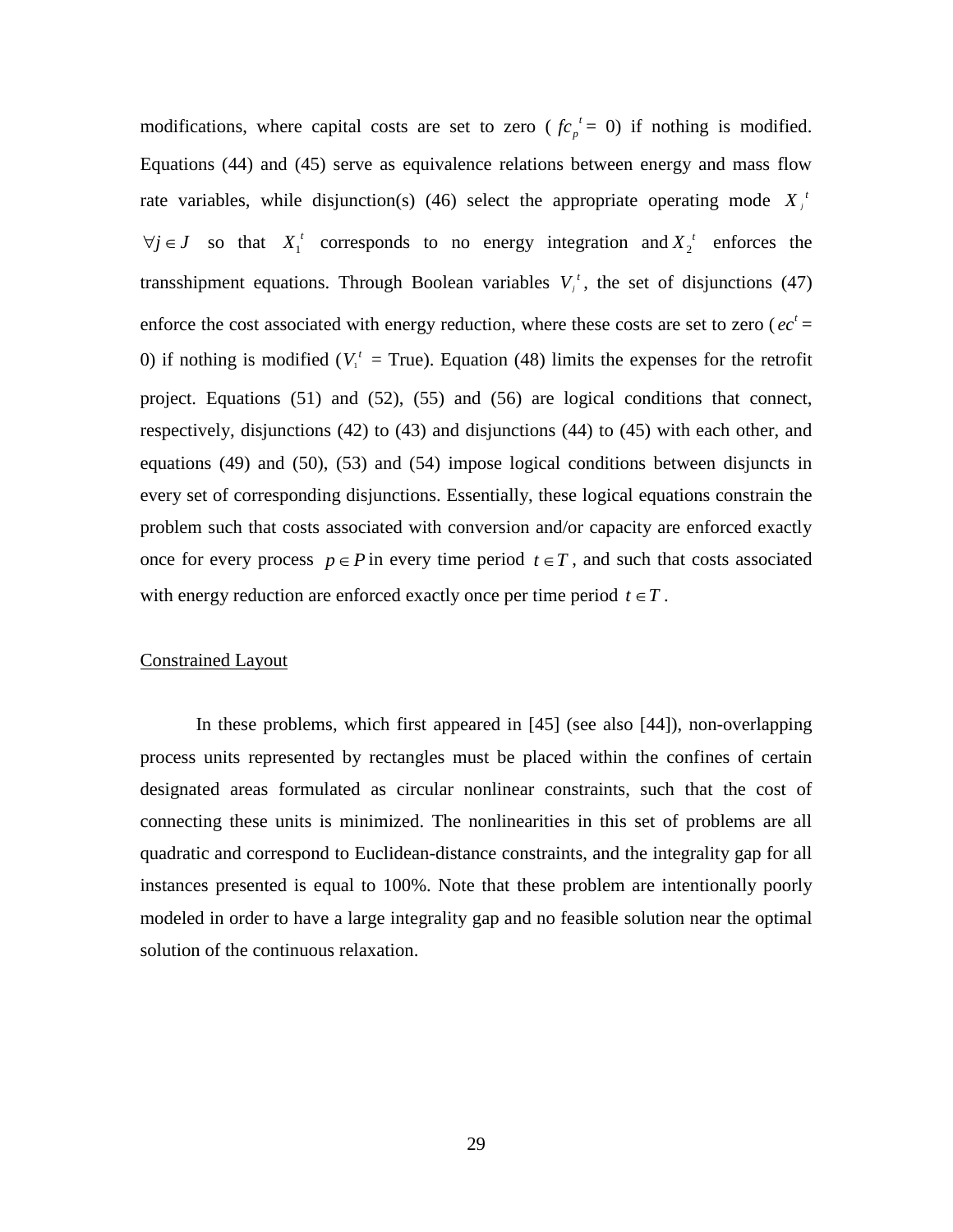$$
Min \t Q = \sum_{i} \sum_{j} c_{ij} (delx_{ij} + dely_{ij})
$$
\n*s.t.*\n
$$
detx_{ij} \ge x_{i} - x_{j}
$$
\n
$$
dety_{ij} \ge y_{j} - y_{j}
$$
\n
$$
dety_{ij} \ge y_{j} - y_{j}
$$
\n
$$
y_{i} \ne y_{i} \ge y_{j} - y_{j}
$$
\n
$$
\begin{bmatrix}\nZ_{ij}^{l} & Z_{ij}^{l} \\
x_{i} + L_{i}/2 \le x_{j} - L_{j}/2\n\end{bmatrix} \vee \begin{bmatrix}\nZ_{ij}^{2} & Z_{ij} & Z_{ij} \\
x_{j} + L_{j}/2 \le x_{j} - L_{j}/2\n\end{bmatrix} \vee \begin{bmatrix}\nZ_{ij}^{l} & Z_{ij}^{l} \\
y_{j} + H_{i}/2 \le y_{j} - H_{j}/2\n\end{bmatrix} \vee \begin{bmatrix}\nZ_{ij}^{l} & Z_{ij}^{l} \\
y_{j} + H_{j}/2 \le y_{j} - H_{j}/2\n\end{bmatrix} \vee \begin{bmatrix}\nZ_{ij}^{l} & Z_{ij}^{l} \\
y_{j} + H_{j}/2 \le y_{j} - H_{j}/2\n\end{bmatrix} \forall i, j \in N, i < j
$$
\n(61)\n
$$
\begin{bmatrix}\nZ_{ij}^{l} & Z_{ij}^{l} \\
x_{i} + L_{i}/2 \le x_{j} - L_{j}/2\n\end{bmatrix} \vee \begin{bmatrix}\nW_{area,i} \\
x_{i} + L_{j}/2 \le x_{j} - L_{j}/2\n\end{bmatrix} \vee \begin{bmatrix}\nZ_{ij}^{l} & Z_{ij}^{l} \\
y_{j} + H_{j}/2 \le y_{j} - H_{j}/2\n\end{bmatrix} \forall i, j \in N, i < j
$$
\n(62)\n
$$
\begin{bmatrix}\nW_{area,i} \\
x_{i} - L_{j}/2 - xbar_{area}y^{2} + (y_{i} + H_{j}/2 - ybar_{area}y^{2} \le r_{area}y^{2} \\
(x_{i} + L_{j}/2 - xbar_{area}y^{2} + (y_{i} + H_{j}/2 - ybar_{area}y^{2} \le r_{area}y^{2}) \\
x_{i} \le UB^{l},
$$

Every process unit is represented by a rectangle  $i \in N$  that has length  $L_i$ , height  $H_i$ and coordinates  $(x_i, y_i)$ , where the point of reference corresponds to the center of every rectangle. By constraining every pair of rectangles  $(i,j)$  where  $(i,j \in N, i < j)$  such that no overlap occurs, we obtain a series of disjunctions with four terms each – equations  $(62)$  – where each term represents the position of rectangle *i* in relation to rectangle *j*. Furthermore, per equations (63), every rectangle *i* must be placed within some circular constrained area centered at  $(xbar, ybar)$ <sub>area</sub> with radius  $r_{area}$ , and must also satisfy the upper and lower bounds represented by inequalities  $(64)-(67)$ . Finally, there is a cost  $c_{ij}$ that needs to be paid between every pair of rectangles  $(i, j)$ . The objective of the problem, then, is to minimize the overall cost of laying out the rectangles (represented by the objective function (57) and the inequalities (58)-(61)) such that no two rectangles overlap and every rectangle is placed within some constrained circular area.

# **Bibliography**

1. Akturk S., Atamturk A., Gurel S., "A strong conic quadratic reformulation for machine-job assignment with controllable processing times", *Operations Research Letters*, 37, pp. 187–191 (2009).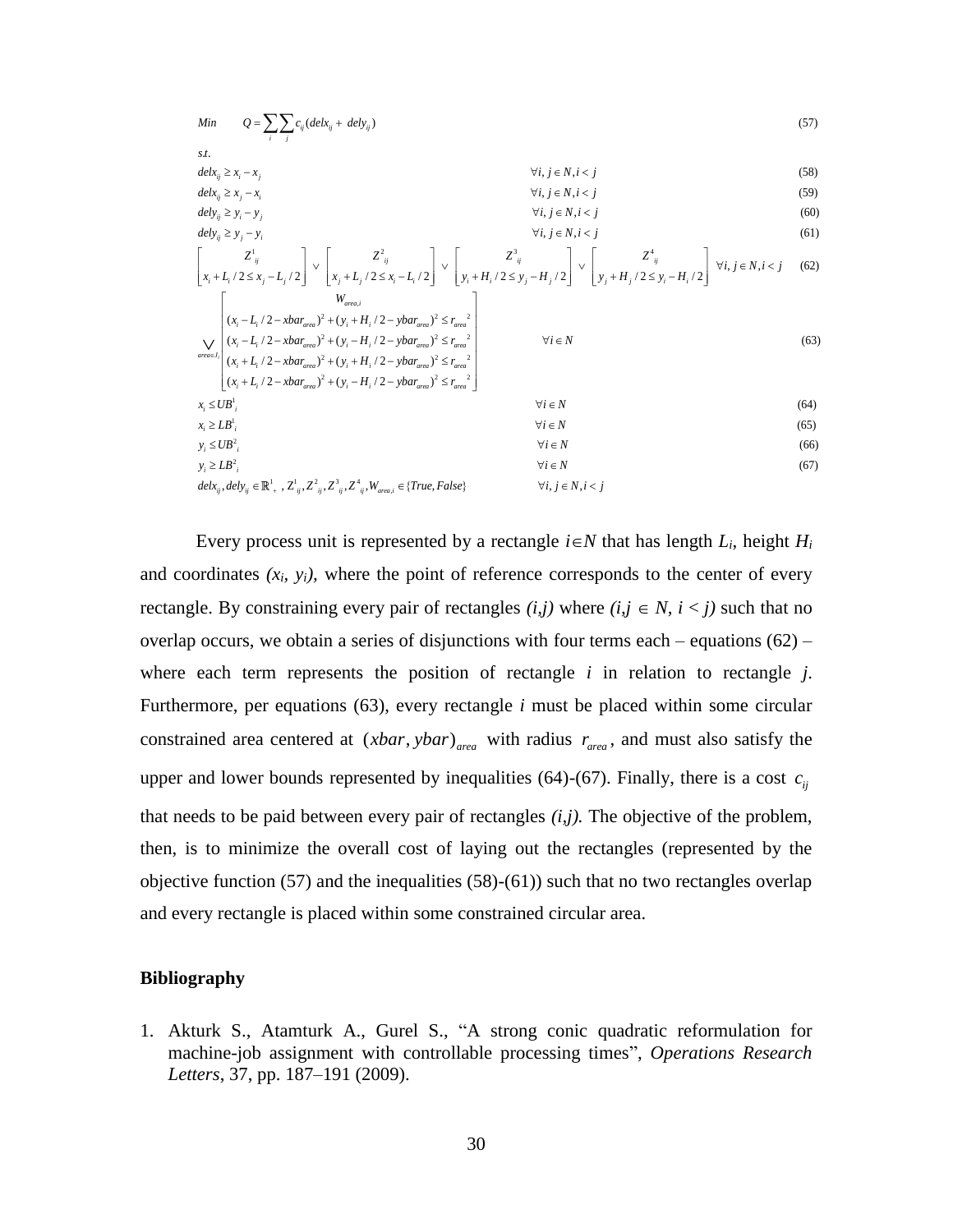- 2. Balas E., "Disjunctive Programming", *Annals of Discrete Mathematics*, 5, 3-51, (1979).
- 3. Balas E., "Disjunctive Programming and a Hierarchy of Relaxations for Discrete Continuous Optimization Problems", SIAM J. Alg. Disc. Meth., Vol. 6, No. 3 (1985).
- 4. Balas E., "Disjunctive Programming: Properties of the Convex Hull of Feasible Points", Invited paper, with a foreword by G. Cornuejols and W. Pulleybank, Discrete Applied Mathematics, 89, 3-44, (1998). (Originally MSRR #348, Carnegie Mellon University, July 1974).
- 5. Bertsekas D., Gallager R., "Data Networks", Prentice-Hall, Englewood Cliffs, NJ, (1987).
- 6. Bonami P., "Lift-and-Project Cuts for Mixed Integer Convex Programs", IPCO 2011, *Lecture Notes in Computer Science* 6655, pp. 52-64 (2011)
- 7. Bonami P., Lodi A., Tramontani A., Wiese S., "On mathematical programming with indicator constraints." *Mathematical Programming* 151.1 pp. 191-223 (2015)
- 8. Bonami P., Tramontani A., "Advances in CPLEX for Mixed Integer Nonlinear Optimization", Presentation at ISMP Pittsburgh (2015)
- 9. Boorstyn R., Frank H., "Large-scale network topological optimization", IEEE *Transactions on Communications*, 25 pp. 29–47 (1977).
- 10. Brooke A., Kendrick D., Meeraus A., Raman R., "GAMS language guide", Version 98, GAMS Development Corporation, Washington D.C. SBB: [https://www.gams.com/latest/docs/S\\_SBB.html](https://www.gams.com/latest/docs/S_SBB.html) CONOPT: [https://www.gams.com/latest/docs/S\\_CONOPT.html](https://www.gams.com/latest/docs/S_CONOPT.html)
- 11. Castro P.M., Grossmann I.E., "Generalized Disjunctive Programming as a Systematic Modeling Framework to Derive Scheduling Formulations," *Ind. Eng. Chem. Res* 51, 5781−5792 (2012).
- 12. Ceria S., Soares J., "Convex programming for disjunctive optimization", *Mathematical Programming*, **86** (3), 595-614 (1999).
- 13. Duran M.A., Grossmann I.E., "An Outer Approximation Algorithm for a Class of Mixed Integer Nonlinear Programs," *Mathematical Programming* **36**, 307-339, (1986)
- 14. Elhedhli S., "Service system design with immobile servers, stochastic demand, and congestion", *Manufacturing and Service Operations Management*, 8 pp. 92–97 (2006).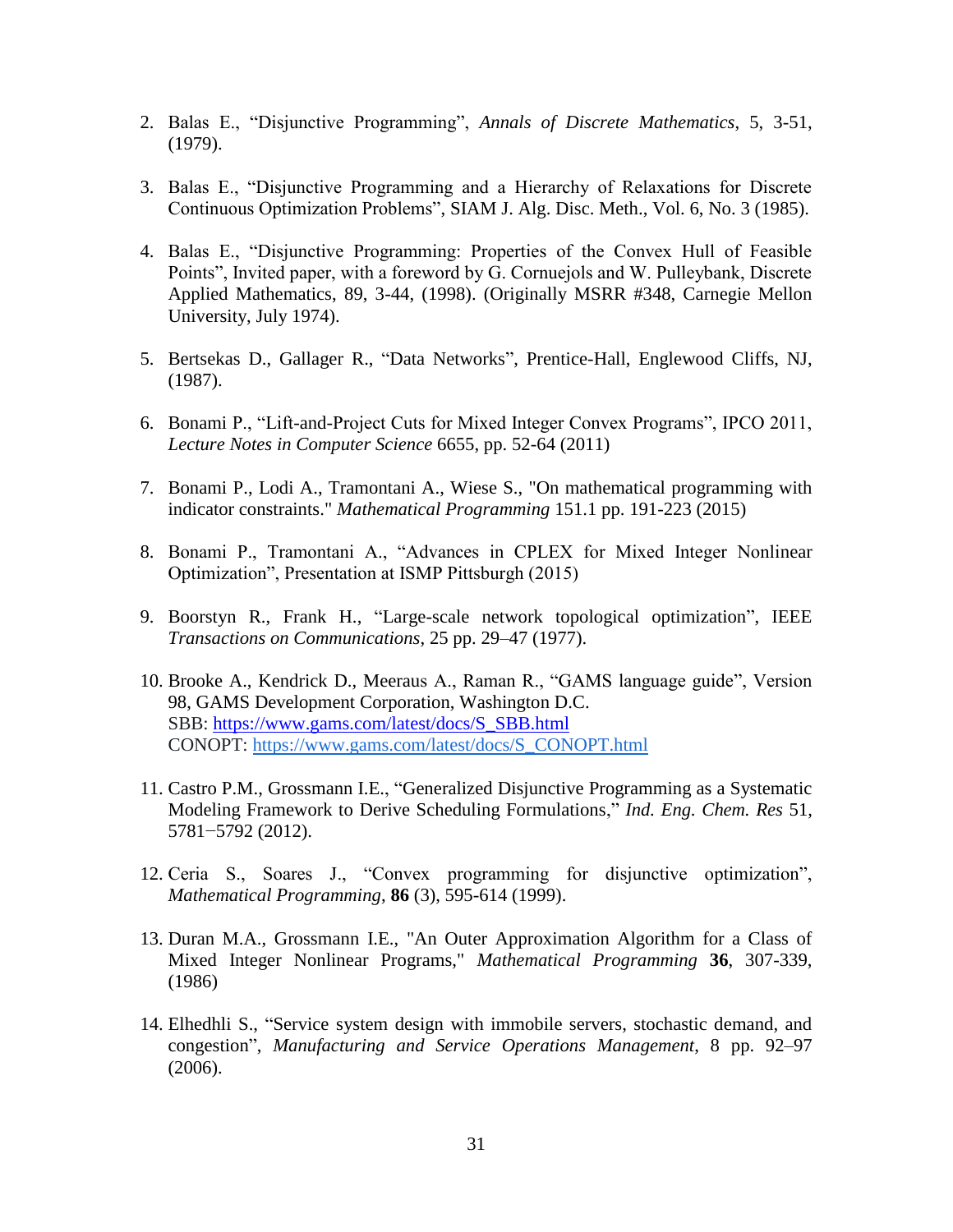- 15. Ferris M.C., Dirkse S.P., Jagla J.H. and Meeraus A., "An Extended Mathematical Programming Framework", Computers and Chemical Engineering. Vol. 33 pp. 1973- 1982 (2009); see also [https://www.gams.com/latest/docs/UG\\_EMP.html](https://www.gams.com/latest/docs/UG_EMP.html)
- 16. Frangioni A., Gentile C., "Perspective cuts for a class of convex 0-1 mixed integer programs", *Mathematical Programming* 106, 225–236, (2006)
- 17. Frangioni A., Gentile C., "SDP diagonalizations and perspective cuts for a class of nonseparable MIQP", *Operations Research Letters* 35(2), 181–185 (2007)
- 18. Frangioni A., Gentile C., "A computational comparison of reformulations of the perspective relaxation: SOCP vs. cutting planes", *Operations Research Letters* 37(3), 206–210 (2009)
- 19. Frangioni A., Gentile C., Grande E., Pacifici A., "Projected Perspective Reformulations with Applications in Design Problems" *Operations Research* 59:5, 1225-1232 (2011)
- 20. Furman K.C., "Private Communication to Sawaya" (2005)
- 21. Furman K.C., Sawaya N.W., Grossmann I.E., "An exact MINLP formulation for nonlinear disjunctive programs based on the convex hull", Presentation at  $20<sup>th</sup>$ International Symposium on Mathematical Programming (2009)
- 22. Furman K.C., Sawaya N.W., Grossmann I.E., "A useful algebraic representation of convex sets using the perspective function", Presentation at MINLP Pittsburgh (2014)
- 23. Grossmann I.E., Westerberg A.W., Biegler L.T., "Retrofit Design of Chemical Processes," *Proceedings of Foundations of Computer Aided Process Operations* (Eds. G.V. Reklaitis and H.D. Spriggs, Elsevier), 403 (1987).
- 24. Grossmann I.E., Caballero J.A, Yeomans H., "Mathematical Programming Approaches for the Synthesis of Chemical Process Systems," *Korean J. Chem.Eng.*, 16, 407-426 (1999).
- 25. Grossmann I.E., Lee S., "Generalized Disjunctive Programming: Nonlinear Convex Hull Relaxation and Algorithms", *Computational Optimization and Applications*, 26, 83-100, (2003).
- 26. Gunluk O., Lee J., Weismantel R., "MINLP strengthening for separable convex quadratic transportation-cost UFL", Tech. Rep. RC24213 (W0703-042), IBM Research Division, (March 2007).
- 27. Gunluk O., Linderoth J., "Perspective relaxation of mixed integer nonlinear programs with indicator variables", in: A. Lodi, A. Panconesi, G. Rinaldi (eds.) Integer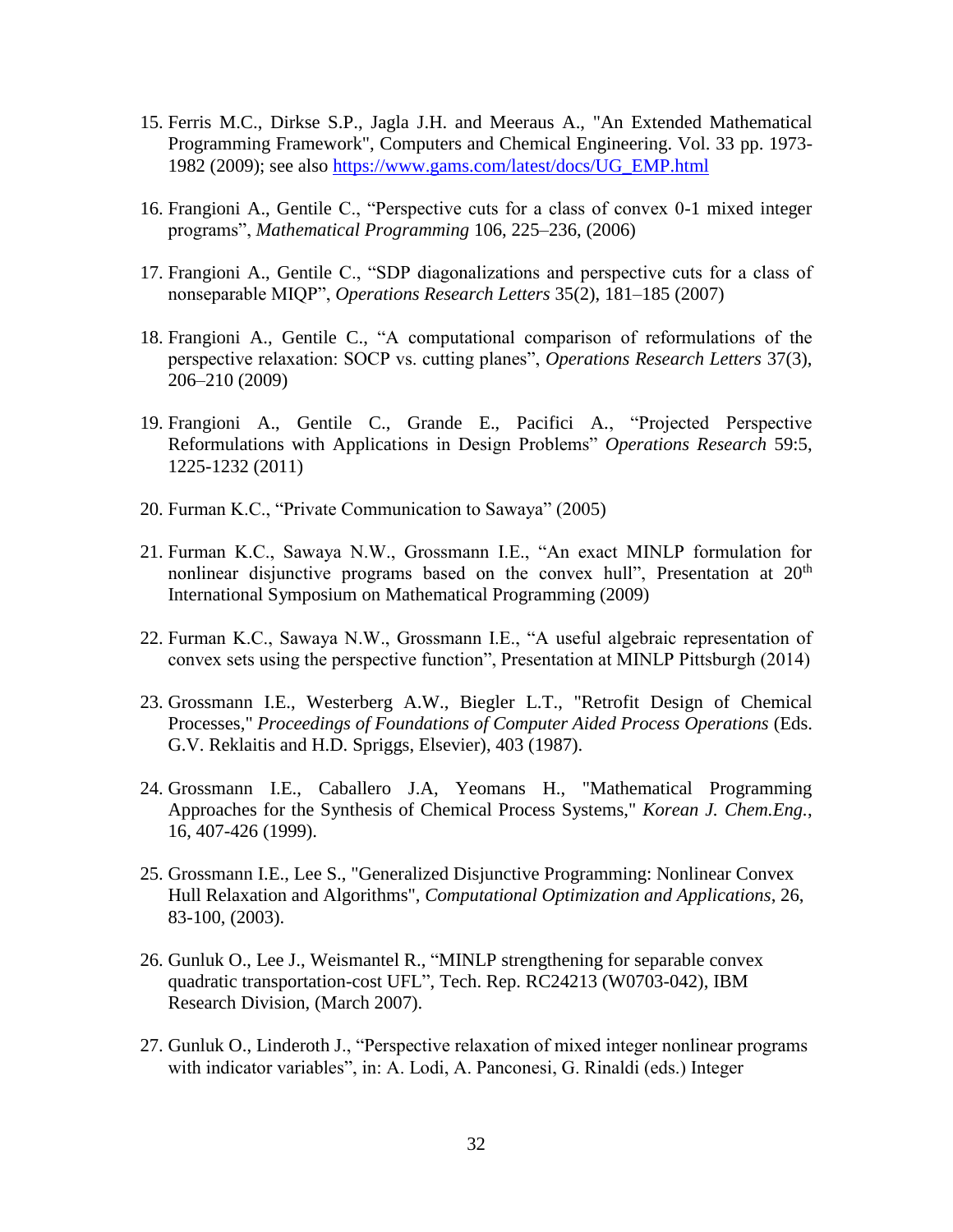Programming and Combinatorial Optimization*, Lecture Notes in Computer Science*, vol. 5035, pp. 1–16. Springer Berlin / Heidelberg (2008)

- 28. Gunluk O., Linderoth J., "Perspective reformulations of mixed integer nonlinear programs with indicator variables", *Mathematical Programming* 124, 183–205 (2010)
- 29. Gunluk, O., Linderoth J., "Perspective reformulation and Applications", [Mixed](http://link.springer.com/book/10.1007/978-1-4614-1927-3)  [Integer Nonlinear Programming,](http://link.springer.com/book/10.1007/978-1-4614-1927-3) [The IMA Volumes in Mathematics and its](http://link.springer.com/bookseries/811)  [Applications](http://link.springer.com/bookseries/811) Volume 154, pp 61-89, (2012)
- 30. Hart W.E., Laird C.D., Watson J.P., Woodruff D.L., Hackebeil G.A., Nicholson B.L., Siirola J.D. "Generalized Disjunctive Programming. In: Pyomo — Optimization Modeling in Python", *Springer Optimization and Its Applications*, vol 67, Springer (2017)
- 31. Hijazi H., Bonami P., Cornujols G., Ouorou A.: "Mixed Integer Non Linear Programs featuring "On/Off" constraints: convex analysis and applications" *Electronic Notes in Discrete Mathematics* 36, 1153–1160 (2010). ISCO 2010 - International Symposium on Combinatorial Optimization
- 32. Hiriart-Urruty J., Lemaréchal C., "Fundamentals of Convex Analysis", 2<sup>nd</sup> edition, Springer-Verlag, (2004).
- 33. Jackson J., Grossmann I.E., "High-Level optimization model for the retrofit planning of process networks", *Ind. Eng. Chem. Res.*, 41, 3762-3770, (2002).
- 34. Jackson J., Grossmann I.E., "A Disjunctive Programming Approach for the Optimal Design of Reactive Distillation Columns", *Computers and Chemical Engineering*, 25, 1661-1673, (2001).
- 35. Jeroslow R.G., "Representability in Mixed Integer Programming, I: Characterization Results", *Discrete Applied Mathematics*, 17, 223-243, (1987).
- 36. Kilinc M., Linderoth J., Luedtke J., "Lift-and-Project Cuts for Convex Mixed Integer Nonlinear Programs", *Mathematical Programming Computation*, 9, 499-526 (2017)
- 37. Lee S., Grossmann I.E., "New Algorithms for Nonlinear Generalized Disjunctive Programming", *Computers and Chemical Engineering*, 24, 2125-2141, (2000).
- 38. Lee S., Grossmann I.E.: "Erratum to "New Algorithms for Nonlinear Generalized Disjunctive Programming", *Comp. and Chem. Eng*. 24, 1153 (2001)
- 39. Lee S., Grossmann I.E.: "Logic-Based Modeling and Solution of Nonlinear Discrete/Continuous Optimization Problems" *Annals of Op. Res.* 139, 267–288 (2005)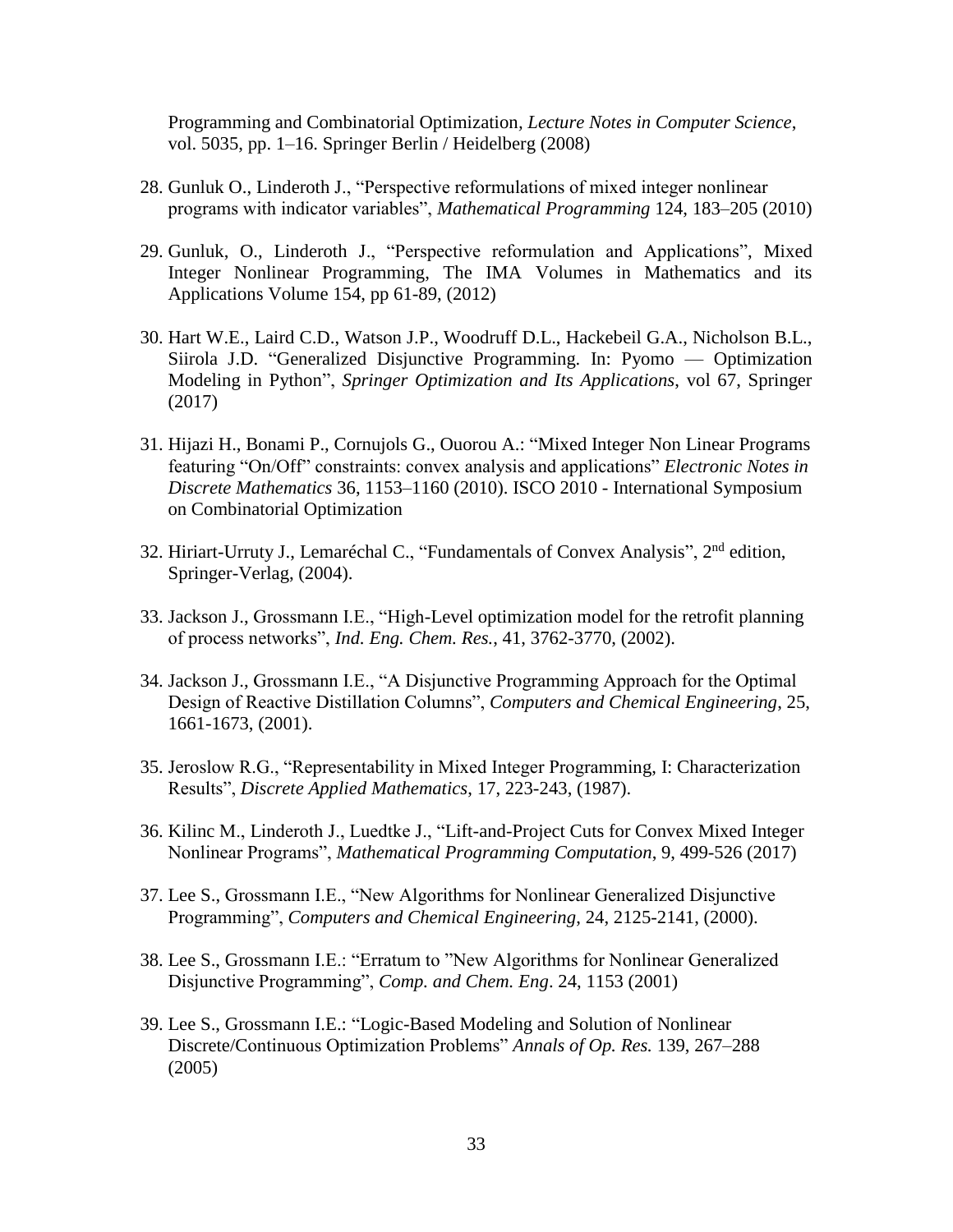- 40. Mendez C.A., Cerdá J., Grossmann I.E., Harjunkoski I., Fahl M., "State-Of-The-Art Review of Optimization Methods for Short-Term Scheduling of Batch Processes," *Computers and Chemical Engineering* 30, 913-946 (2006).
- 41. MINLPLib, A Library of Mixed-Integer and Continuous Nonlinear Programming Instances, available at<http://www.minlplib.org/index.html>
- 42. Raman R., Grossmann I.E., "Modeling and Computational Techniques for Logic Based Integer Programming", *Computers and Chemical Engineering*, 18 (7), 563- 578, (1994).
- 43. Ravemark E. "Optimization models for design and operation of chemical batch processes", Ph.D. Thesis, ETH Zurich, (1995)
- 44. Sawaya N.W. "Reformulations, Relaxations and Cutting Planes for Generalized Disjunctive Programming", Ph.D. Thesis, Carnegie Mellon University (2006)
- 45. Sawaya N.W., Grossmann I.E., "Computational Implementation of Non-linear Convex Hull Reformulation", *Computers and Chemical Engineering*, 31, 856-866, (2007).
- 46. Stubbs R., Mehrotra S., "A Branch-and-Cut Method for 0-1 Mixed Convex Programming", *Mathematical Programming* 86, 515-532, (1999)
- 47. Trespalacios F., Grossmann I.E., "Cutting Plane Algorithm for Convex Generalized Disjunctive Programs", *INFORMS Journal on Computing*, 28, 209-222 (2016)
- 48. Turkay M., Grossmann I.E., "Logic-Based MINLP Algorithms for the Optimal Synthesis of Process Networks", *Computers and Chemical Engineering*, **20** (8), 959- 978, (1996).
- 49. Vecchietti A., "LOGMIP 2.0 User Manual" (2011) <http://www.logmip.ceride.gov.ar/files/pdfs/newUserManual.pdf>
- 50. Vecchietti A., Lee S., Grossmann I.E., "Modeling of Discrete/Continuous Optimization Problems: Characterization and Formulation of Disjunctions and Their Relaxations", *Comp. and Chem. Eng.* 27, 433–448 (2003)
- 51. Wood A., Wollemberg B., "Power Generation Operation and Control", John Wiley and Sons, (1996).
- 52. Wu H., Wen H., Zhu Y., "Branch-and-Cut Algorithmic Framework for 0-1 Mixed-Integer Convex Nonlinear Programs", *Ind. and Eng. Chem. Res.* 48, 9119–9127 (2009)